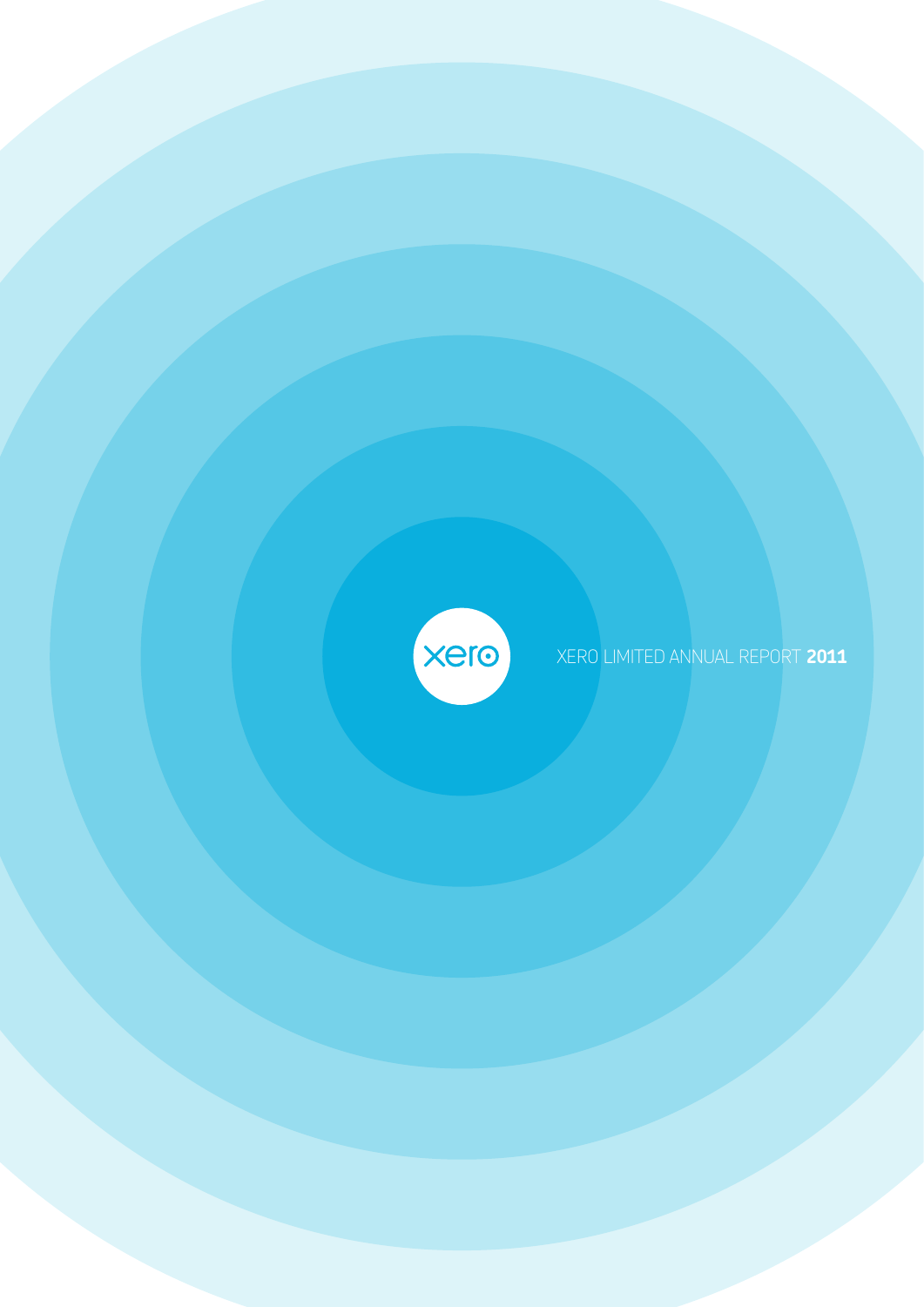

## XERO LIMITED ANNUAL REPORT **2011**

| Chairman's and Chief Executive's report | $1 - 2$        |
|-----------------------------------------|----------------|
| Directors' responsibilities statement   | 3              |
| Income statements                       | 4              |
| Statements of comprehensive income      | $\overline{4}$ |
| Statements of changes in equity         | $5 - 6$        |
| Statements of financial position        |                |
| Statements of cash flows                | 8              |
| Notes to the financial statements       | $9 - 30$       |
| Auditors' report                        | .31            |
| Corporate governance                    | $32 - 33$      |
| <b>Disclosures</b>                      | $33 - 36$      |

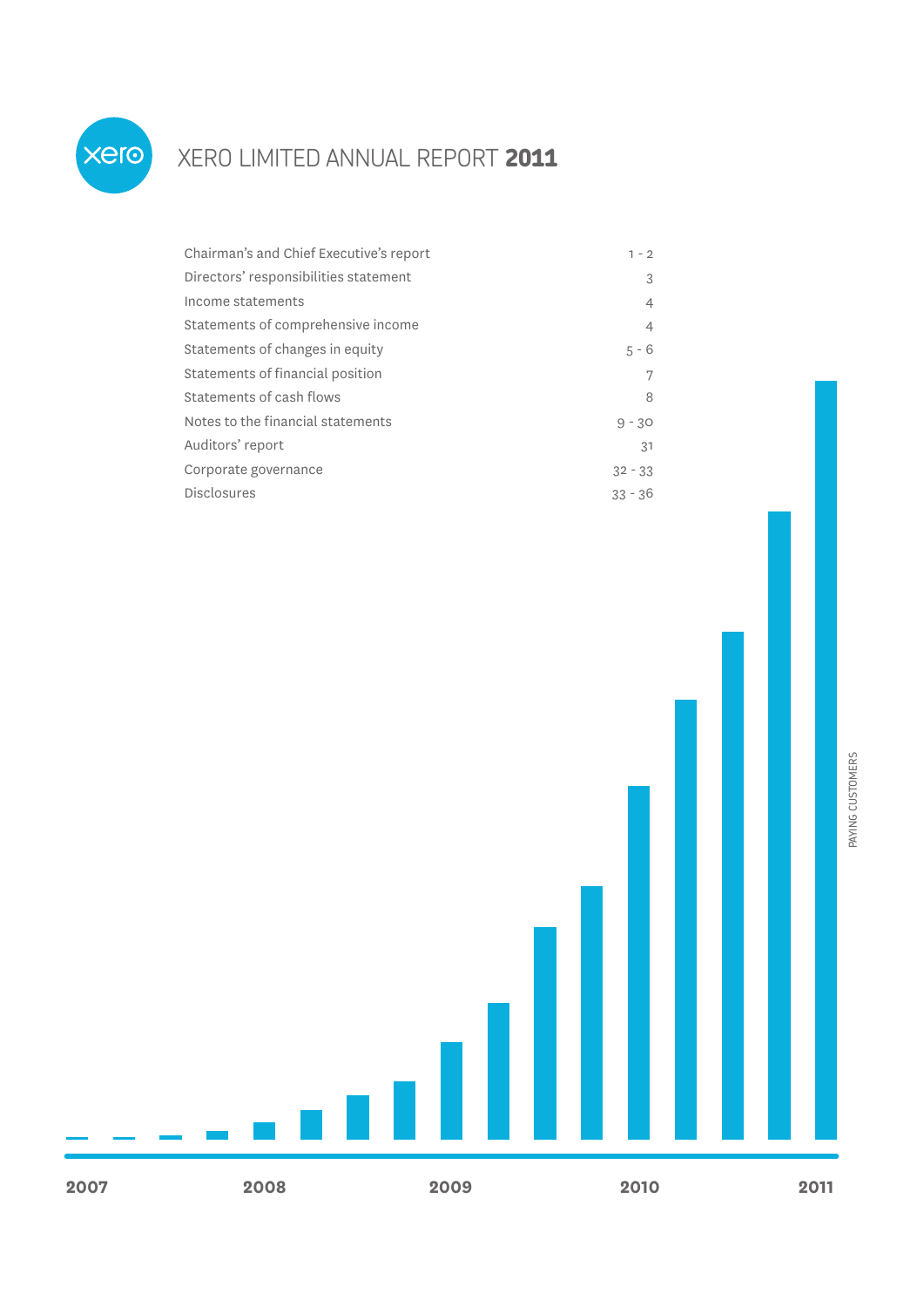## **CHAIRMAN'S AND CHIEF EXECUTIVE'S REPORT**

We are pleased to present our fourth Annual Report following another year of continued rapid growth and achievement of key milestones. Xero is now a global leader in the online accounting software sector and has established itself as the principal challenger to the incumbent market participants – Intuit, MYOB and Sage.

#### **Revenue and Customer Growth**

Operating revenue for the 2011 financial year was \$9.3 million. This represents a tripling of revenue earned in the 2010 financial year – the second consecutive year the Company has tripled its revenues. At year–end, we had secured more than 36,000 paying customers from 100 countries. By comparison, we had 17,000 customers in 50 countries at the end of the previous year.

From February 2011, Xero has exceeded \$1.0 million per month of revenue. The current annualised revenue run rate is, therefore, approximately \$14.0 million. Revenue is expected to continue to grow strongly.

Since the business started, Xero has processed in excess of \$35 billion of customer transactions. This is a strong endorsement of the quality and functionality of the software and the high level of acceptance of our online delivery model.

Xero has now established itself inside 2,200 accounting firms and continues to develop innovative features to gain broader adoption within the accounting community. A growing number of accounting practices are now 100% Xero. The accountant channel provides access to hundreds of thousands of small business customers.

Xero is renowned for its product innovation and the Company continues to change the face of the accounting software market as it combines small business and accountant processing into a single, cloud–based solution – all delivered at a much lower cost than our competitors.

The combination of product excellence, targeted marketing, best– in–class customer service and a global aspiration continues to underpin the Company's strong growth. With this platform, Xero is well positioned to achieve its goal of becoming an internationally successful New Zealand–based software company.

#### **Markets**

Xero's traction in its home market of New Zealand has been rapid. The Company now has a relationship with nearly every accounting firm in the country and through these firms is connected to thousands of small businesses. This success is being mirrored in Australia and the United Kingdom, giving us confidence that the approach is working.

In Australia, a Head Office has been established in Melbourne and a Managing Director appointed to take the business to the next level. In the United Kingdom, Xero is now regarded as an established brand. Both the Australian and United Kingdom operations continue to gain momentum and are well positioned to grow their share of the market.

Our sales operations in New Zealand, Australia and the United Kingdom are now all covering their direct costs.

Xero is increasing its activities in the US market. We are in the process of establishing an office in San Francisco, relocating some key staff from New Zealand and hiring locally in the US. The Company is building strategic partnerships and we have a number of marketing initiatives underway. The reception we have received so far has been extremely positive, which is a strong indicator that Xero can eventually capture a significant share of the vast US accounting software market.

Xero is leveraging its US Advisory Board, which includes Paypal founder and first outside Facebook investor, Peter Thiel. The Advisory Board's network has proved invaluable and allowed us to access market influencers and prospective strategic partners that we would not otherwise have been able to reach.

The US is important to the Company in the long-term; however, we will continue to take a measured approach to our entry into this market. This means carefully balancing investment in our existing business operations with the pursuit of growth opportunities, as we drive towards monthly break–even.

#### **Product Development**

Xero has continued to extend the capability of its core software (for example, payroll for small business and simple inventory) and continues to add new features. To date, we have delivered over 60 new releases of the software, which by software industry standards is exceptional.

We have furthered the integration of Xero with data–gathering service Yodlee, and have extended direct bank feeds to the United Kingdom, the US and many other markets.

In the 12 months since Xero Personal was launched, the feature set has advanced over six software releases and the product continues to attract new customers and favourable media reviews.

The Xero solution partner eco–system has continued to grow strongly and there are now over 40 publicly available online partner solutions that integrate seamlessly with the software. Many more are in the process of integration. This focus on connectivity will be an important element of Xero's US go–to–market strategy, as it will enable access to large numbers of users of complementary products.

An example of the effectiveness of this approach is our "Modern Practice" initiative, where working with Microsoft and a number of other software providers, Xero is core to an integrated suite of cloud– based solutions that allow accountants to run their entire practice without on–premise servers.

#### **Financial Result**

Operating revenue from customers was \$9.3 million, while operating expenses totalled \$18.0 million. The net loss after tax was \$7.5 million. During the year, the Company reviewed the estimated useful life of its software and decided to increase this to a period of  $3-5$ years. The effect of this change was a decrease in amortisation costs for the year of \$880,000.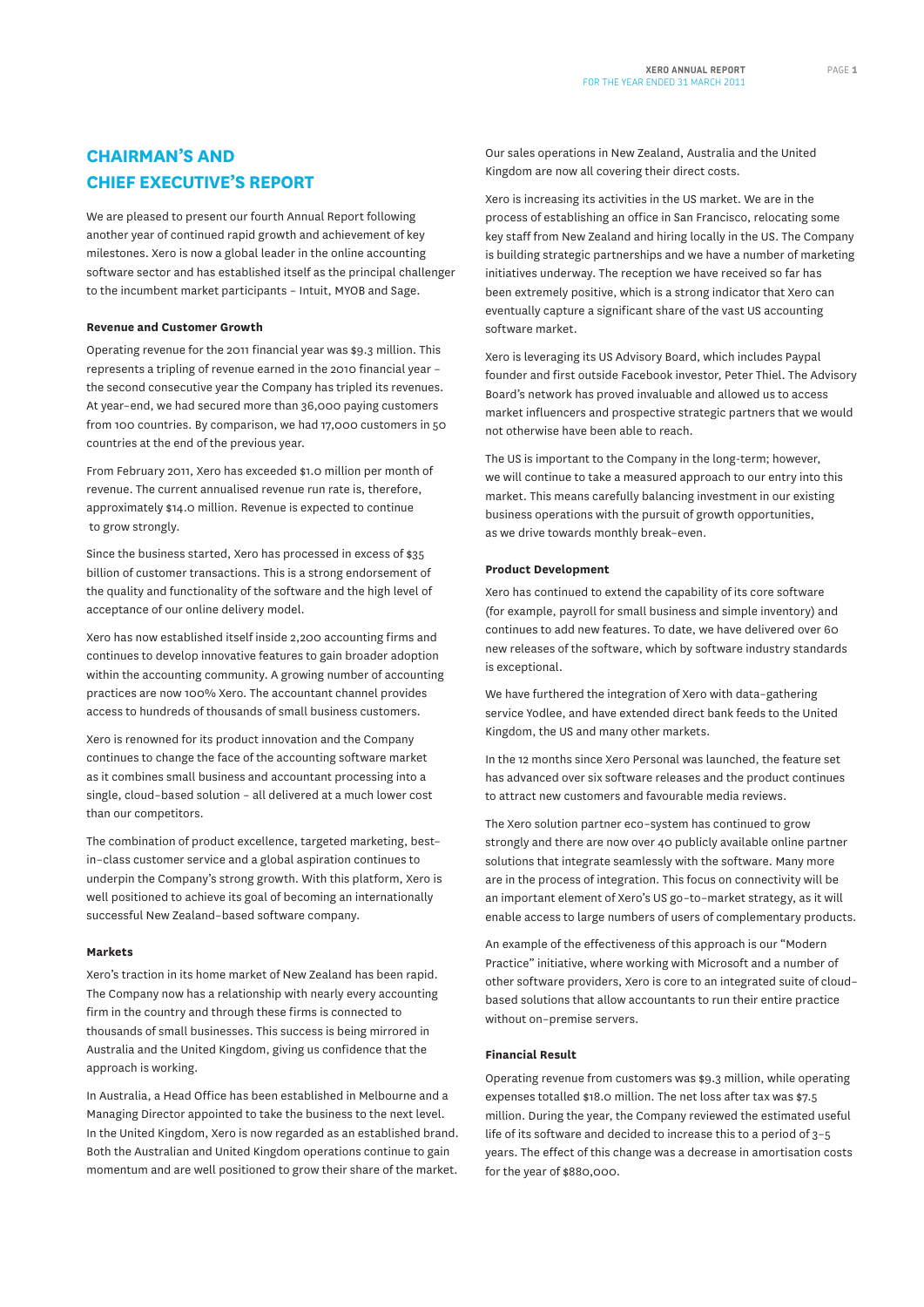## **CHAIRMAN'S AND CHIEF EXECUTIVE'S REPORT (CONTINUED)**

The financial result is consistent with our expectations as we manage the investment in our existing business operations, while at the same time increasing our investment in the development of growth markets like the US. Ultimately these new markets will create significant shareholder value.

At year–end, Xero had cash reserves of \$16.9 million.

#### **The Year Ahead**

Xero will continue its focus on product innovation backed by consistently excellent customer service. We will also continue to compete aggressively in our regional markets to further consolidate our leadership position, and we will increase the tempo of our US market activities as we develop our understanding of the market and refine our US version of the product.

Xero has a truly world–class team and we are extremely proud of their achievements to date. The Company will continue to invest in its people, as without them it would not be possible to achieve our ambitious goals.

We are excited about the Company's prospects for the next year and would like to thank all our shareholders for your ongoing support. We will continue to keep you informed as we achieve future milestones.

P. Mormon

RKD

**Phil Norman** Chairman

**Rod Drury** Chief Executive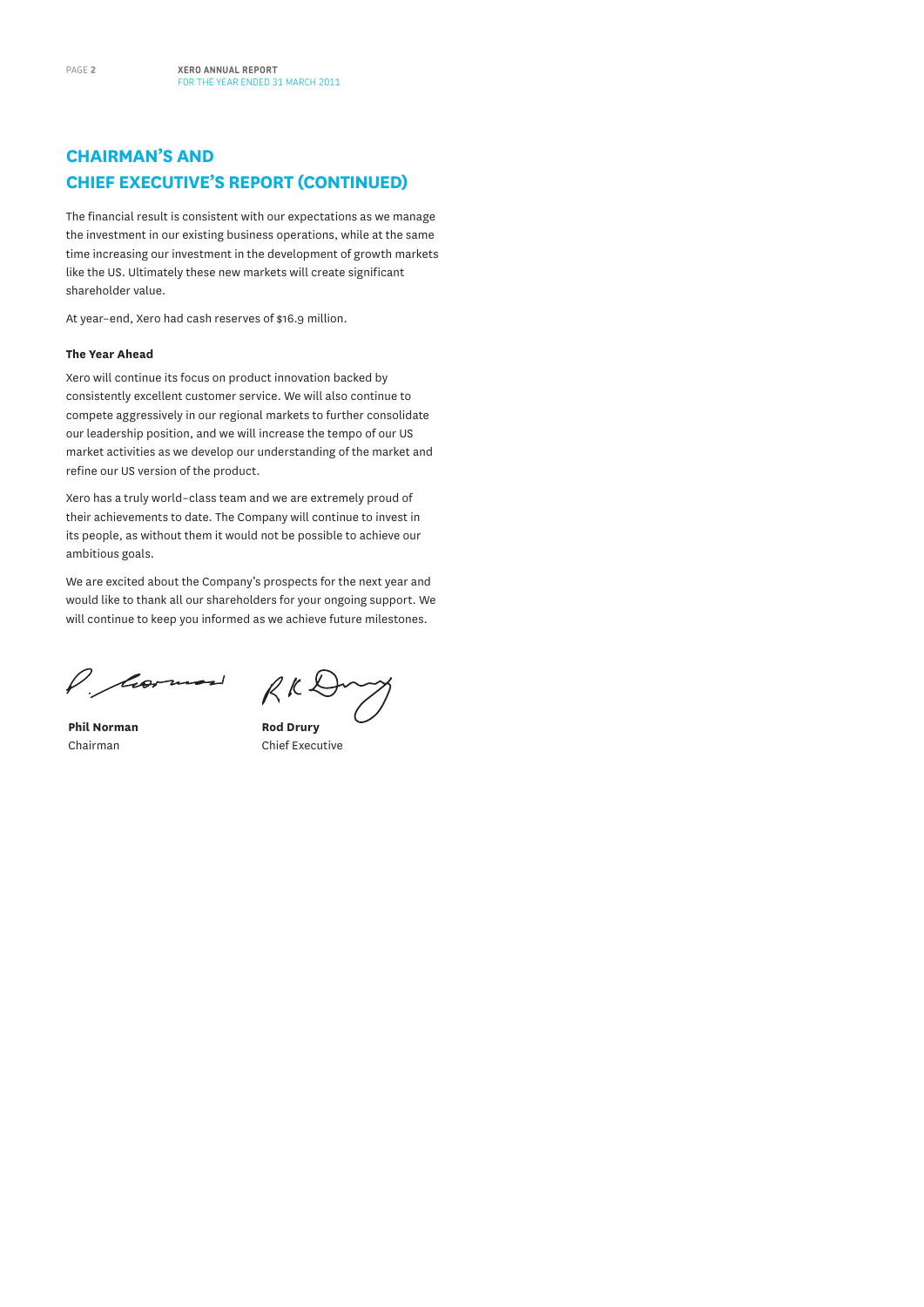## **DIRECTORS' RESPONSIBILITIES STATEMENT**

The Financial Reporting Act 1993 requires the Directors to prepare financial statements for each financial year that give a true and fair view of the financial position of the Company and Group and of the financial performance and cash flows for that period.

In preparing these financial statements, the Directors are required to:

- select suitable accounting policies and then apply them consistently;
- make judgements and estimates that are reasonable and prudent; and
- state whether applicable accounting standards have been followed, subject to any material departures disclosed and explained in the financial statements.

The Directors are responsible for keeping proper accounting records that disclose with reasonable accuracy, at any time, the financial position of the Group and to enable them to ensure that the financial statements comply with the Companies Act 1993. They are also responsible for safeguarding the assets of the Group and hence for taking reasonable steps for the prevention and detection of fraud and other irregularities.

The Directors have pleasure in presenting the following financial statements for the year ended 31 March 2011.

The Board of Directors of the Company and Group authorised these financial statements for issue on 19 May 2011.

For and on behalf of the Board of Directors

**Rod Drury** Director 19 May 2011

**Graham Shaw** Director 19 May 2011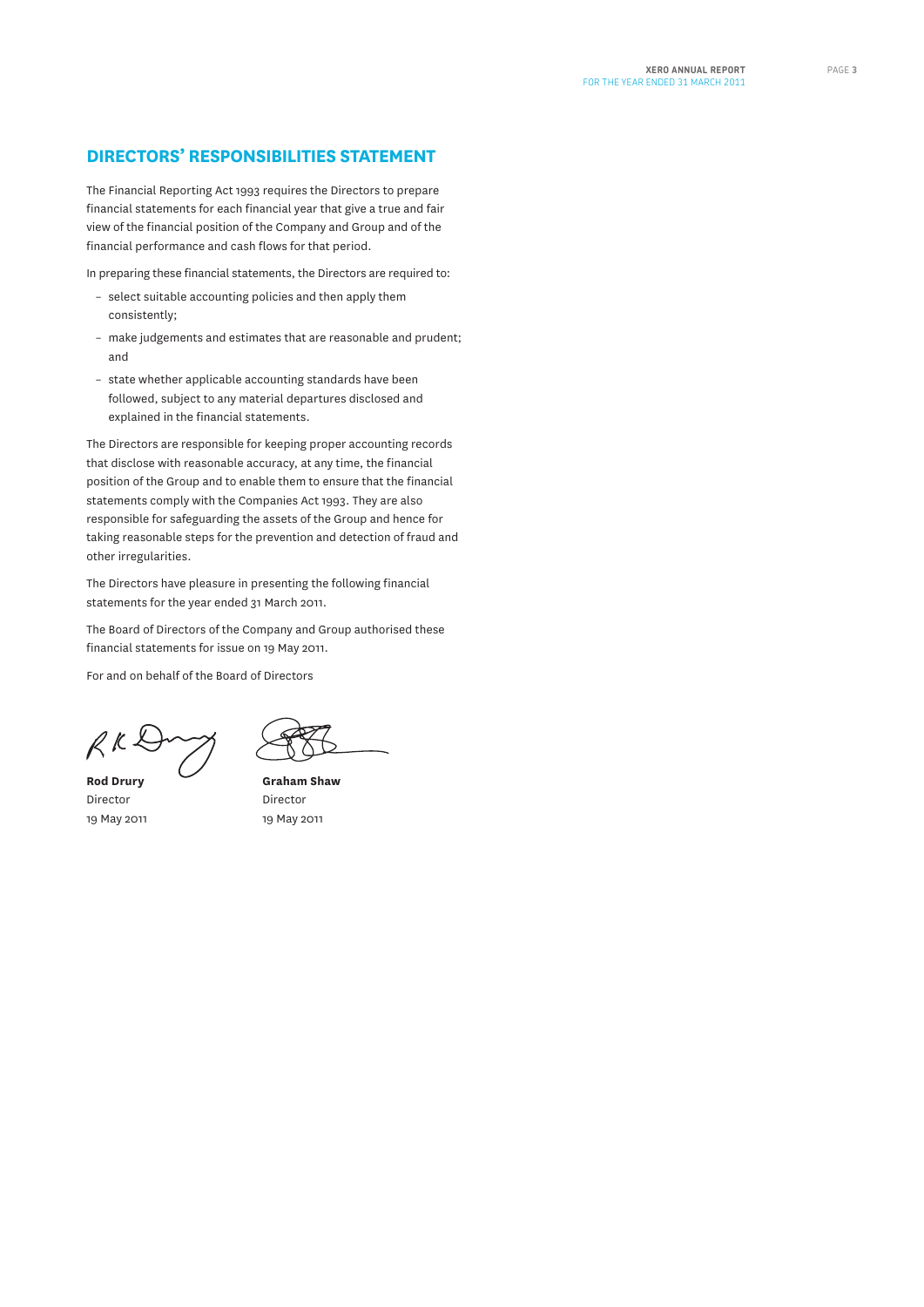| XERO LIMITED - INCOME STATEMENTS - FOR THE YEAR ENDED 31 MARCH 2011 |              |                                |                                |                                 |                                 |  |  |
|---------------------------------------------------------------------|--------------|--------------------------------|--------------------------------|---------------------------------|---------------------------------|--|--|
|                                                                     | <b>Notes</b> | Group<br>2011<br>$(s$ ooos $)$ | Group<br>2010<br>$(s$ ooos $)$ | Parent<br>2011<br>$(s$ ooos $)$ | Parent<br>2010<br>$(s$ ooos $)$ |  |  |
| Operating revenue                                                   | 4            | 9,341                          | 3,158                          | 8,858                           | 3,868                           |  |  |
| Other income                                                        | 4            | 325                            | 237                            | 325                             | 237                             |  |  |
| Total operating revenue & other income                              |              | 9,666                          | 3,395                          | 9,183                           | 4,105                           |  |  |
| Operating expenses                                                  | 4            | 18,017                         | 12,874                         | 17,655                          | 13,543                          |  |  |
| Operating deficit                                                   |              | (8,351)                        | (9, 479)                       | (8, 472)                        | (9, 438)                        |  |  |
| Net interest income                                                 | 4            | 880                            | 1,029                          | 878                             | 1,028                           |  |  |
| Net operating loss before tax                                       |              | (7, 471)                       | (8, 450)                       | (7,594)                         | (8, 410)                        |  |  |
| Share of profit of associate                                        | 22           | 10                             |                                | $\overline{\phantom{0}}$        |                                 |  |  |
| Net loss before tax                                                 |              | (7, 461)                       | (8, 450)                       | (7,594)                         | (8, 410)                        |  |  |
| Income tax expense                                                  | 5            | (26)                           |                                |                                 |                                 |  |  |
| Net loss for the year attributable to the                           |              |                                |                                |                                 |                                 |  |  |
| shareholders of the Company                                         |              | (7, 487)                       | (8, 450)                       | (7,594)                         | (8, 410)                        |  |  |
| Earnings per share                                                  |              |                                |                                |                                 |                                 |  |  |
| Basic & diluted loss per share                                      | 7            | (\$0.08)                       | (\$0.10)                       | \$0.09                          | (\$0.10)                        |  |  |

*The accompanying notes form an integral part of these financial statements*

| XERO LIMITED - STATEMENTS OF COMPREHENSIVE INCOME - FOR THE YEAR ENDED 31 MARCH 2011 |                                |                                |                                 |                            |  |  |
|--------------------------------------------------------------------------------------|--------------------------------|--------------------------------|---------------------------------|----------------------------|--|--|
|                                                                                      | Group<br>2011<br>$(s$ ooos $)$ | Group<br>2010<br>$(s$ ooos $)$ | Parent<br>2011<br>$(s$ ooos $)$ | Parent<br>2010<br>(\$000S) |  |  |
| Net loss after tax                                                                   | (7, 487)                       | (8, 450)                       | (7,594)                         | (8, 410)                   |  |  |
| Other comprehensive income                                                           |                                |                                |                                 |                            |  |  |
| Exchange difference on translation of international subsidiaries                     | (53)                           | 31                             |                                 |                            |  |  |
| Other comprehensive (expense)/ income for the year, net of tax                       | (53)                           | 31                             | $\overline{\phantom{0}}$        |                            |  |  |
| Total comprehensive loss for the year attributable to the                            |                                |                                |                                 |                            |  |  |
| shareholders of the Company                                                          | (7,540)                        | (8, 419)                       | (7,594)                         | (8, 410)                   |  |  |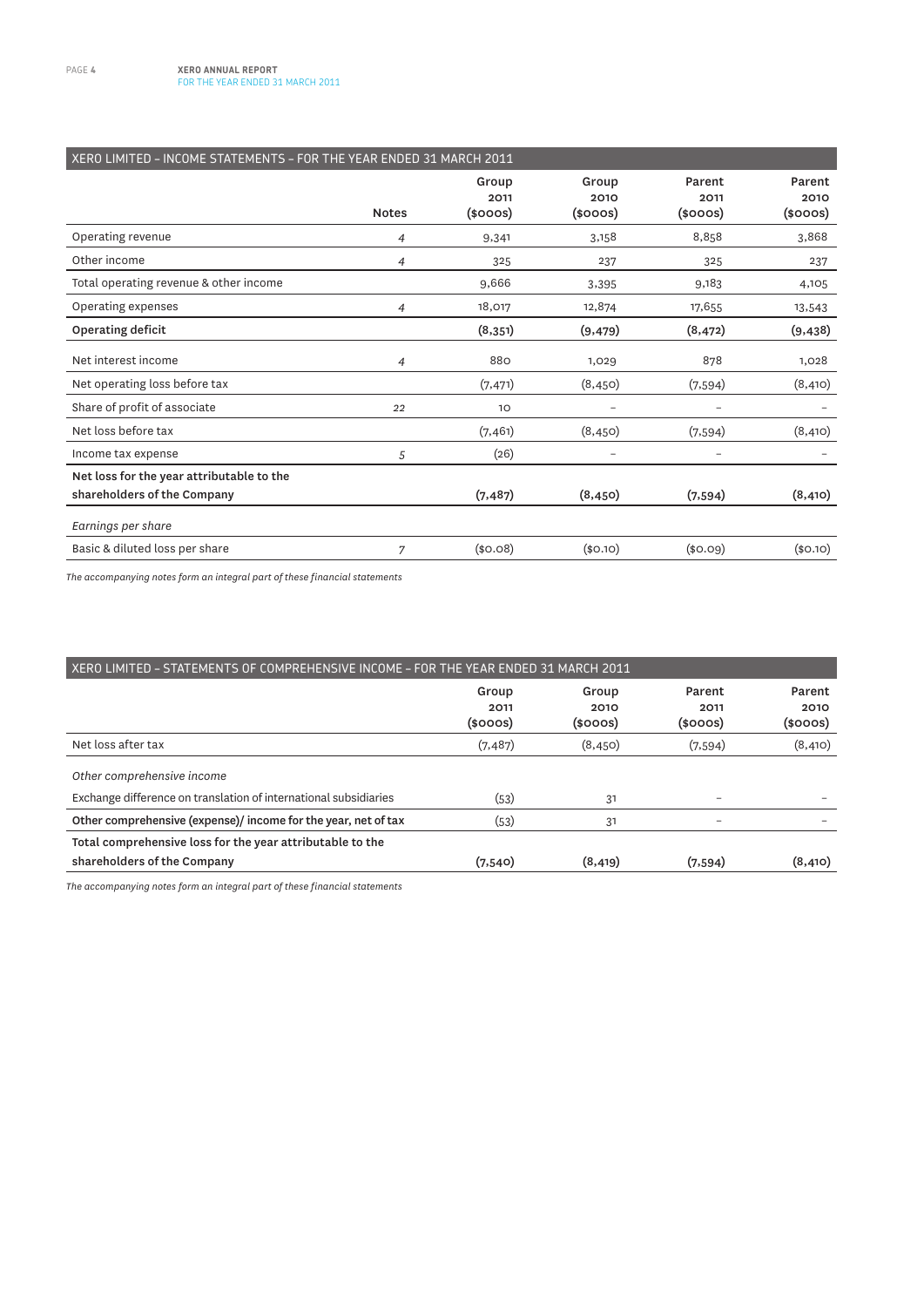| XERO LIMITED - GROUP - STATEMENT OF CHANGES IN EQUITY FOR THE YEAR ENDED 31 MARCH 2011 |              |                                   |                                    |                                                           |                                        |                                                                |                                  |  |
|----------------------------------------------------------------------------------------|--------------|-----------------------------------|------------------------------------|-----------------------------------------------------------|----------------------------------------|----------------------------------------------------------------|----------------------------------|--|
|                                                                                        | <b>Notes</b> | Share<br>capital<br>$(s$ ooos $)$ | Treasury<br>stock<br>$(s$ ooos $)$ | <b>Share based</b><br>payment<br>reserve<br>$(s$ ooos $)$ | Accumulated<br>losses<br>$(s$ ooos $)$ | Foreign<br>currency<br>translation<br>reserve<br>$(s$ ooos $)$ | Total<br>equity<br>$(s$ ooos $)$ |  |
| Group - Year ended 31 March 2011                                                       |              |                                   |                                    |                                                           |                                        |                                                                |                                  |  |
| Restated balance at 1 April 2010                                                       |              | 45,270                            | (738)                              | 371                                                       | (20, 560)                              | 31                                                             | 24,374                           |  |
| Net loss after tax                                                                     |              | $\overline{a}$                    | $\overline{a}$                     | $\overline{a}$                                            | (7, 487)                               | $\overline{a}$                                                 | (7, 487)                         |  |
| Currency translation movements                                                         |              |                                   |                                    | $\overline{a}$                                            |                                        | (53)                                                           | (53)                             |  |
| Total comprehensive income                                                             |              | $\overline{\phantom{0}}$          | $\overline{\phantom{0}}$           | $\overline{\phantom{0}}$                                  | (7, 487)                               | (53)                                                           | (7,540)                          |  |
| <b>Transactions with owners</b>                                                        |              |                                   |                                    |                                                           |                                        |                                                                |                                  |  |
| Issue of ordinary shares                                                               |              | 4,040                             |                                    | $\overline{a}$                                            |                                        | $\overline{a}$                                                 | 4,040                            |  |
| Issue of ordinary shares for                                                           |              |                                   |                                    |                                                           |                                        |                                                                |                                  |  |
| employee restricted share plan                                                         |              | 858                               | (858)                              | $\overline{a}$                                            | $\overline{\phantom{0}}$               | $\overline{\phantom{0}}$                                       |                                  |  |
| Vesting of ordinary shares in                                                          |              |                                   |                                    |                                                           |                                        |                                                                |                                  |  |
| employee restricted share plan                                                         |              |                                   | 483                                | 331                                                       |                                        |                                                                | 814                              |  |
| Balance as at 31 March 2011                                                            |              | 50,168                            | (1, 113)                           | 702                                                       | (28, 047)                              | (22)                                                           | 21,688                           |  |
| Group - Year ended 31 March 2010                                                       |              |                                   |                                    |                                                           |                                        |                                                                |                                  |  |
| Balance at 1 April 2009                                                                |              | 17,130                            |                                    | $\overline{a}$                                            | (12, 110)                              | $\overline{a}$                                                 | 5,020                            |  |
| Prior period restatement                                                               | 23           |                                   | (228)                              | 190                                                       |                                        | $\overline{a}$                                                 | (38)                             |  |
| Restated balance at 1 April 2009                                                       |              | 17,130                            | (228)                              | 190                                                       | (12, 110)                              | $\overline{a}$                                                 | 4,982                            |  |
| Net loss after tax                                                                     |              | $\overline{\phantom{0}}$          | $\overline{a}$                     | $\overline{\phantom{0}}$                                  | (8,450)                                | $\overline{a}$                                                 | (8,450)                          |  |
| Currency translation movements                                                         |              | $\overline{a}$                    | $\overline{a}$                     | $\overline{a}$                                            |                                        | 31                                                             | 31                               |  |
| Total comprehensive income                                                             |              | $\overline{\phantom{a}}$          | $\overline{\phantom{0}}$           | $\overline{\phantom{0}}$                                  | (8, 450)                               | 31                                                             | (8, 419)                         |  |
| Transactions with owners                                                               |              |                                   |                                    |                                                           |                                        |                                                                |                                  |  |
| Issue of ordinary shares                                                               |              | 28,140                            | $\overline{a}$                     | $\overline{a}$                                            | $\overline{a}$                         | $\overline{\phantom{0}}$                                       | 28,140                           |  |
| Share buy back                                                                         |              |                                   | (740)                              | $\overline{a}$                                            | $\overline{a}$                         | $\overline{a}$                                                 | (740)                            |  |
| Vesting of ordinary shares in                                                          |              |                                   |                                    |                                                           |                                        |                                                                |                                  |  |
| employee restricted share plan                                                         |              |                                   | 230                                | 181                                                       |                                        |                                                                | 411                              |  |
| Balance as at 31 March 2010                                                            |              |                                   |                                    |                                                           |                                        |                                                                |                                  |  |
| as restated                                                                            |              | 45,270                            | (738)                              | 371                                                       | (20, 560)                              | 31                                                             | 24,374                           |  |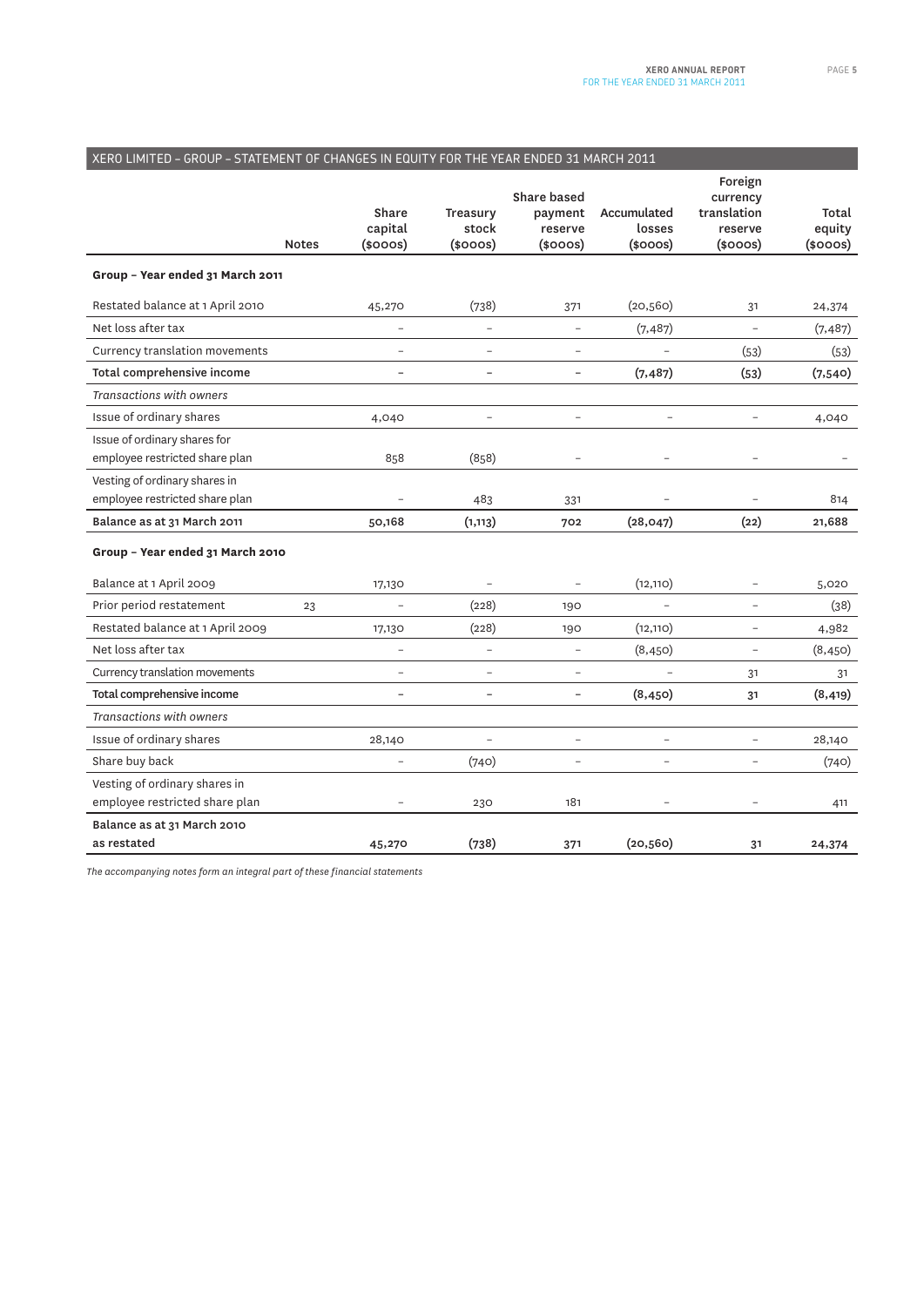## XERO LIMITED – PARENT – STATEMENT OF CHANGES IN EQUITY FOR THE YEAR ENDED 31 MARCH 2011

|                                                   |              |                          |                          | <b>Share based</b>       |                          |                 |  |
|---------------------------------------------------|--------------|--------------------------|--------------------------|--------------------------|--------------------------|-----------------|--|
|                                                   |              | Share<br>capital         | Treasury<br>stock        | payment<br>reserve       | Accumulated<br>losses    | Total<br>equity |  |
|                                                   | <b>Notes</b> | $(s$ ooos $)$            | $(s$ ooos $)$            | $(s$ ooos $)$            | $(s$ ooos $)$            | $(s$ ooos $)$   |  |
| Parent - Year ended 31 March 2011                 |              |                          |                          |                          |                          |                 |  |
| Restated balance at 1 April 2010                  |              | 45,270                   | (729)                    | 371                      | (20, 511)                | 24,401          |  |
| Net loss after tax                                |              | $\overline{\phantom{0}}$ | $\overline{\phantom{a}}$ | $\overline{a}$           | (7,594)                  | (7,594)         |  |
| Total comprehensive income                        |              |                          |                          | $\overline{\phantom{0}}$ | (7,594)                  | (7,594)         |  |
| <b>Transactions with owners</b>                   |              |                          |                          |                          |                          |                 |  |
| Issue of ordinary shares                          |              | 4,040                    | $\overline{a}$           | $\overline{a}$           | $\overline{\phantom{0}}$ | 4,040           |  |
| Issue of ordinary shares for employee restricted  |              |                          |                          |                          |                          |                 |  |
| share plan                                        |              | 858                      | (858)                    | $\overline{\phantom{0}}$ |                          |                 |  |
| Vesting of ordinary shares in employee restricted |              |                          |                          |                          |                          |                 |  |
| share plan                                        |              | $\overline{a}$           | 474                      | 331                      |                          | 805             |  |
| Balance as at 31 March 2011                       |              | 50,168                   | (1, 113)                 | 702                      | (28, 105)                | 21,652          |  |
| Parent - Year ended 31 March 2010                 |              |                          |                          |                          |                          |                 |  |
| Balance at 1 April 2009                           |              | 17,130                   |                          | $\qquad \qquad -$        | (12, 101)                | 5,029           |  |
| Prior period restatement                          | 23           | $\overline{\phantom{0}}$ | (228)                    | 190                      | $\overline{a}$           | (38)            |  |
| Restated balance at 1 April 2009                  |              | 17,130                   | (228)                    | 190                      | (12, 101)                | 4,991           |  |
| Net loss after tax                                |              | $\overline{a}$           | $\overline{a}$           | $\overline{a}$           | (8, 410)                 | (8, 410)        |  |
| Total comprehensive income                        |              | $\overline{\phantom{0}}$ |                          |                          | (8, 410)                 | (8, 410)        |  |
| <b>Transactions with owners</b>                   |              |                          |                          |                          |                          |                 |  |
| Issue of ordinary shares                          |              | 28,140                   | $\overline{a}$           |                          | Ξ.                       | 28,140          |  |
| Share buy back                                    |              | $\overline{\phantom{0}}$ | (740)                    | ۳                        |                          | (740)           |  |
| Vesting of ordinary shares in employee restricted |              |                          |                          |                          |                          |                 |  |
| share plan                                        |              |                          | 239                      | 181                      |                          | 420             |  |
| Balance as at 31 March 2010                       |              |                          |                          |                          |                          |                 |  |
| as restated                                       |              | 45,270                   | (729)                    | 371                      | (20, 511)                | 24,401          |  |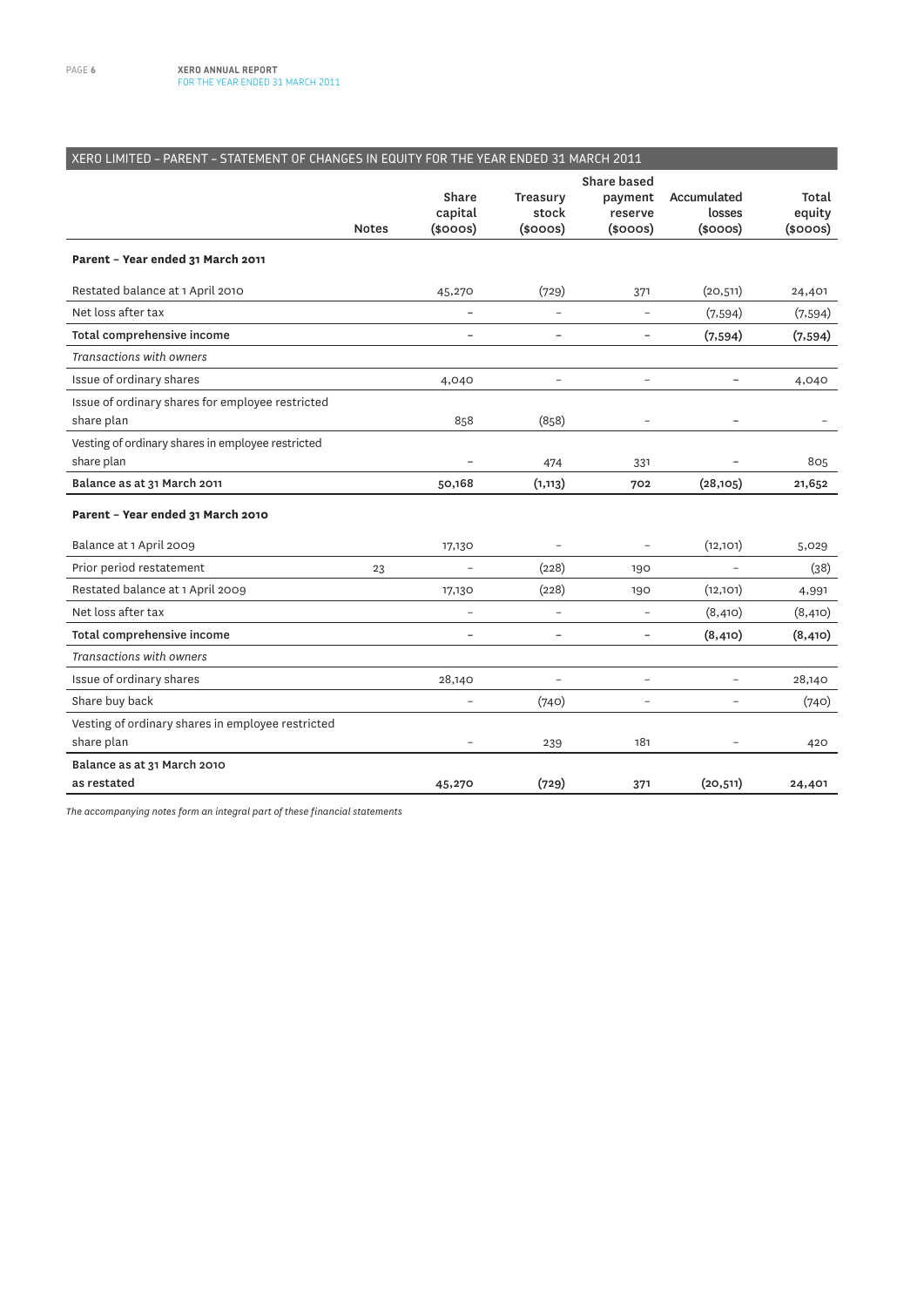| XERO LIMITED - STATEMENTS OF FINANCIAL POSITION - AS AT 31 MARCH 2011 |              |                           |                                            |                                            |                                 |                                        |                                             |
|-----------------------------------------------------------------------|--------------|---------------------------|--------------------------------------------|--------------------------------------------|---------------------------------|----------------------------------------|---------------------------------------------|
|                                                                       | <b>Notes</b> | Group<br>2011<br>(\$000S) | Group<br>2010<br>Restated<br>$(s$ ooos $)$ | Group<br>2009<br>Restated<br>$(s$ ooos $)$ | Parent<br>2011<br>$(s$ ooos $)$ | Parent<br>2010<br>Restated<br>(\$000S) | Parent<br>2009<br>Restated<br>$(s$ ooos $)$ |
| <b>Assets</b>                                                         |              |                           |                                            |                                            |                                 |                                        |                                             |
| Non-current assets                                                    |              |                           |                                            |                                            |                                 |                                        |                                             |
| Property, plant & equipment                                           | 8            | 466                       | 367                                        | 375                                        | 384                             | 333                                    | 364                                         |
| Investment in subsidiaries                                            | 21           |                           | $\overline{a}$                             | $\overline{a}$                             | 262                             | 195                                    | 195                                         |
| Investment in associate                                               | 22           | 207                       | $\overline{\phantom{a}}$                   | $\qquad \qquad -$                          | 200                             |                                        |                                             |
| Intangible assets                                                     | 9            | 4,773                     | 2,948                                      | 2,029                                      | 4,741                           | 2,923                                  | 2,029                                       |
| Trade & other receivables                                             | 11           | 441                       | 411                                        | 398                                        | 423                             | 411                                    | 398                                         |
| Total non-current assets                                              |              | 5,887                     | 3,726                                      | 2,802                                      | 6,010                           | 3,862                                  | 2,986                                       |
| <b>Current</b> assets                                                 |              |                           |                                            |                                            |                                 |                                        |                                             |
| Cash & cash equivalents                                               | 10           | 16,922                    | 21,397                                     | 3,807                                      | 16,651                          | 21,236                                 | 3,720                                       |
| Deferred tax benefit                                                  | 5            | 35                        |                                            |                                            |                                 |                                        |                                             |
| Trade & other receivables                                             | 11           | 1,503                     | 958                                        | 280                                        | 1,187                           | 780                                    | 239                                         |
| Total current assets                                                  |              | 18,460                    | 22,355                                     | 4,087                                      | 17,838                          | 22,016                                 | 3,959                                       |
| <b>Total assets</b>                                                   |              | 24,347                    | 26,081                                     | 6,889                                      | 23,848                          | 25,878                                 | 6,945                                       |
| <b>Liabilities</b>                                                    |              |                           |                                            |                                            |                                 |                                        |                                             |
| <b>Current liabilities</b>                                            |              |                           |                                            |                                            |                                 |                                        |                                             |
| Trade & other payables                                                | 12           | 2,659                     | 1,707                                      | 1,887                                      | 2,196                           | 1,477                                  | 1,934                                       |
| Finance lease                                                         |              |                           |                                            | 6                                          |                                 |                                        | 6                                           |
| <b>Total current liabilities</b>                                      |              | 2,659                     | 1,707                                      | 1,893                                      | 2,196                           | 1,477                                  | 1,940                                       |
| Non-current liabilities                                               |              |                           |                                            |                                            |                                 |                                        |                                             |
| Finance lease                                                         |              | $\overline{\phantom{a}}$  | $\qquad \qquad -$                          | 14                                         | $\qquad \qquad -$               |                                        | 14                                          |
| Total non-current liabilities                                         |              | $\overline{\phantom{a}}$  | $\overline{\phantom{0}}$                   | 14                                         | $\overline{\phantom{0}}$        | $\overline{\phantom{a}}$               | 14                                          |
| <b>Total liabilities</b>                                              |              | 2,659                     | 1,707                                      | 1,907                                      | 2,196                           | 1,477                                  | 1,954                                       |
| Net assets                                                            |              | 21,688                    | 24,374                                     | 4,982                                      | 21,652                          | 24,401                                 | 4,991                                       |
| <b>Equity</b>                                                         |              |                           |                                            |                                            |                                 |                                        |                                             |
| Share capital                                                         | 6            | 49,757                    | 44,903                                     | 17,092                                     | 49,757                          | 44,912                                 | 17,092                                      |
| Accumulated losses                                                    |              | (28, 047)                 | (20,560)                                   | (12, 110)                                  | (28, 105)                       | (20, 511)                              | (12,101)                                    |
| Foreign currency translation reserve                                  | 6            | (22)                      | 31                                         | $\overline{\phantom{0}}$                   |                                 |                                        |                                             |
|                                                                       |              | 21,688                    | 24,374                                     | 4,982                                      | 21,652                          | 24,401                                 | 4,991                                       |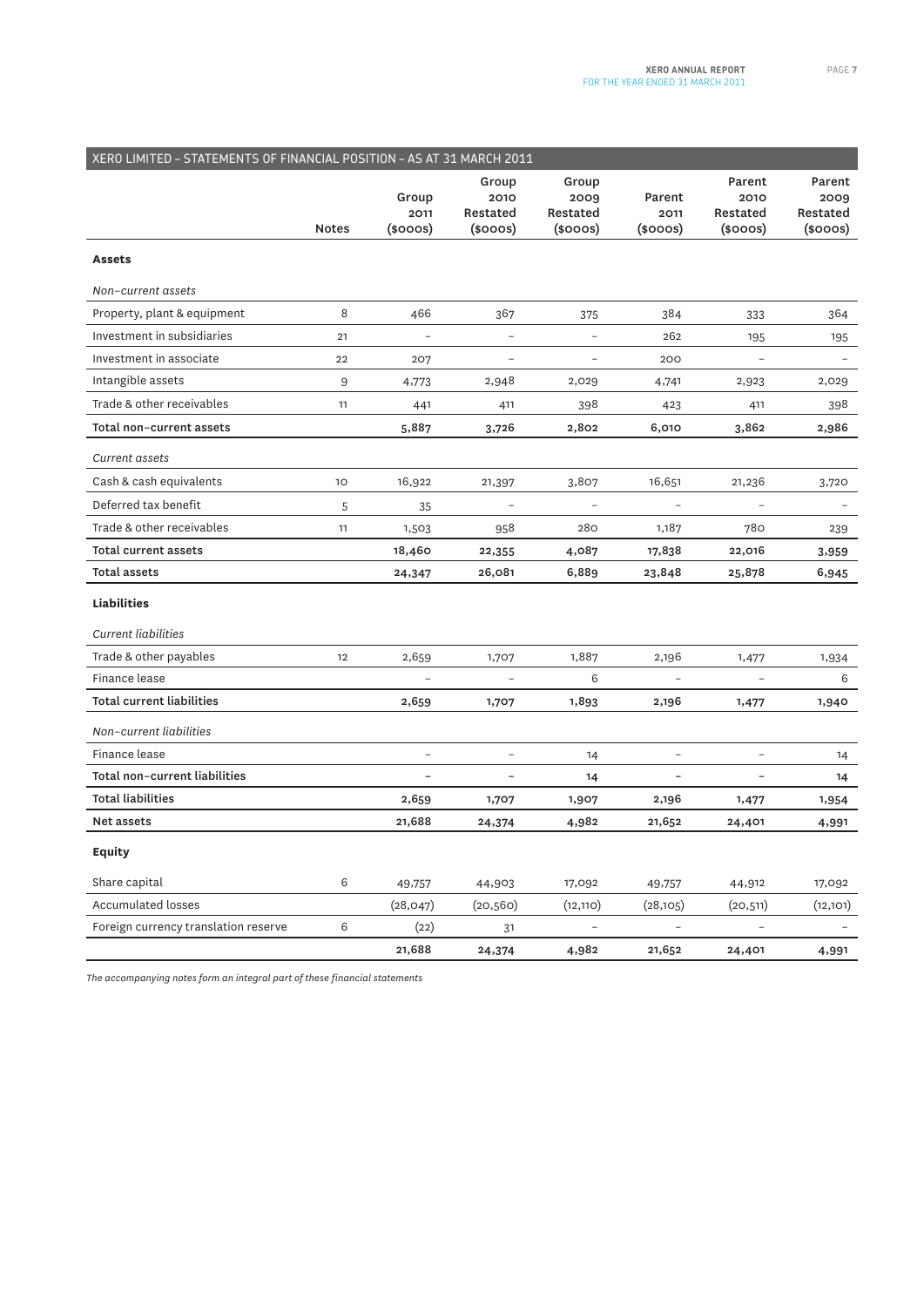| XERO LIMITED - STATEMENTS OF CASH FLOWS - FOR THE YEAR ENDED 31 MARCH 2011 |                 |                          |                          |                          |           |
|----------------------------------------------------------------------------|-----------------|--------------------------|--------------------------|--------------------------|-----------|
|                                                                            |                 | Group                    | Group                    | Parent                   | Parent    |
|                                                                            |                 | 2011                     | 2010                     | 2011                     | 2010      |
|                                                                            | <b>Notes</b>    | $(s$ ooos $)$            | (\$000S)                 | (\$000S)                 | (\$000S)  |
| <b>Operating activities</b>                                                |                 |                          |                          |                          |           |
| Cash was provided from                                                     |                 |                          |                          |                          |           |
| Receipts from customers                                                    |                 | 8,615                    | 2,851                    | 8,308                    | 2,300     |
| <b>GST</b> received                                                        |                 | 136                      | 64                       | 39                       | 48        |
| Other income                                                               |                 | 362                      | 123                      | 325                      | 123       |
| Interest received                                                          |                 | 898                      | 881                      | 896                      | 880       |
|                                                                            |                 | 10,011                   | 3,919                    | 9,568                    | 3,351     |
| Cash was applied to                                                        |                 |                          |                          |                          |           |
| Payments to suppliers & employees                                          |                 | (15, 231)                | (10, 714)                | (14, 934)                | (10, 308) |
|                                                                            |                 | (15, 231)                | (10, 714)                | (14, 934)                | (10, 308) |
| Net cash flows from operating activities                                   | 15              | (5, 220)                 | (6,795)                  | (5,366)                  | (6, 957)  |
| <b>Investing activities</b>                                                |                 |                          |                          |                          |           |
| Cash was applied to                                                        |                 |                          |                          |                          |           |
| Purchase of property, plant & equipment                                    |                 | (307)                    | (198)                    | (237)                    | (139)     |
| Capitalised development costs                                              |                 | (2,752)                  | (1,749)                  | (2,747)                  | (1,749)   |
| Intangible assets                                                          |                 | (18)                     | (33)                     | (8)                      | (8)       |
| Other assets                                                               |                 | (18)                     | $\overline{\phantom{0}}$ | $\overline{a}$           |           |
| Investment in subsidiary                                                   |                 |                          | $\overline{a}$           | (67)                     |           |
| Investment in associate                                                    |                 | (200)                    |                          | (200)                    |           |
| Net cash flows from investing activities                                   |                 | (3, 295)                 | (1,980)                  | (3, 259)                 | (1, 896)  |
| <b>Financing activities</b>                                                |                 |                          |                          |                          |           |
| Cash was provided from                                                     |                 |                          |                          |                          |           |
| Share buyback                                                              |                 |                          | (740)                    |                          | (740)     |
| Share issue                                                                |                 | 4,000                    | 28,046                   | 4,000                    | 28,046    |
|                                                                            |                 | 4,000                    | 27,306                   | 4,000                    | 27,306    |
| Cash was applied to                                                        |                 |                          |                          |                          |           |
| Refund/(cost) of share issue                                               |                 | 40                       | (915)                    | 40                       | (915)     |
| Finance lease repayments                                                   |                 | $\overline{\phantom{0}}$ | (20)                     | $\overline{\phantom{0}}$ | (20)      |
|                                                                            |                 | 40                       | (935)                    | 40                       | (935)     |
| Net cash flows from financing activities                                   |                 | 4,040                    | 26,371                   | 4,040                    | 26,371    |
|                                                                            |                 |                          |                          |                          |           |
| Net (decrease) / increase in cash held                                     |                 | (4, 475)                 | 17,596                   | (4, 585)                 | 17,518    |
| Foreign currency translation adjustment                                    |                 | $\overline{a}$           | (6)                      |                          | (2)       |
| Cash & cash equivalents at beginning of the year                           | 10 <sub>o</sub> | 21,397                   | 3,807                    | 21,236                   | 3,720     |
| Cash & cash equivalents at end of the year                                 | 10              | 16,922                   | 21,397                   | 16,651                   | 21,236    |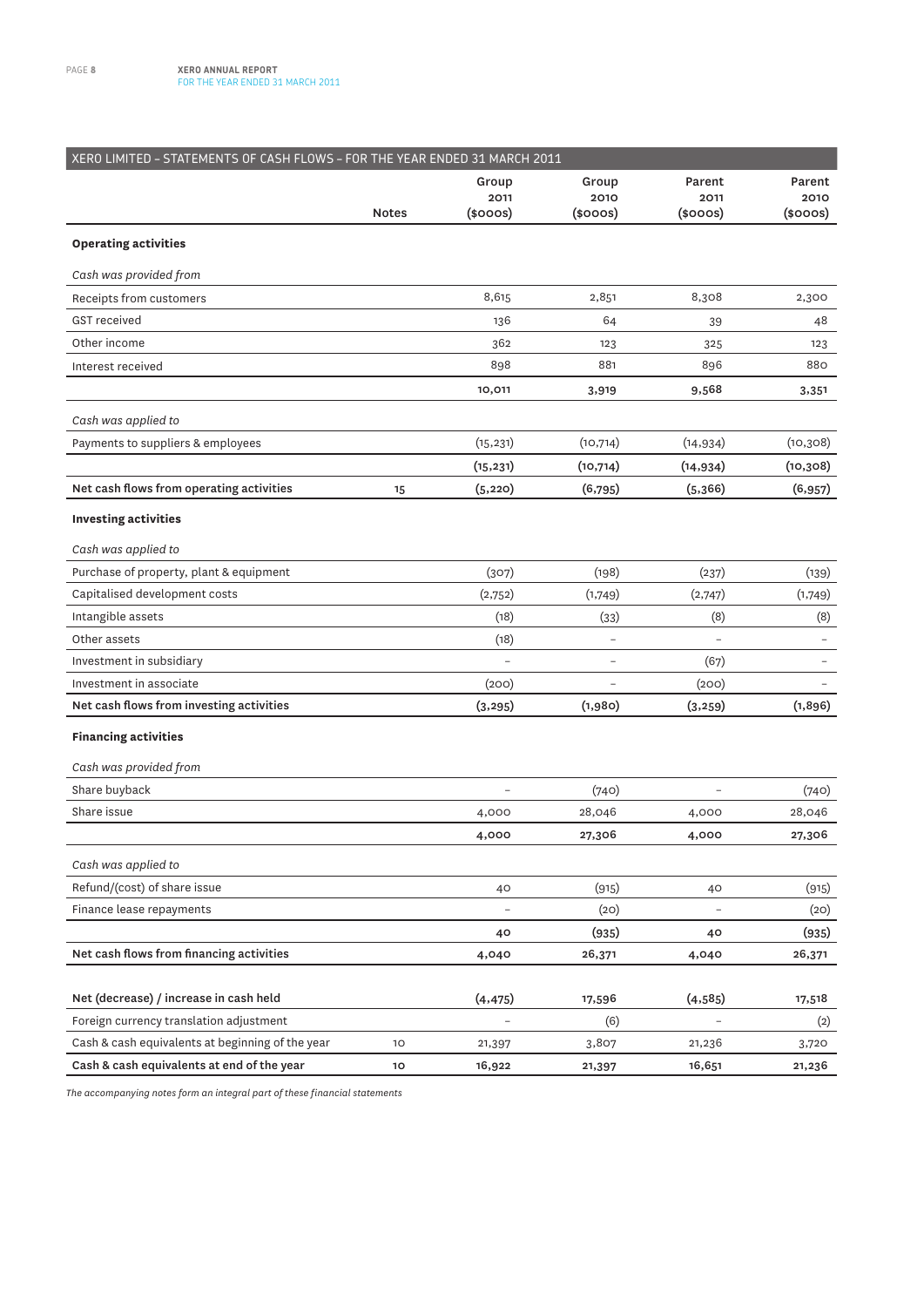### **NOTES TO THE FINANCIAL STATEMENTS**

#### **1. CORPORATE INFORMATION**

Xero Limited is a limited liability company, domiciled and incorporated in New Zealand and registered under the New Zealand Companies Act 1993. The registered office of the Company is Level 1, Old Bank, 98 Customhouse Quay, Wellington 6011, New Zealand.

The financial statements presented are for Xero Limited (the "Company") and its subsidiaries comprising Xero (UK) Limited, Xero Pty Limited (Australia), Xero Inc. (United States) and Xero Trustee Limited (together "the Group") for the year ended 31 March 2011.

Xero Limited is an issuer for the purposes of the Financial Reporting Act 1993.

The consolidated financial statements of the Group for the year ended 31 March 2011 were authorised for issue in accordance with a resolution of the Directors on 19 May 2011.

The Group's principal activity is the provision of a platform for online accounting and business services to small businesses.

#### **2. SUMMARY OF SIGNIFICANT ACCOUNTING POLICIES**

(a) Basis of preparation The financial statements have been prepared in accordance with New Zealand Generally Accepted Accounting Practice. They comply with New Zealand Equivalents to International Financial Reporting Standards ("NZ IFRS"), and other applicable Financial Reporting Standards, as appropriate for profit–oriented entities. The financial statements comply with International Financial Reporting Standards ("IFRS").

The financial statements have been prepared in accordance with the requirements of the Financial Reporting Act 1993 and Companies Act 1993.

The Company and Group are profit–oriented companies for financial reporting purposes.

The consolidated financial statements have been prepared using the historical cost convention.

The preparation of financial statements requires management to make judgements, estimates and assumptions that affect the application of accounting policies and the reported amounts of assets, liabilities, income and expenses. The areas involving a higher degree of judgement or complexity, or areas where assumptions and estimates are significant to the consolidated financial statements, are disclosed in Note 3.

(b) Changes in accounting policy & disclosures The accounting policies adopted are consistent with those of the previous year.

(c) Basis of consolidation Subsidiaries are all entities over which the Group has the power to govern the financial and operating policies generally accompanying a shareholding of more than one half of the voting rights. Subsidiaries are fully consolidated from the date on which control is transferred to the Group. They are de–consolidated from the date that control ceases. The purchase method of accounting is used to account for the acquisition of subsidiaries by the Group. The cost of an acquisition is measured as the fair value of the assets given, equity instruments issued and liabilities

incurred or assumed at the date of exchange, plus costs directly attributable to the acquisition. Inter–company transactions, balances and unrealised gains on transactions between Group companies are eliminated. Unrealised losses are also eliminated. Accounting policies of subsidiaries are consistent with the policies adopted by the Group.

(d) Associates Associates are all entities over which the Group has significant influence but not control. Investments in associates are accounted for using the equity method of accounting and are initially recognised at cost.

The Group's share of its associates' post–acquisition profits or losses is recognised in the Income Statement, and its share of post acquisition movements in other comprehensive income is recognised in other comprehensive income. The cumulative post– acquisition movements are adjusted against the carrying amount of the investment. When the Group's share of losses in an associate equals or exceeds its interest in the associate, including any other unsecured receivables, the Group does not recognise further losses, unless it has incurred obligations or made payments on behalf of the associate.

Unrealised gains on transactions between the Group and its associates are eliminated to the extent of the Group's interest in the associates. Unrealised losses are also eliminated unless the transaction provides evidence of an impairment of the asset transferred. Accounting policies of associates have been changed where necessary to ensure consistency with the policies adopted by the Group.

(e) Revenue Revenue in relation to subscriptions and training is recognised to the extent that it is probable that the economic benefits will flow to the Group and the revenue can be reliably measured. Revenue is recorded net of GST and discounts and after eliminating sales within the Group. The following specific recognition criteria must also be met before revenue is recognised:

**Services** – Revenue is recognised in the accounting period in which the service is rendered. Consideration received prior to the service being rendered is recognised in the Statement of Financial Position as income in advance and included within trade and other payables. Revenue for which services have been rendered but invoices have not been issued is recognised within the Income Statement and in the Statement of Financial Position as accrued income within trade and other receivables.

**Interest** – Interest income is recognised on an accruals basis using the effective interest rate method.

**Government grants** – Government grants are recognised at their fair value where there is reasonable assurance that the grants will be received and all attaching conditions will be complied with. When a grant relates to an expense item, it is recognised as income over the period necessary to match the grant on a systematic basis to the costs that it is intended to compensate.

(f) Income tax Income tax expense comprises current and deferred tax. Income tax expense is recognised in the Income Statement except to the extent that it relates to items recognised directly in the Statement of Comprehensive Income or equity, in which case it is recognised in the Statement of Comprehensive Income or equity.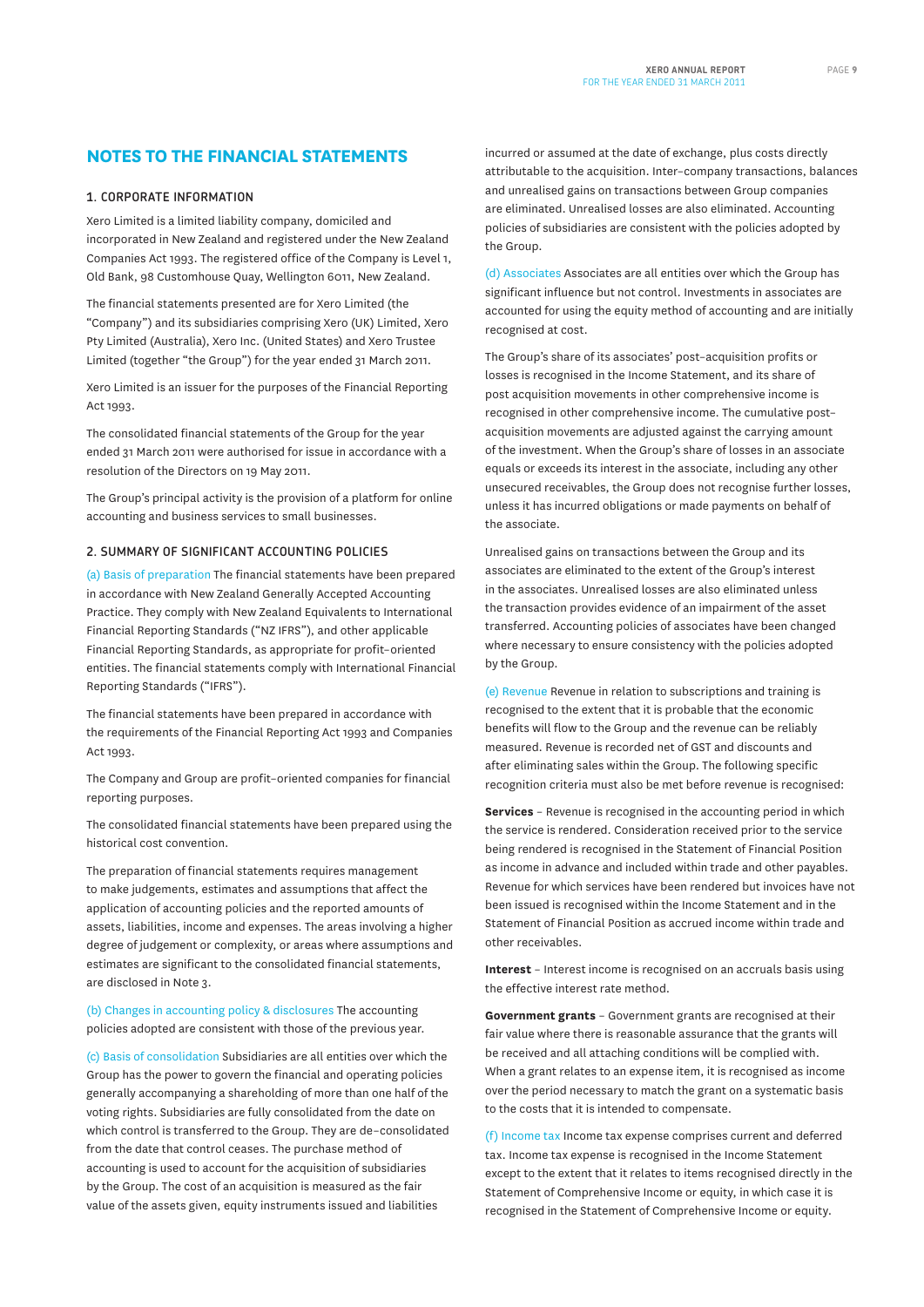#### **2. SUMMARY OF SIGNIFICANT ACCOUNTING POLICIES (CONTINUED)**

Current tax is the expected tax payable on the taxable income for the year, using tax rates enacted or substantially enacted at the reporting date, and any adjustment to tax payable in respect of previous years.

Deferred tax is recognised, using the liability method, on temporary differences arising between the tax bases of assets and liabilities and their carrying amounts in the consolidated financial statements. Deferred income tax is determined using tax rates (and laws) that have been enacted or substantially enacted by the reporting date and are expected to apply when the related deferred income tax asset is realised or the deferred income tax liability is settled.

A deferred tax asset is recognised to the extent that it is probable that future taxable profits will be available against which temporary differences can be utilised. Deferred tax assets are reviewed at each reporting date and are reduced to the extent that it is no longer probable that the related benefits will be realised. As permitted by NZIAS 12: Income Taxes, deferred tax assets in relation to tax losses have been recognised to the extent of the Group's deferred tax liabilities.

Deferred income tax is provided on temporary differences arising on investments in subsidiaries and associates, except for deferred income tax liabilities where the timing of the reversal of the temporary difference is controlled by the Group and it is probable that the temporary difference will not reverse in the foreseeable future.

Deferred income tax assets and liabilities are offset when there is a legally enforceable right to offset current tax assets against current tax liabilities and when the deferred income tax assets and liabilities relate to income tax levied by the same taxation authority on either the same taxable entity or different entities where there is an intention to settle the balance on a net basis.

(g) GST The Income Statement and the Statement of Cash Flows have been prepared so that all components are stated exclusive of GST, except where GST is not recoverable. All items in the Statement of Financial Position are stated net of GST with the exception of receivables and payables, which include GST invoiced.

Commitments and contingencies are disclosed net of the amount of GST recoverable from, or payable to, the taxation authority.

(h) Foreign currency translation Items included in the financial statements of each of the Group's entities are measured using the currency of the primary economic environment in which the entity operates ("the functional currency"). The consolidated financial statements are presented in New Zealand dollars (\$), which is the Company's functional currency. Foreign currency transactions are translated into the functional currency using the exchange rates prevailing at the dates of the transactions. Foreign exchange gains and losses resulting from the settlement of such transactions and from the translation at year–end exchange rates of monetary assets and liabilities denominated in foreign currencies are recognised in the Income Statement. Foreign exchange gains and losses are presented in the Income Statement within operating expenses.

The Group translates the results of its foreign operations from their functional currency to the presentation currency of the Group using the closing exchange rate at balance date for assets and liabilities and the average yearly exchange rate for the income and expenses. The difference arising from translation of the Statement of Financial Position at closing rate and the Income Statement at average rate is recorded within the Foreign Currency Translation Reserve.

(i) Property, plant & equipment Property, plant and equipment is stated at historical cost less depreciation. Historical cost includes expenditure that is directly attributable to the acquisition of the items.

Depreciation on assets is calculated using the straight–line method to allocate their costs to their residual values over their estimated useful lives, as follows:

| Leasehold improvements | Terms of lease |
|------------------------|----------------|
| Motor vehicles         | $3 - 4$ years  |
| Furniture & equipment  | $1 - 7$ years  |
| Computer equipment     | $2 - 3$ years  |
|                        |                |

The assets' residual values and useful lives are reviewed and adjusted if appropriate at each balance date.

An asset's carrying amount is written down immediately to its recoverable amount if the asset's carrying amount is greater than its estimated recoverable amount.

Gains and losses on disposals are determined by comparing proceeds with carrying amounts, and are recognised in the Income Statement.

#### (j) Intangible assets

(I) Research costs are expensed as incurred.

Costs associated with maintaining internal computer software programs are recognised as an expense as incurred. Costs that are directly associated with the development of identifiable and unique software products controlled by the Group are recognised as intangible assets where the following criteria are met:

- it is technically feasible to complete the software product so that it will be available for use;
- management intends to complete the software product and use or sell it;
- there is an ability to use or sell the software product;
- it can be demonstrated how the software product will generate probable future economic benefits;
- adequate technical, financial and other resources to complete the development and to use or sell the software product are available; and
- the expenditure attributable to the software product during its development can be reliably measured.

Directly attributable costs that are capitalised as part of the capitalised software development costs include the software development employee costs. Other development expenditures that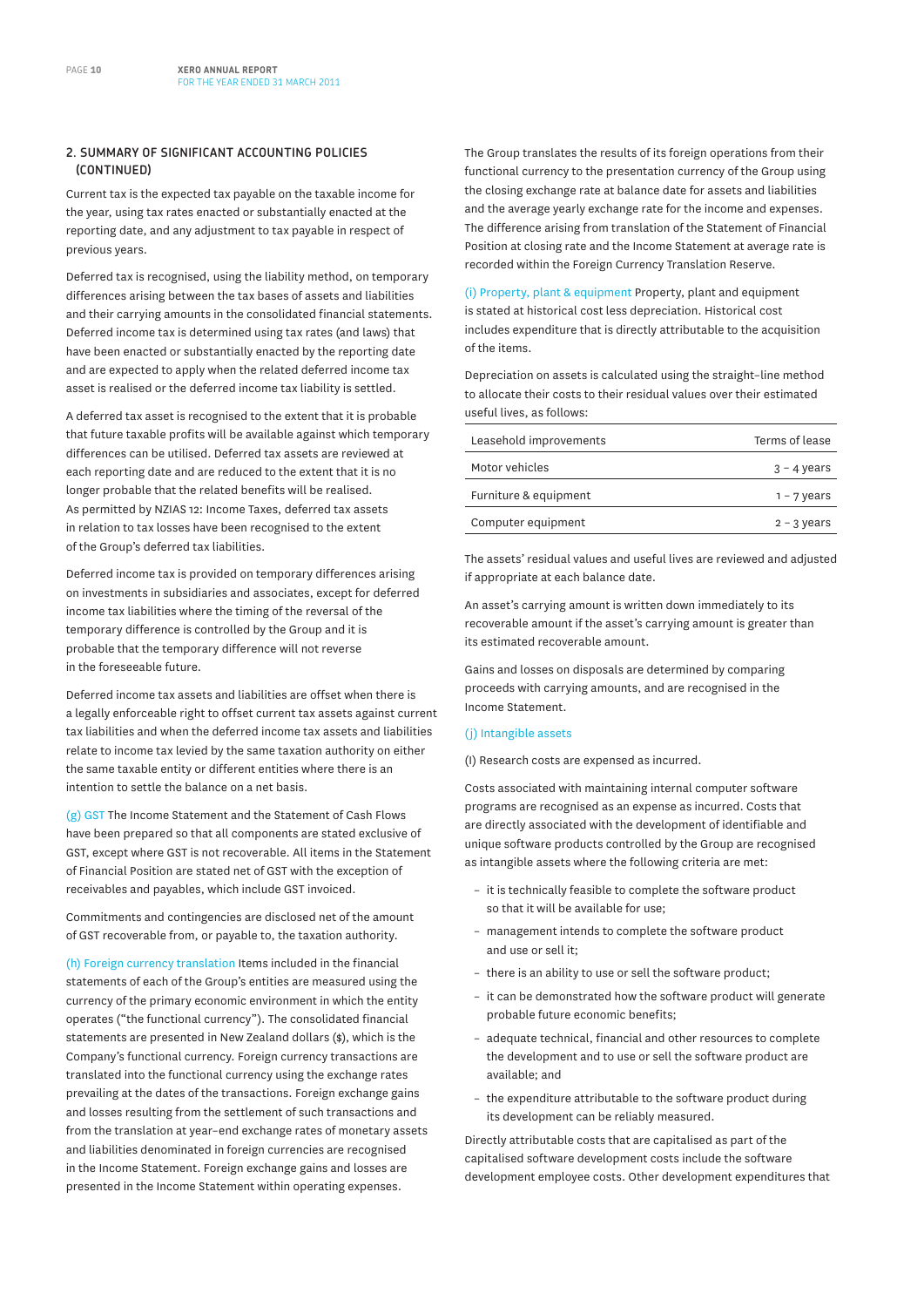do not meet these criteria are recognised as expenses as incurred. Development costs previously recognised as expenses are not recognised as assets in a subsequent period. Computer software development costs recognised as assets are amortised over their estimated useful lives.

(II) Other intangible assets acquired are initially measured at cost. Internally generated assets, excluding capitalised development costs, are not capitalised and expenditure is recognised in the Income Statement in the year in which the expenditure is incurred.

The useful lives of the Group's intangible assets are assessed to be finite. Assets with finite lives are amortised over their useful lives and tested for impairment whenever there are indications that the assets may be impaired.

(III) Amortisation is recognised in the Income Statement on a straight–line basis over the estimated useful life of the intangible asset, from the date it is available for use.

The estimated useful lives are:

| Trademarks / patents          | 10 years                        |
|-------------------------------|---------------------------------|
| Domains                       | 10 years                        |
| Capitalised development costs | $3-5$ years (2010: $3-4$ years) |

(k) Impairment of non–financial assets At each reporting date, the Group assesses whether there is any indication that an asset may be impaired. Where an indicator of impairment exists, the Group makes a formal estimate of the recoverable amount. Where the carrying value of an asset exceeds its recoverable amount, the asset is considered impaired and is written down to its recoverable amount.

Recoverable amount is the greater of fair value less costs to sell and value in use. For the purposes of assessing impairment, assets are grouped at the lowest levels for which there are separately identifiable cash flows (cash–generating units). Non–financial assets other than goodwill that suffered an impairment are reviewed for possible reversal of the impairment at each reporting date.

(l) Non–derivative financial instruments The Group classifies its financial assets as loans and receivables. The classifications depend on the purposes for which the financial assets were acquired. Management determines the classifications of its financial assets at initial recognition.

(m) Loans & receivables are non–derivative financial assets with fixed or determinable payments that are not quoted in an active market. They are included in current assets, except for those with maturities greater than 12 months after the reporting date. These are classified as non–current assets. The Group's loans and receivables comprise "trade & other receivables" and "cash & cash equivalents" in the Statement of Financial Position. Loans and receivables are carried at amortised cost using the effective interest method. The Group assesses at each reporting date whether there is objective evidence that a financial asset or a group of financial assets is impaired. Impairment testing of trade receivables is described in Note 2.(o). The Group does not have any derivatives.

(n) Cash & cash equivalents include cash in hand, deposits held at call with banks, other short–term, highly liquid investments with original maturities of three months or less, and bank overdrafts.

(o) Trade & other receivables are recognised initially at fair value and subsequently measured at amortised cost using the effective interest method, less provision for impairment. A provision for impairment of trade receivables is established when there is objective evidence that the Group will not be able to collect all amounts due according to the original terms of the receivables. The carrying amount of an asset is reduced through the use of an allowance account, and the amount of the loss is recognised in the Income Statement. When a trade receivable is uncollectible, it is written off against the allowance account for trade receivables. Subsequent recoveries of amounts previously written off are credited against the Income Statement.

(p) Trade & other payables are recognised initially at fair value and subsequently measured at amortised cost using the effective interest method. They represent liabilities for goods and services provided to the Group prior to the end of the financial year that are unpaid. The amounts are unsecured, non–interest bearing and are usually paid within 45 days of recognition.

(q) Employee entitlements The liability for employees' compensation for future leave is accrued in relation to the length of service rendered by employees and relates to the vested and unvested entitlements.

The Group operates both short–term and long–term incentive plans. Employee incentive obligations are measured on an undiscounted basis (short–term) and are expensed as the related service is provided. The Group operates an equity–settled, share–based compensation plan, under which the entity receives services from employees as consideration for equity instruments of the Group. The value of the employee services received for the grant of shares is recognised as an expense over the vesting period and the amount is determined by reference to the fair value of the shares granted.

(r) Leases Operating lease payments are recognised as an expense in the Income Statement on a straight–line basis over the lease term.

Finance leases, which transfer to the Group substantially all the risks and benefits incidental to ownership of the leased items, are capitalised at the inception of the leases at the fair value of the leased assets or, if lower, at the present value of the minimum lease payments. The leased assets and corresponding liabilities are therefore recognised and the assets are depreciated in line with the Group's depreciation policy to reflect estimated useful lives.

Lease payments are apportioned between the finance charges and reduction of the lease liability so as to achieve a constant rate of interest on the remaining balance of the liability. Finance charges are included in the Income Statement as interest costs.

(s) Earnings per share The Group presents basic and diluted earnings per share (EPS) data for its ordinary shares.

Basic EPS is calculated by dividing the Group profit or loss attributable to ordinary shareholders of the Company by the weighted average number of ordinary shares outstanding during the period.

Diluted EPS is determined by adjusting the profit or loss attributable to ordinary shareholders and the weighted average number of ordinary shares outstanding for the effects of all dilutive potential ordinary shares, which comprise convertible notes and share options granted to employees.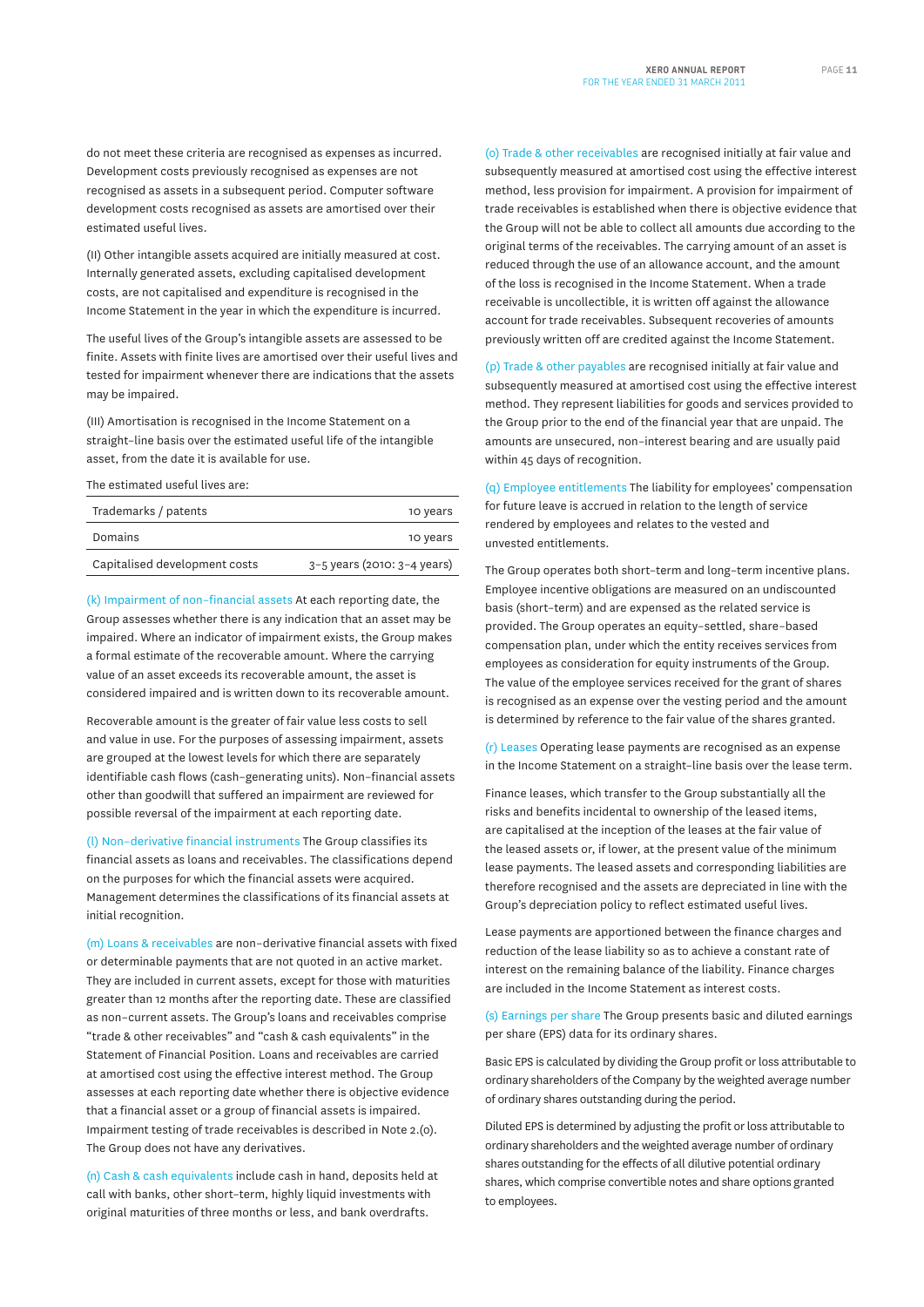#### **2. SUMMARY OF SIGNIFICANT ACCOUNTING POLICIES (CONTINUED)**

(t) Share capital Ordinary shares are classified as equity. Incremental costs directly attributable to the issue of new shares are shown in equity as a deduction, net of tax, from the proceeds. Where any Group company purchases the Company's equity share capital (treasury shares), the consideration paid is deducted from equity attributable to the Company's equity holders until the shares are cancelled or transferred outside the Group.

(u) Segment reporting An operating segment is a component of an entity that engages in business activities from which it may earn revenue and incur expenses, whose operating results are regularly reviewed by the entity's Chief Operating Decision Maker to make decisions about resources to be allocated to the segment and assesses its performance, and for which discrete financial information is available. Operating segments are aggregated for disclosure purposes where they have similar products and services, production processes, customers, distribution methods and regulatory environments.

(v) Standards or interpretations issued but not yet effective The following standards not yet effective are relevant to the Company and Group.

NZ IFRS 9 Financial Instruments – Recognition and Measurement of Financial Assets was issued in November 2009 as part of the IASB's project to replace IAS 39 Financial Instruments: Recognition and Measurement. The standard deals with accounting for financial assets, their recognition, derecognition and measurement. Financial assets are classified according to their measurement, either at fair value or amortised cost. The standard is effective for annual periods beginning on or after 1 January 2013. It is not expected to have a material impact on the Company or Group.

There are a number of other amendments to accounting standards as part of the ongoing improvement process. None of these changes is expected to impact significantly on the Group.

The Company or Group has not adopted any standards prior to their effective date.

#### **3. SIGNIFICANT ACCOUNTING JUDGEMENTS**

In applying the Group's accounting policies, management continually evaluates judgements, estimates and assumptions based on experience and other factors, including expectations of future events that may have an impact on the Group. All judgements, estimates and assumptions made are believed to be reasonable based on the most current set of circumstances available to the Group. Actual results may differ from the judgements, estimates and assumptions.

The significant judgements, estimates and assumptions made by management in the preparation of these financial statements are outlined below.

(a) Deferred tax asset Deferred tax benefits relating to carry forward tax losses and deductible temporary differences are recognised by the Group and Company to the extent that it is probable that taxable profits will be available against which those losses and temporary differences can be recognised. Deferred tax assets in relation to tax losses have been recognised to the extent of the Group's deferred tax liabilities.

The Group has not recognised deferred tax benefits in relation to all carry forward losses as it is not considered probable that these losses will reverse in the foreseeable future. The Company has not yet reached break–even and is expected to make a further loss in the year ending 31 March 2012. It is not considered prudent to recognise a deferred tax asset in respect of losses and other temporary differences until the point that the Company reaches break–even.

(b) Capitalised development costs The Group capitalises its development costs based on a proportion of employee costs. The percentages applied are in line with industry standards. The Group regularly reviews the carrying value of capitalised development costs to ensure they are supported by the associated future economic benefits. The development costs are amortised over three to five years, being the expected useful life of the software (2010: three to four years).

The Group took the decision to change the amortisation rate from three to four years to three to five years as it considers this period to reflect better the period in which the capitalised development costs will generate future economic benefits.

The impact of the change in the useful life of capitalised development costs from three to four years to three to five years is a decrease in the amortisation cost for the year of \$880,000.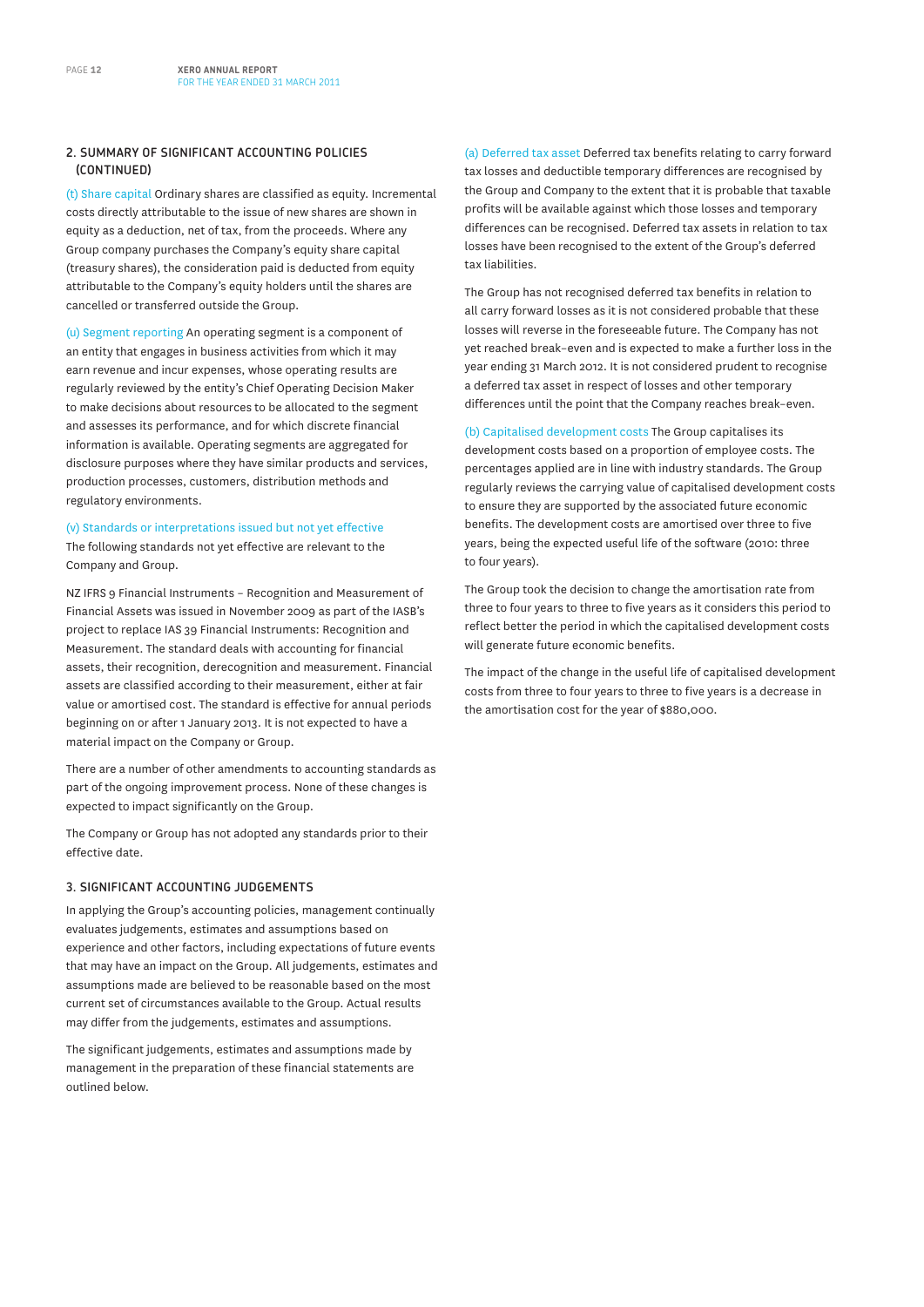#### **4. REVENUES & EXPENSES**

|                                                           |              | Group                    | Group                    | Parent            | Parent                   |
|-----------------------------------------------------------|--------------|--------------------------|--------------------------|-------------------|--------------------------|
|                                                           | <b>Notes</b> | 2011<br>(\$000S)         | 2010<br>(\$000S)         | 2011<br>(\$000S)  | 2010<br>(\$000S)         |
|                                                           |              |                          |                          |                   |                          |
| Operating revenue from the rendering of services          |              | 9,341                    | 3,158                    | 8,858             | 3,868                    |
| Other income                                              |              |                          |                          |                   |                          |
| Government grants*                                        |              | 52                       | 101                      | 52                | 101                      |
| Research & development tax credit                         |              | 273                      |                          | 273               |                          |
| Other                                                     |              |                          | 136                      |                   | 136                      |
|                                                           |              | 325                      | 237                      | 325               | 237                      |
| Total operating revenue & other income                    |              | 9,666                    | 3,395                    | 9,183             | 4,105                    |
| Operating expenses                                        |              |                          |                          |                   |                          |
| Employee entitlements                                     |              | 8,498                    | 6,503                    | 6,107             | 4,771                    |
| Advertising & marketing                                   |              | 2,237                    | 1,282                    | 1,490             | 823                      |
| IT infrastructure costs**                                 |              | 2,046                    | 490                      | 2,046             | 490                      |
| Inter company market support payments                     | 17           |                          |                          | 3,644             | 3,502                    |
| Consulting & sub-contracting                              |              | 412                      | 325                      | 368               | 240                      |
| Travel related                                            |              | 537                      | 497                      | 339               | 305                      |
| Lease/rental                                              |              | 472                      | 368                      | 433               | 342                      |
| Communication & office administration                     |              | 325                      | 287                      | 246               | 215                      |
| Directors' fees                                           |              | 222                      | 215                      | 222               | 215                      |
| Fees paid to auditors                                     | 13           | 143                      | 181                      | 99                | 146                      |
| Loss on disposal of property, plant & equipment           |              | $\overline{\phantom{a}}$ | 3                        | $\qquad \qquad -$ | 3                        |
| Loss/(gain) on foreign exchange transactions              |              | (40)                     | 59                       | 15                | 59                       |
| Other operating expenses                                  |              | 2,012                    | 1,256                    | 1,523             | 1,036                    |
| Total operating expenses exc. depreciation & amortisation |              | 16,864                   | 11,466                   | 16,532            | 12,147                   |
| Depreciation & amortisation expense                       |              |                          |                          |                   |                          |
| Property, plant & equipment                               | 8            | 207                      | 198                      | 186               | 186                      |
| Amortisation of other intangible assets                   | 9            | 10                       | 6                        | 7                 | 6                        |
| Amortisation of development costs                         | 9            | 936                      | 1,204                    | 930               | 1,204                    |
| Total depreciation & amortisation                         |              | 1,153                    | 1,408                    | 1,123             | 1,396                    |
| <b>Total operating expenses</b>                           |              | 18,017                   | 12,874                   | 17,655            | 13,543                   |
| Interest                                                  |              |                          |                          |                   |                          |
| Interest income - bank                                    |              | 868                      | 1,017                    | 866               | 1,016                    |
| Interest income - loan to related party                   | 17           | 8                        | 12                       | 8                 | 12                       |
| Interest income - other                                   |              | 4                        | $\overline{\phantom{a}}$ | 4                 | $\overline{\phantom{a}}$ |
| Net interest income                                       |              | 880                      | 1,029                    | 878               | 1,028                    |
|                                                           |              |                          |                          |                   |                          |
| Net operating loss before tax                             |              | (7, 471)                 | (8, 450)                 | (7,594)           | (8, 410)                 |

*\*Government grants have been received from New Zealand Trade and Enterprise in respect of overseas market development. The grants were claimed retrospectively on qualifying expenditure, and all conditions have been fulfilled at balance date.* 

*\*\*Increase due to increased customer numbers and the introduction of Akamai services.*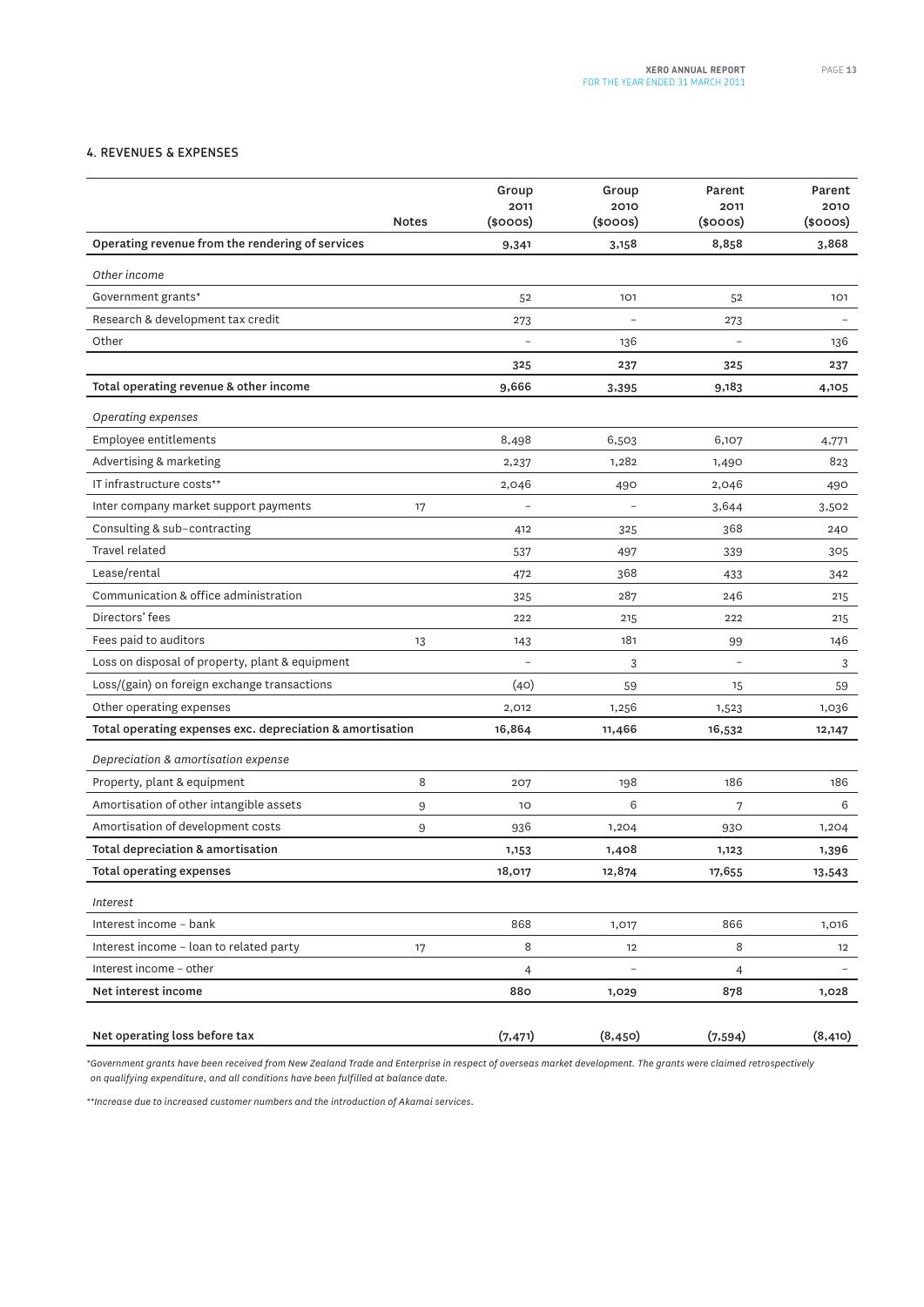#### **5. CURRENT & DEFERRED INCOME TAX**

#### Current income tax

The tax on the Group's profit before tax differs from the theoretical amount that would arise using the weighted average tax rate applicable to profits of the consolidated entities as follows:

|                                                     | Group                 | Group                    | Parent                   | Parent                |
|-----------------------------------------------------|-----------------------|--------------------------|--------------------------|-----------------------|
|                                                     | 2011<br>$(s$ ooos $)$ | 2010<br>$(s$ ooos $)$    | 2011<br>$(s$ ooos $)$    | 2010<br>$(s$ ooos $)$ |
| Accounting loss before income tax                   | (7, 461)              | (8, 450)                 | (7,594)                  | (8, 410)              |
| At the statutory income tax rate of 30% (2010: 30%) | (2, 238)              | (2,535)                  | (2,278)                  | (2,523)               |
| Non-deductible expenditure                          | 20                    | 21                       | 11                       | 13                    |
| Tax rate variance of subsidiary                     | (3)                   | -                        | $\overline{\phantom{0}}$ |                       |
| Tax expense on share of associate company profit    | 3                     |                          |                          |                       |
| Total tax losses not recognised                     | 2,244                 | 2,514                    | 2,267                    | 2,510                 |
| Income tax expense reported in Income Statement     | 26                    |                          |                          |                       |
| Comprising                                          |                       |                          |                          |                       |
| Income tax                                          | 61                    | -                        | $\overline{\phantom{0}}$ |                       |
| Deferred tax                                        | (35)                  |                          |                          |                       |
| Income tax expense                                  | 26                    |                          |                          |                       |
| Opening balance                                     | $\equiv$              | $\overline{\phantom{0}}$ | $\overline{\phantom{0}}$ |                       |
| Income tax liability for the year                   | 61                    | $\overline{\phantom{0}}$ | $\qquad \qquad$          |                       |
| Income tax paid                                     | -                     | -                        | $\overline{\phantom{0}}$ |                       |
| Current tax payable                                 | 61                    |                          |                          |                       |

#### Imputation credit account

|                                                 | Group<br>2011<br>$(s$ ooos $)$ | Group<br>2010<br>$(s$ ooos $)$ | Parent<br>2011<br>$(s$ ooos $)$ | Parent<br>2010<br>$(s$ ooos $)$ |
|-------------------------------------------------|--------------------------------|--------------------------------|---------------------------------|---------------------------------|
| Balance as at 1 April                           | $\overline{\phantom{0}}$       | $\overline{\phantom{0}}$       |                                 | $\overline{\phantom{0}}$        |
| New Zealand income tax payments during the year | -                              | -                              |                                 | $\overline{\phantom{0}}$        |
| Tax refunds received                            | $\overline{\phantom{0}}$       | $\qquad \qquad$                | $\overline{\phantom{0}}$        | $\overline{\phantom{0}}$        |
| Balance at 31 March                             | -                              | -                              | -                               | $\overline{\phantom{0}}$        |

#### Deferred income tax

|                                                  | <b>Provisions</b><br>$(s$ ooos $)$ | Accelerated<br>Depreciation<br>$(s$ ooos $)$ | Tax losses<br>$(s$ ooos $)$ | <b>Net</b><br>$(s$ ooos $)$ |
|--------------------------------------------------|------------------------------------|----------------------------------------------|-----------------------------|-----------------------------|
| Group - Deferred tax asset/(liability) balances  |                                    |                                              |                             |                             |
| At 1 April 2010                                  | $\qquad \qquad -$                  | $\overline{\phantom{0}}$                     | $\qquad \qquad =$           | $\overline{\phantom{0}}$    |
| Charged to income statement                      | 296                                | (571)                                        | 310                         | 35                          |
| At 31 March 2011                                 | 296                                | (571)                                        | 310                         | 35                          |
| Parent - Deferred tax asset/(liability) balances |                                    |                                              |                             |                             |
| At 1 April 2010                                  | $\qquad \qquad =$                  | $\overline{\phantom{0}}$                     | $\overline{\phantom{0}}$    |                             |
| Charged to income statement                      | 261                                | (571)                                        | 310                         |                             |
| At 31 March 2011                                 | 261                                | (571)                                        | 310                         |                             |

It is not anticipated that deferred tax balances will be recovered within 12 months. Deferred tax assets and liabilities have been offset where the balances are due to /receivable from the same counterparties. Deferred income tax assets are recognised for carried forward tax losses to the extent of the Company's deferred tax liabilities. The Company has unrecognised New Zealand tax losses available to carry forward of \$26,698,000 (2010: \$18,675,000) subject to shareholder continuity being maintained as required by New Zealand tax legislation.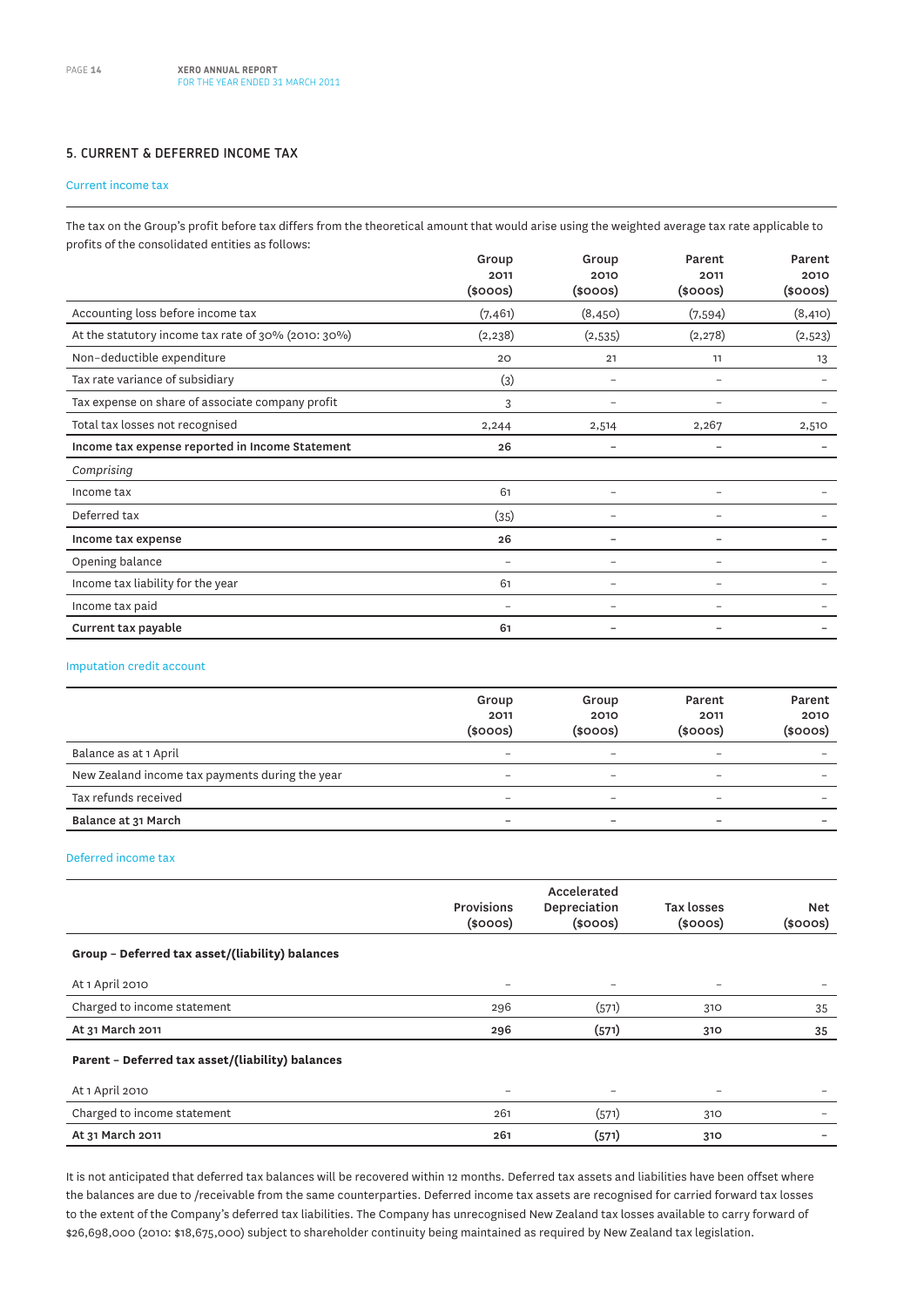#### **6. SHARE CAPITAL**

#### Movement in ordinary shares on issue

|                                                             | <b>Notes</b> | Group<br>2011<br>(000s) | Group<br>2010<br>(ooos) | Parent<br>2011<br>(ooos) | Parent<br>2010<br>(ooos) |
|-------------------------------------------------------------|--------------|-------------------------|-------------------------|--------------------------|--------------------------|
| Balance as at 1 April                                       |              | 87,631                  | 55,460                  | 87,640                   | 55,460                   |
| Issue of ordinary shares                                    |              | 2,681                   | 32,273                  | 2,681                    | 32,273                   |
| Issue of ordinary shares for employee restricted share plan |              | 700                     |                         | 691                      |                          |
| Ordinary shares on issue at 31 March                        |              | 91,012                  | 87,733                  | 91,012                   | 87,733                   |
| Treasury stock                                              | 19           | 763                     | 522                     | 763                      | 513                      |
| Ordinary shares on issue at 31 March                        |              | 90,249                  | 87,211                  | 90,249                   | 87,220                   |

All shares have been issued, are fully paid and have no par value.

The Company issued 0.6 million shares in June 2010 as part of the Company's Employee Restricted Share Plan at an average price of \$1.44. In October 2010 the Company undertook a share placement whereby a total of 2.7 million new shares were issued at \$1.4918.

Included within the value of share capital in 2011 are transaction costs associated with the issue of 3.3 million ordinary shares that took place in June and October 2010 and a receipt of a refund of GST on prior year overseas issue costs from the IRD. These transaction costs were directly associated with the equity transactions and accordingly have been accounted for as a deduction from equity.

Treasury stock includes shares issued in relation to the Employee Restricted Share Plan that have yet to vest.

#### Foreign currency translation reserve

|                                                                 | Group<br>2011<br>$(s$ ooos $)$ | Group<br>2010<br>$(s$ ooos $)$ | Parent<br>2011<br>$(s$ ooos $)$ | Parent<br>2010<br>$(s$ ooos $)$ |
|-----------------------------------------------------------------|--------------------------------|--------------------------------|---------------------------------|---------------------------------|
| Balance as at 1 April                                           | 31                             | $\overline{\phantom{a}}$       | -                               |                                 |
| Translation of overseas subsidiaries into presentation currency | (53)                           | 31                             | $\overline{\phantom{a}}$        | $\overline{\phantom{a}}$        |
| Balance as at 31 March                                          | (22)                           | 31                             | -                               | -                               |

Capital risk management The Group's objectives when managing capital (comprising share capital) are to safeguard the Group's ability to continue as a going concern in order to provide returns for shareholders, and to maintain an optimal capital structure.

#### **7. EARNINGS PER SHARE**

#### Loss attributable to ordinary shareholders

|                                            | <b>Notes</b> | Group<br>2011<br>(ooos) | Group<br>2010<br>(ooos) | Parent<br>2011<br>(ooos) | Parent<br>2010<br>(ooos) |
|--------------------------------------------|--------------|-------------------------|-------------------------|--------------------------|--------------------------|
| Net loss after tax                         |              | $(*7,487)$              | (\$8,450)               | $(*7,594)$               | (\$8,410)                |
| Issued ordinary shares                     | 6            | 91,012                  | 87,733                  | 91,012                   | 87,733                   |
| Weighted average of issued ordinary shares |              | 89,322                  | 83,455                  | 89,322                   | 83,464                   |
| Basic & diluted loss per share             |              | (\$0.08)                | (\$0.10)                | (\$0.09)                 | (\$0.10)                 |

The prior period restatement of the Employee Restricted Share Plan (refer Note 23) has no impact on the Earnings per Share.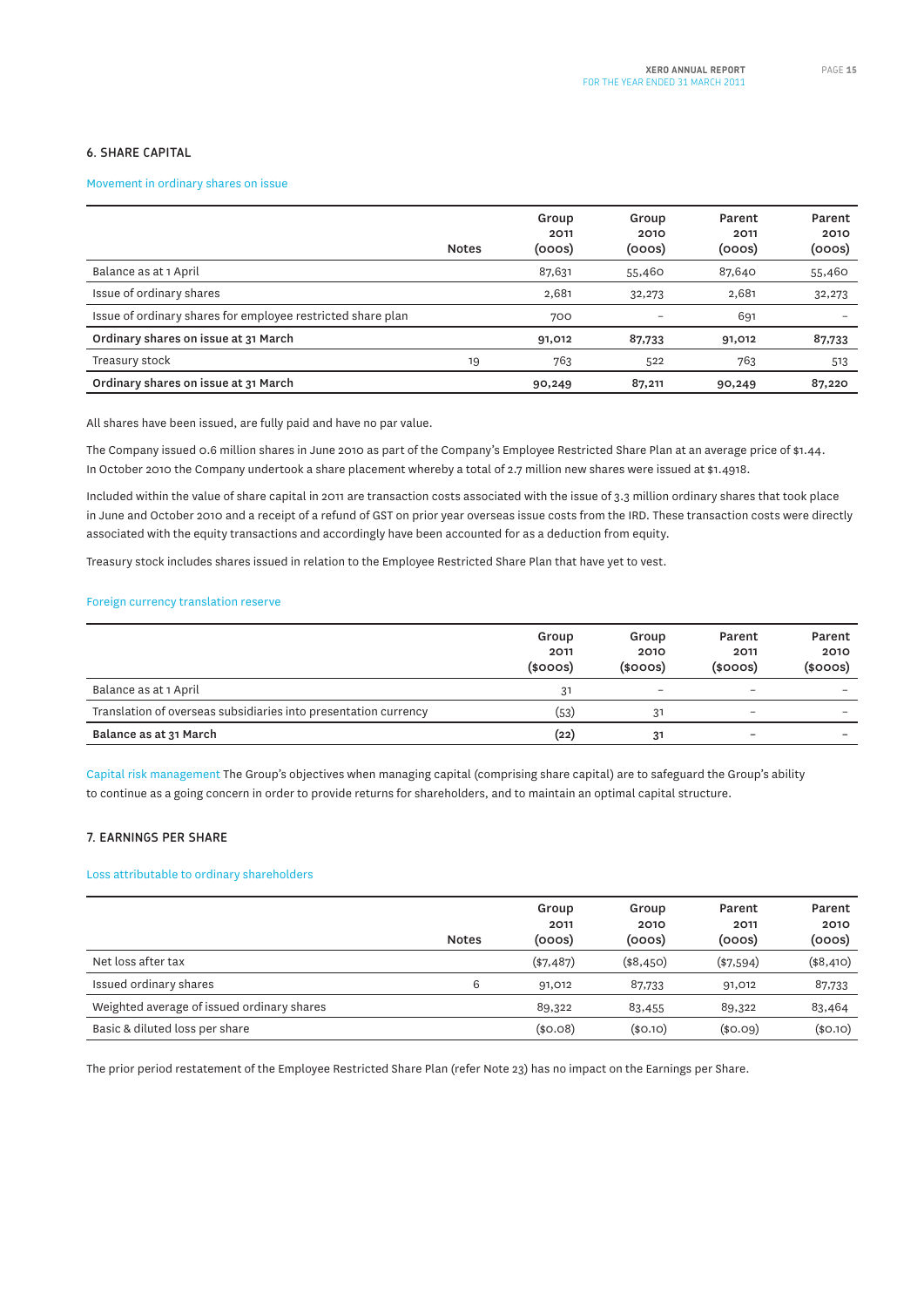#### **8. PROPERTY, PLANT & EQUIPMENT**

|                                   | Leasehold<br>improvements<br>$(s$ ooos $)$ | Motor<br>vehicles<br>$(s$ ooos $)$ | Computer<br>equipment<br>$(s$ ooos $)$ | <b>Furniture</b><br>& equipment<br>$(s$ ooos $)$ | Total<br>$(s$ ooos $)$   |
|-----------------------------------|--------------------------------------------|------------------------------------|----------------------------------------|--------------------------------------------------|--------------------------|
| Group - Year ended 31 March 2011  |                                            |                                    |                                        |                                                  |                          |
| Cost                              |                                            |                                    |                                        |                                                  |                          |
| Balance as at 1 April 2010        | 255                                        | 60                                 | 422                                    | 162                                              | 899                      |
| Additions                         | 53                                         | 20                                 | 144                                    | 90                                               | 307                      |
| Disposals                         | $\overline{\phantom{0}}$                   | $\overline{a}$                     | $\overline{\phantom{0}}$               | $\overline{a}$                                   |                          |
| Foreign exchange adjustment       | $\overline{\phantom{a}}$                   | $\qquad \qquad -$                  | (1)                                    | $\overline{a}$                                   | (1)                      |
| Balance as at 31 March 2011       | 308                                        | 80                                 | 565                                    | 252                                              | 1,205                    |
| Depreciation                      |                                            |                                    |                                        |                                                  |                          |
| Balance as at 1 April 2010        | 125                                        | 48                                 | 282                                    | 77                                               | 532                      |
| Depreciation expense              | 57                                         | 14                                 | 109                                    | 27                                               | 207                      |
| Disposals                         | $\overline{a}$                             | $\overline{a}$                     | $\overline{a}$                         | $\overline{a}$                                   | $\overline{\phantom{a}}$ |
| Balance as at 31 March 2011       | 182                                        | 62                                 | 391                                    | 104                                              | 739                      |
| Net carrying amount               | 126                                        | 18                                 | 174                                    | 148                                              | 466                      |
| Parent - Year ended 31 March 2011 |                                            |                                    |                                        |                                                  |                          |
| Cost                              |                                            |                                    |                                        |                                                  |                          |
| Balance as at 1 April 2010        | 255                                        | 60                                 | 379                                    | 155                                              | 849                      |
| Additions                         | 51                                         | 20                                 | 108                                    | 58                                               | 237                      |
| Disposals                         | $\qquad \qquad -$                          | $\overline{\phantom{0}}$           | $\overline{\phantom{0}}$               | $\overline{a}$                                   | $\overline{\phantom{0}}$ |
| Balance as at 31 March 2011       | 306                                        | 80                                 | 487                                    | 213                                              | 1,086                    |
| Depreciation                      |                                            |                                    |                                        |                                                  |                          |
| Balance as at 1 April 2010        | 125                                        | 48                                 | 266                                    | 77                                               | 516                      |
| Depreciation expense              | 57                                         | 14                                 | 91                                     | 24                                               | 186                      |
| Disposals                         | $\overline{\phantom{0}}$                   | $\overline{\phantom{0}}$           | $\overline{\phantom{0}}$               | $\overline{\phantom{0}}$                         | $\qquad \qquad -$        |
| Balance as at 31 March 2011       | 182                                        | 62                                 | 357                                    | 101                                              | 702                      |
| Net carrying amount               | 124                                        | 18                                 | 130                                    | 112                                              | 384                      |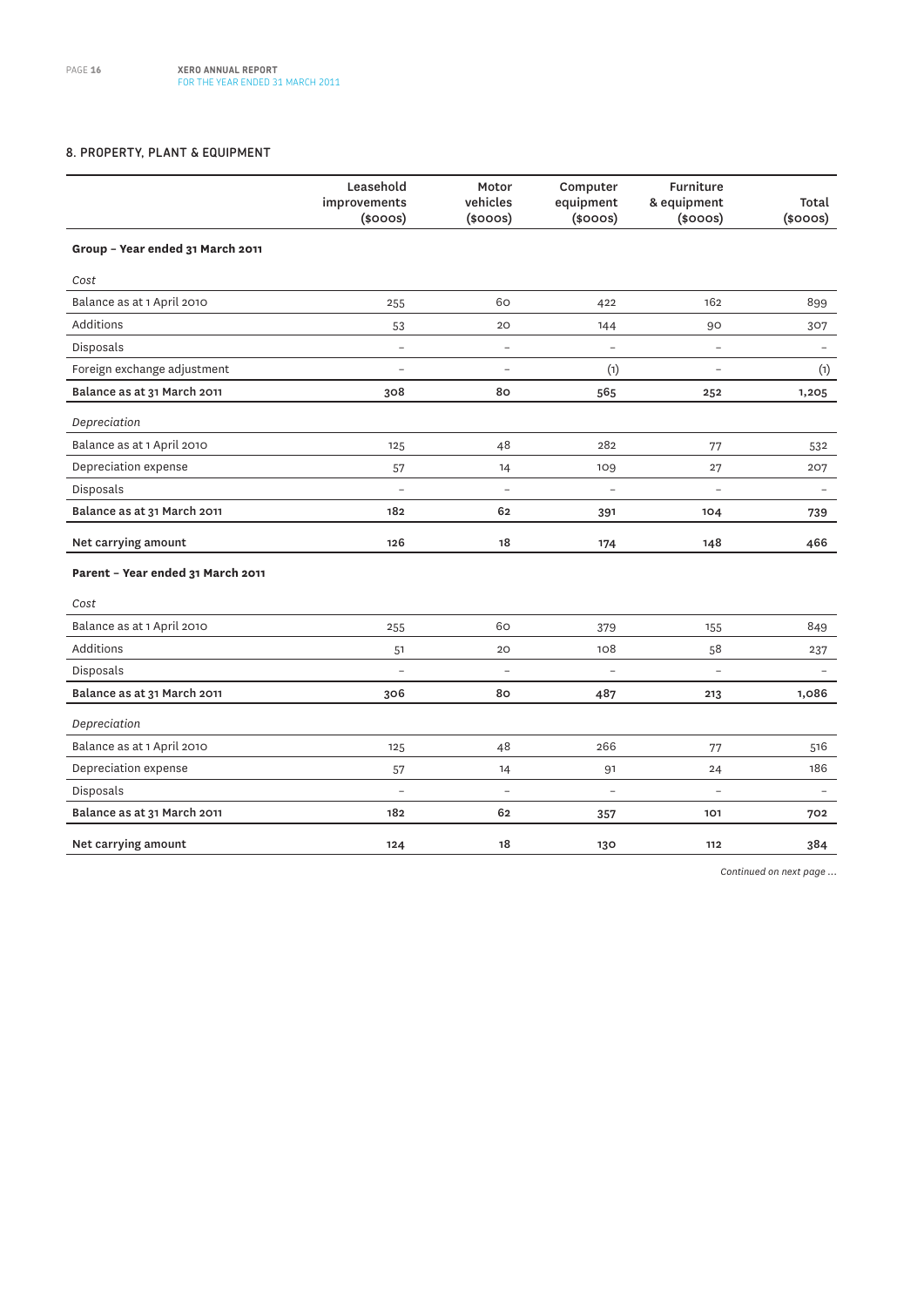|                                   | Leasehold<br>improvements<br>$(s$ ooos $)$ | Motor<br>vehicles<br>$(s$ ooos $)$ | Computer<br>equipment<br>$(s$ ooos $)$ | Furniture<br>& equipment<br>$(s$ ooos $)$ | Total<br>$(s$ ooos $)$ |
|-----------------------------------|--------------------------------------------|------------------------------------|----------------------------------------|-------------------------------------------|------------------------|
| Group - Year ended 31 March 2010  |                                            |                                    |                                        |                                           |                        |
| Cost                              |                                            |                                    |                                        |                                           |                        |
| Balance as at 1 April 2009        | 246                                        | 60                                 | 290                                    | 126                                       | 722                    |
| Additions                         | $\boldsymbol{9}$                           | $\overline{\phantom{0}}$           | 148                                    | 41                                        | 198                    |
| Disposals                         | $\overline{a}$                             | $\overline{a}$                     | (14)                                   | (5)                                       | (19)                   |
| Foreign exchange adjustment       | $\overline{\phantom{0}}$                   |                                    | (2)                                    |                                           | (2)                    |
| Balance as at 31 March 2010       | 255                                        | 60                                 | 422                                    | 162                                       | 899                    |
| Depreciation                      |                                            |                                    |                                        |                                           |                        |
| Balance as at 1 April 2009        | 82                                         | 28                                 | 183                                    | 54                                        | 347                    |
| Depreciation expense              | 43                                         | 20                                 | 109                                    | 26                                        | 198                    |
| Disposals                         | $\qquad \qquad -$                          | $\overline{\phantom{a}}$           | (9)                                    | (3)                                       | (12)                   |
| Foreign exchange adjustment       | $\overline{\phantom{0}}$                   | $\overline{\phantom{a}}$           | (1)                                    | $\overline{a}$                            | (1)                    |
| Balance as at 31 March 2010       | 125                                        | 48                                 | 282                                    | 77                                        | 532                    |
| Net carrying amount               | 130                                        | 12                                 | 140                                    | 85                                        | 367                    |
| Parent - Year ended 31 March 2010 |                                            |                                    |                                        |                                           |                        |
| Cost                              |                                            |                                    |                                        |                                           |                        |
| Balance as at 1 April 2009        | 246                                        | 60                                 | 274                                    | 125                                       | 705                    |
| Additions                         | 9                                          | $\overline{\phantom{a}}$           | 116                                    | 35                                        | 160                    |
| Disposals                         |                                            | $\overline{a}$                     | (11)                                   | (5)                                       | (16)                   |
| Balance as at 31 March 2010       | 255                                        | 60                                 | 379                                    | 155                                       | 849                    |
| Depreciation                      |                                            |                                    |                                        |                                           |                        |
| Balance as at 1 April 2009        | 82                                         | 28                                 | 177                                    | 54                                        | 341                    |
| Depreciation expense              | 43                                         | 20                                 | 97                                     | 26                                        | 186                    |
| Disposals                         | $\overline{\phantom{m}}$                   | $\qquad \qquad -$                  | (8)                                    | (3)                                       | (11)                   |
| Balance as at 31 March 2010       | 125                                        | 48                                 | 266                                    | 77                                        | 516                    |
| Net carrying amount               | 130                                        | 12                                 | 113                                    | 78                                        | 333                    |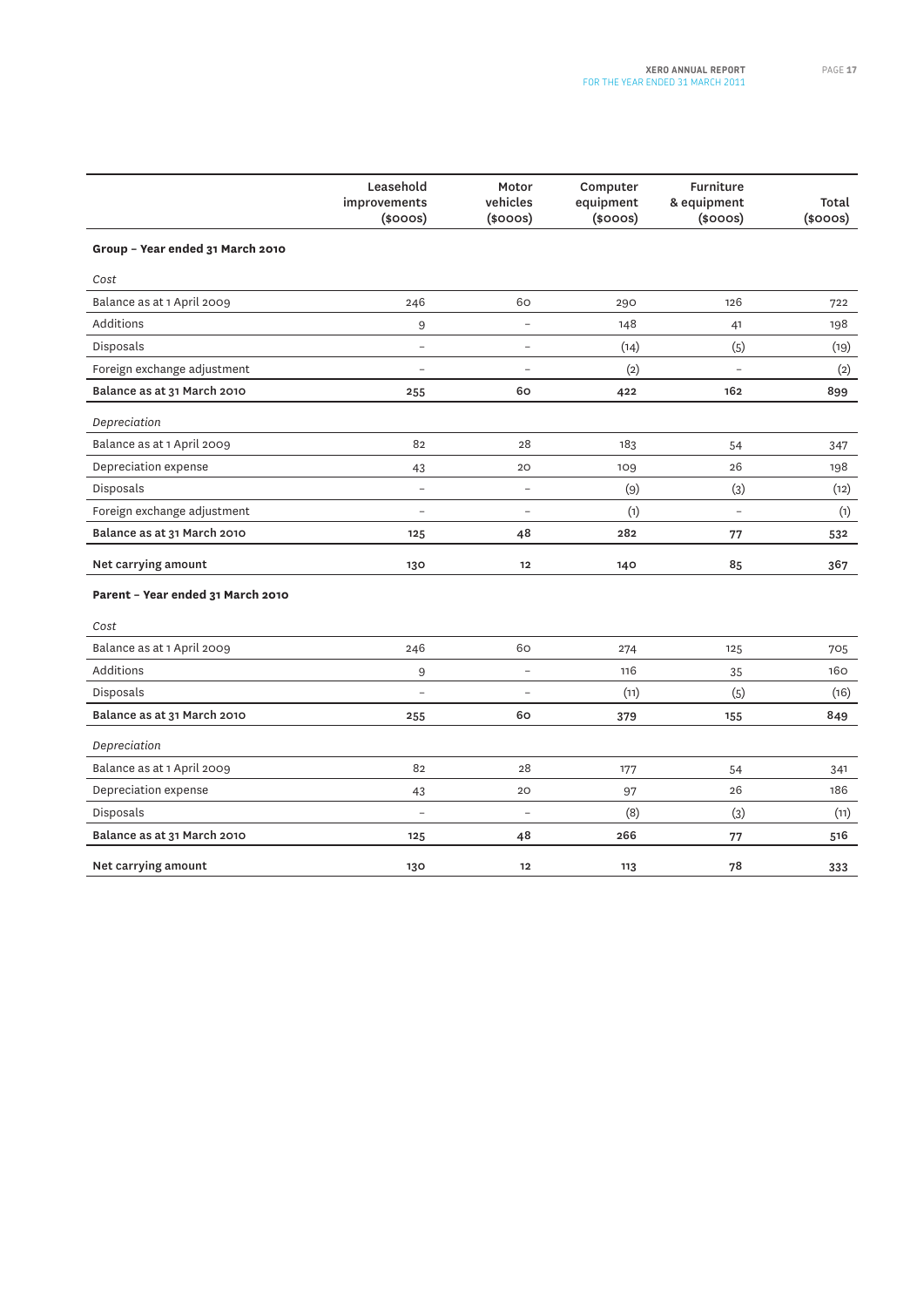#### **9. INTANGIBLE ASSETS**

|                                   | Patents &<br>trademarks<br>$(s$ ooos $)$ | Software<br>development*<br>$(s$ ooos $)$ | Domains<br>$(s$ ooos $)$ | Total<br>$(s$ ooos $)$ |
|-----------------------------------|------------------------------------------|-------------------------------------------|--------------------------|------------------------|
| Group - Year ended 31 March 2011  |                                          |                                           |                          |                        |
| Cost                              |                                          |                                           |                          |                        |
| Balance as at 1 April 2010        | 22                                       | 4,935                                     | 70                       | 5,027                  |
| Additions                         | 7                                        | 2,753                                     | 11                       | 2,771                  |
| Balance as at 31 March 2011       | 29                                       | 7,688                                     | 81                       | 7,798                  |
| Amortisation & impairment         |                                          |                                           |                          |                        |
| Balance as at 1 April 2010        | 5                                        | 2,061                                     | 13                       | 2,079                  |
| Amortisation during the year**    | $\overline{2}$                           | 936                                       | 8                        | 946                    |
| Balance as at 31 March 2011       | 7                                        | 2,997                                     | 21                       | 3,025                  |
| Net carrying amount               | 22                                       | 4,691                                     | 60                       | 4,773                  |
| Parent - Year ended 31 March 2011 |                                          |                                           |                          |                        |
| Cost                              |                                          |                                           |                          |                        |
| Balance as at 1 April 2010        | 22                                       | 4,935                                     | 45                       | 5,002                  |
| Additions                         | $\overline{4}$                           | 2,747                                     | $\overline{4}$           | 2,755                  |
| Balance as at 31 March 2011       | 26                                       | 7,682                                     | 49                       | 7,757                  |
| Amortisation & impairment         |                                          |                                           |                          |                        |
| Balance as at 1 April 2010        | 5                                        | 2,061                                     | 13                       | 2,079                  |
| Amortisation during the year**    | $\overline{2}$                           | 930                                       | 5                        | 937                    |
| Balance as at 31 March 2011       | 7                                        | 2,991                                     | 18                       | 3,016                  |
| Net carrying amount               | 19                                       | 4,691                                     | 31                       | 4,741                  |
| Group - Year ended 31 March 2010  |                                          |                                           |                          |                        |
| Cost                              |                                          |                                           |                          |                        |
| Balance as at 1 April 2009        | 18                                       | 2,839                                     | 70                       | 2,927                  |
| Additions                         | 4                                        | 2,096                                     |                          | 2,100                  |
| Balance as at 31 March 2010       | 22                                       | 4,935                                     | 70                       | 5,027                  |
| Amortisation & impairment         |                                          |                                           |                          |                        |
| Balance as at 1 April 2009        | 3                                        | 857                                       | 9                        | 869                    |
| Amortisation during the year      | $\overline{2}$                           | 1,204                                     | 4                        | 1,210                  |
| Balance as at 31 March 2010       | 5                                        | 2,061                                     | 13                       | 2,079                  |
| Net carrying amount               | 17                                       | 2,874                                     | 57                       | 2,948                  |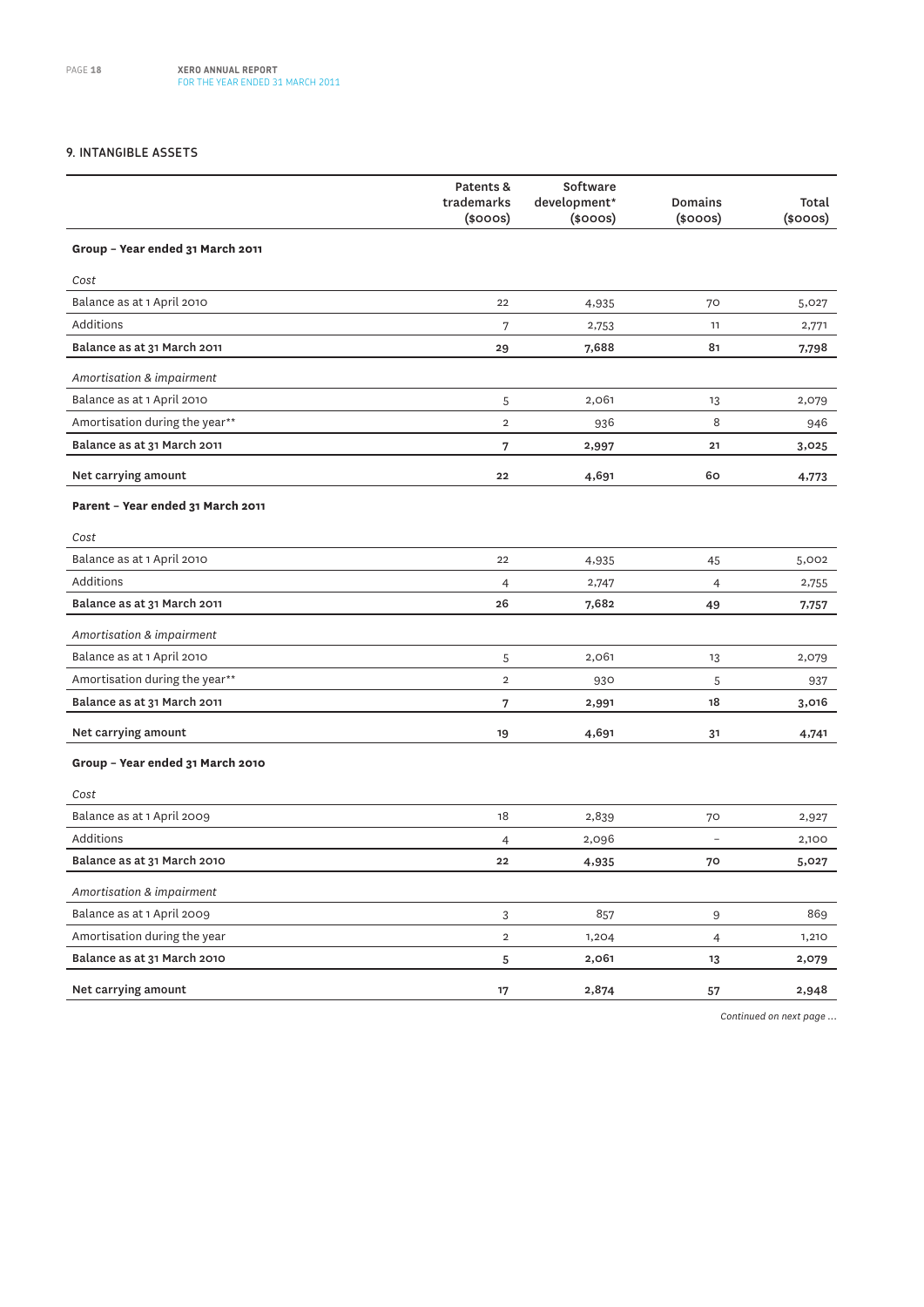|                                   | Patents &<br>trademarks<br>$(s$ ooos $)$ | Software<br>development*<br>$(s$ ooos $)$ | Domains<br>$(s$ ooos $)$ | Total<br>$(s$ ooos $)$ |
|-----------------------------------|------------------------------------------|-------------------------------------------|--------------------------|------------------------|
| Parent - Year ended 31 March 2010 |                                          |                                           |                          |                        |
| Cost                              |                                          |                                           |                          |                        |
| Balance as at 1 April 2009        | 18                                       | 2,839                                     | 41                       | 2,898                  |
| Additions                         | 4                                        | 2,096                                     | 4                        | 2,104                  |
| Balance as at 31 March 2010       | 22                                       | 4,935                                     | 45                       | 5,002                  |
| Amortisation & impairment         |                                          |                                           |                          |                        |
| Balance as at 1 April 2009        | 3                                        | 857                                       | 9                        | 869                    |
| Amortisation during the year      | $\overline{2}$                           | 1,204                                     | 4                        | 1,210                  |
| Balance as at 31 March 2010       | 5                                        | 2,061                                     | 13                       | 2,079                  |
| Net carrying amount               | 17                                       | 2,874                                     | 32                       | 2,923                  |

*\*Capitalised development costs have been internally generated.*

*\*\*The Group took the decision to change the amortisation rate from three to four years to three to five years as it considers this period to better reflect the period in which the capitalised development costs will generate future economic benefits. The impact of the change in the useful life of capitalised development costs from three to four years to three to five years is a decrease in the amortisation cost for the year of \$880,000.*

#### **10. CASH & CASH EQUIVALENTS**

|                    | Group<br>2011<br>$(s$ ooos $)$ | Group<br>2010<br>$(s$ ooos $)$ | Parent<br>2011<br>(\$000s) | Parent<br>2010<br>$(s$ ooos $)$ |
|--------------------|--------------------------------|--------------------------------|----------------------------|---------------------------------|
| Cash at bank       | 380                            | 597                            | 151                        | 436                             |
| Bank term deposits | 16,542                         | 20,800                         | 16,500                     | 20,800                          |
|                    | 16,922                         | 21,397                         | 16,651                     | 21,236                          |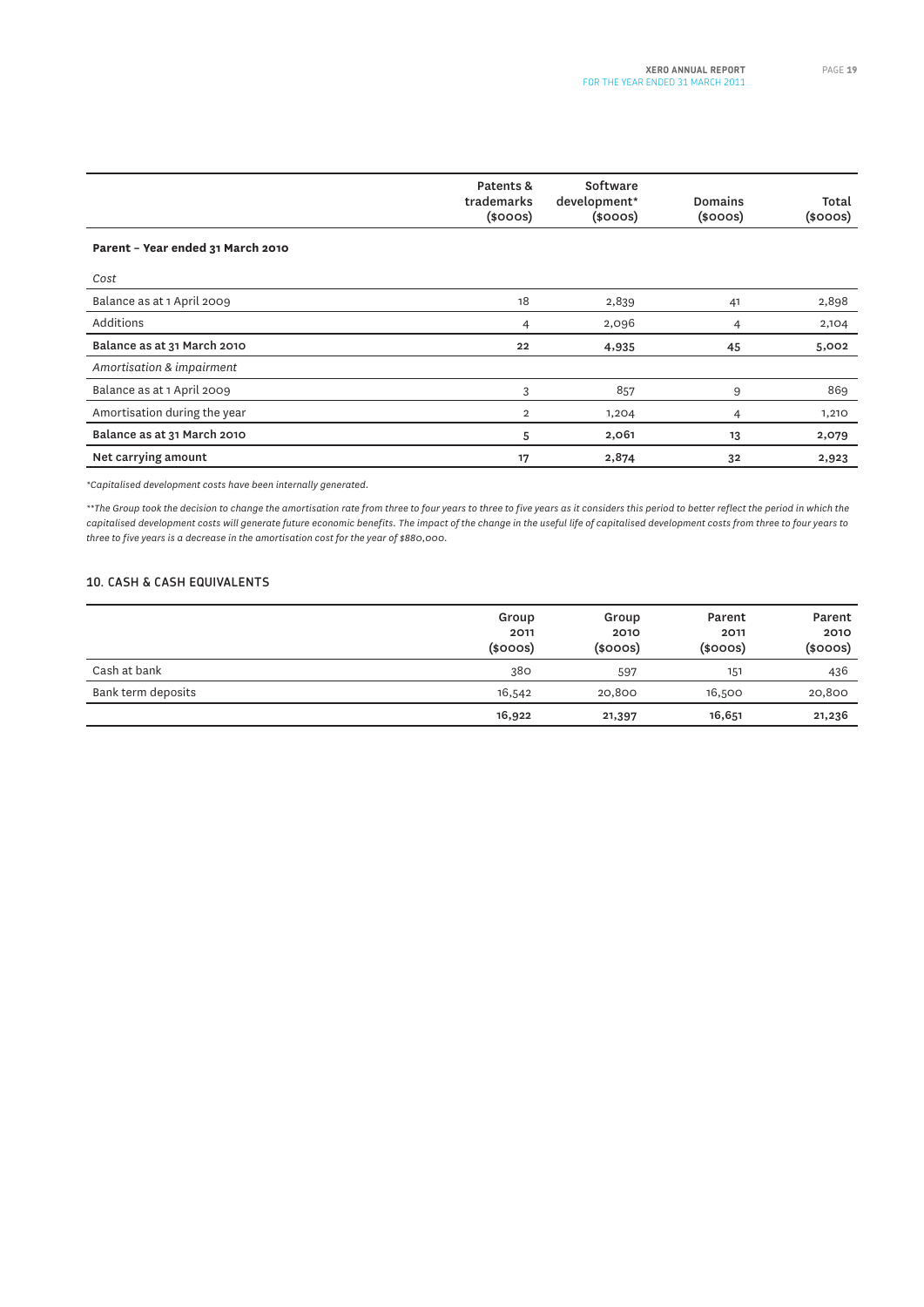#### **11. TRADE & OTHER RECEIVABLES**

|                                        | <b>Notes</b> | Group<br>2011<br>$(s$ ooos $)$ | Group<br>2010<br>$(s$ ooos $)$ | Parent<br>2011<br>$(s$ ooos $)$ | Parent<br>2010<br>$(s$ ooos $)$ |
|----------------------------------------|--------------|--------------------------------|--------------------------------|---------------------------------|---------------------------------|
|                                        |              |                                |                                |                                 |                                 |
| Current assets                         |              |                                |                                |                                 |                                 |
| Trade receivables                      |              | 814                            | 536                            | 587                             | 384                             |
| Trade receivables from related parties | 17           | $\overline{\phantom{m}}$       | $\overline{\phantom{0}}$       | 122                             | $\overline{ }$                  |
| Accrued income                         |              | 350                            | $\overline{\phantom{a}}$       | 221                             | $\overline{\phantom{0}}$        |
| Prepayments                            |              | 172                            | 178                            | 90                              | 156                             |
| Interest receivable                    |              | 167                            | 197                            | 167                             | 197                             |
| Government grant receivable            |              | $\overline{\phantom{a}}$       | 37                             | $\overline{\phantom{0}}$        | 37                              |
| GST receivable                         |              | $\overline{\phantom{0}}$       | 10                             | $\overline{\phantom{0}}$        | 6                               |
|                                        |              | 1,503                          | 958                            | 1,187                           | 780                             |
| Non-current assets                     |              |                                |                                |                                 |                                 |
| Loans to Directors                     | 17           | 232                            | 336                            | 232                             | 336                             |
| NZX bond                               |              | 75                             | 75                             | 75                              | 75                              |
| Other loans                            |              | 116                            | $\overline{\phantom{m}}$       | 116                             | $\overline{\phantom{0}}$        |
| Other assets                           |              | 18                             | $\overline{\phantom{0}}$       | $\overline{a}$                  |                                 |
|                                        |              | 441                            | 411                            | 423                             | 411                             |

Trade receivables that are less than three months past due are not considered impaired. As of 31 March 2011, trade receivables of the Parent and Group of \$24,000 were past due (2010: \$30,000). These relate to a number of independent customers for whom there is no recent history of default. The Group has no impaired receivables.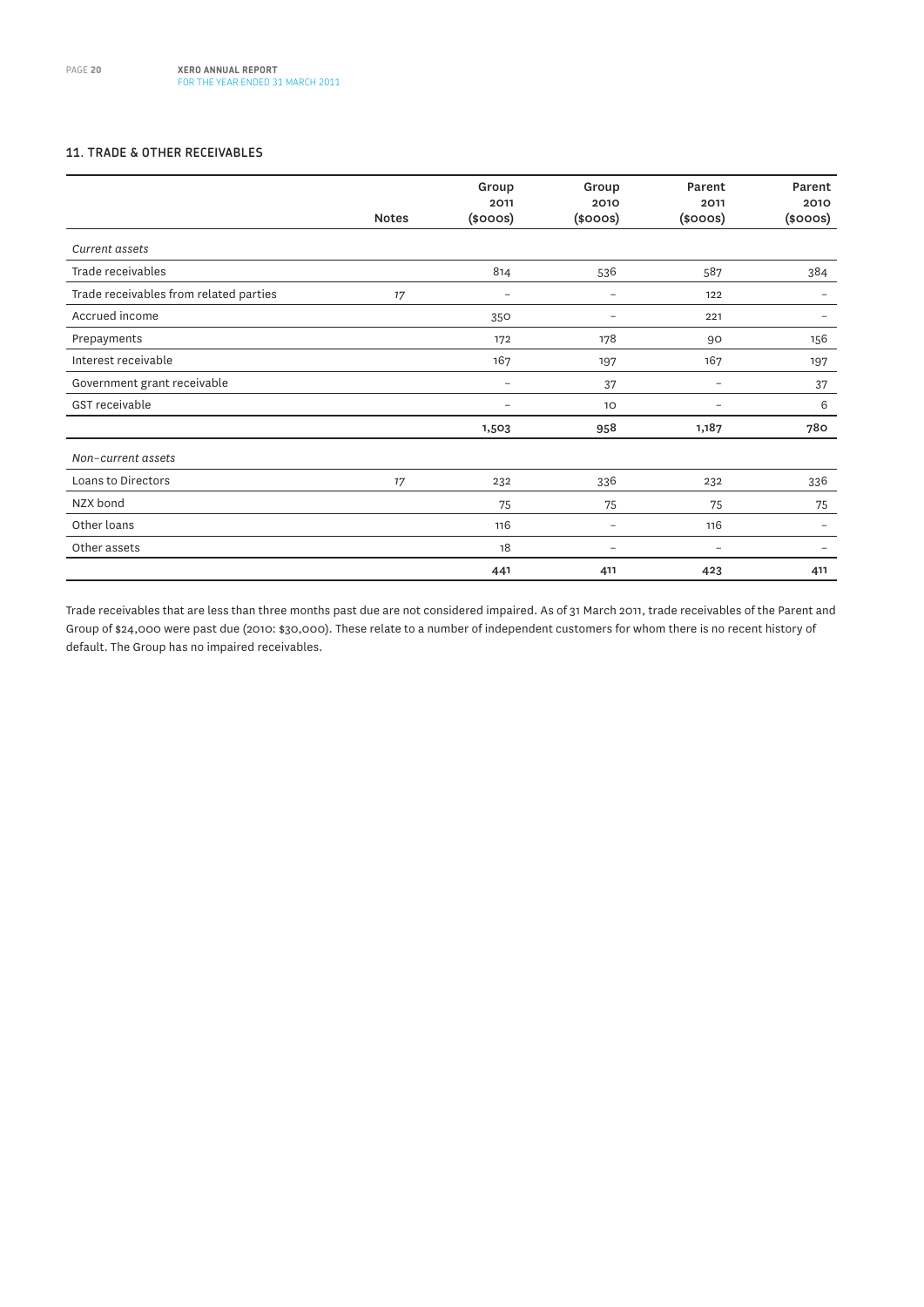#### **12. TRADE & OTHER PAYABLES**

|                                       | <b>Notes</b> | Group<br>2011<br>$(s$ ooos $)$ | Group<br>2010<br>$(s$ ooos $)$ | Parent<br>2011<br>$(s$ ooos $)$ | Parent<br>2010<br>$(s$ ooos $)$ |
|---------------------------------------|--------------|--------------------------------|--------------------------------|---------------------------------|---------------------------------|
| Trade payables                        |              | 915                            | 491                            | 768                             | 401                             |
| Trade payables due to related parties | 17           | $\qquad \qquad$                |                                | 207                             | 304                             |
| Other payables & accrued expenses     |              | 478                            | 214                            | 265                             | 120                             |
| Income in advance                     |              | $\overline{\phantom{0}}$       | 98                             | $\overline{\phantom{0}}$        | 41                              |
| GST payable                           |              | 145                            | 19                             | 33                              | $\overline{\phantom{0}}$        |
| Income tax payable                    | 5            | 61                             | $\overline{\phantom{0}}$       |                                 |                                 |
| Employee entitlements                 |              | 1,060                          | 885                            | 923                             | 611                             |
|                                       |              | 2,659                          | 1,707                          | 2,196                           | 1,477                           |

#### **13. AUDITORS' REMUNERATION**

|                                                                     | Group<br>2011<br>$(s$ ooos $)$ | Group<br>2010<br>(\$000S) | Parent<br>2011<br>(\$000S) | Parent<br>2010<br>$($ \$000s $)$ |
|---------------------------------------------------------------------|--------------------------------|---------------------------|----------------------------|----------------------------------|
| Amounts received or due & receivable by PricewaterhouseCoopers for: |                                |                           |                            |                                  |
| Audit of financial statements                                       | 86                             | 72                        | 42                         |                                  |
| Other assurance services in relation to the entity*                 | 19                             | 23                        | 19                         | 23                               |
| Taxation services**                                                 | 38                             | 86                        | 38                         | 86                               |
| Total fees paid to auditors                                         | 143                            | 181                       | 99                         | 146                              |

*\*Other assurance services relate to agreed upon procedures over the Group's half year result and the audit of the Company's share register.*

*\*\*Taxation services primarily relate to the provision of assurance services for the annual tax return.*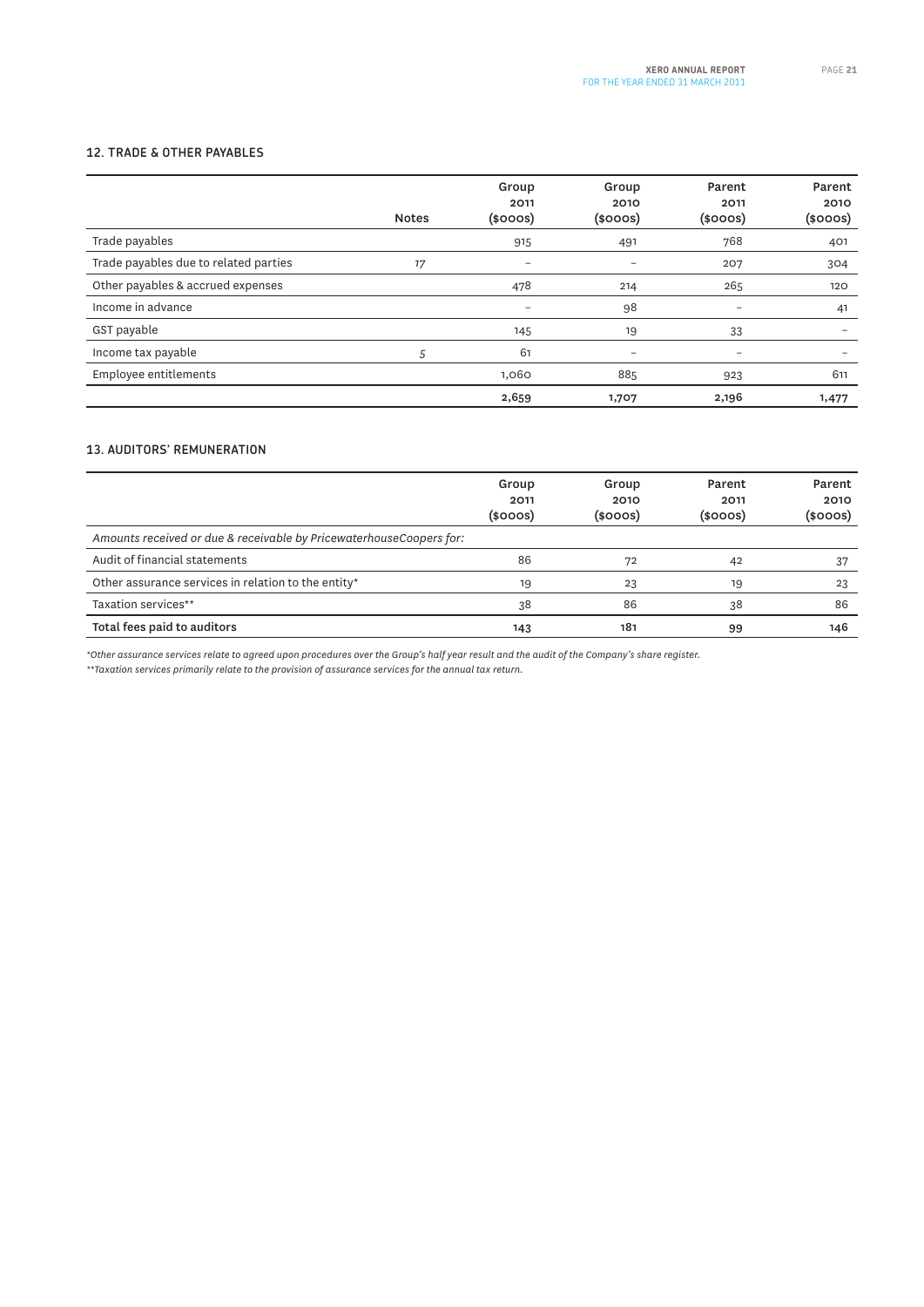#### **14. FINANCIAL INSTRUMENTS & FINANCIAL RISK MANAGEMENT OBJECTIVES**

Financial instruments Financial instruments recognised in the Statement of Financial Position include cash balances, receivables and payables. It is, and has been, through the period of these financial statements, the Group's policy that no trading in financial instruments shall be undertaken.

Classification & fair values The carrying value of the Parent's and Group's financial instruments approximates their fair value. Set out below is a comparison by category of the carrying amounts of all the Parent's and Group's financial instruments and their fair values.

|                                    |                              | Financial                       |                                 |                        |
|------------------------------------|------------------------------|---------------------------------|---------------------------------|------------------------|
|                                    | Loans &                      | liabilities at                  | Total                           | Fair                   |
|                                    | receivables<br>$(s$ ooos $)$ | amortised cost<br>$(s$ ooos $)$ | carrying value<br>$(s$ ooos $)$ | value<br>$(s$ ooos $)$ |
|                                    |                              |                                 |                                 |                        |
| Group - Year ended 31 March 2011   |                              |                                 |                                 |                        |
| Assets                             |                              |                                 |                                 |                        |
| Trade & other receivables          | 981                          | $\overline{\phantom{0}}$        | 981                             | 981                    |
| Cash & cash equivalents            | 16,922                       | $\overline{\phantom{0}}$        | 16,922                          | 16,922                 |
| Loans to Directors                 | 232                          | $\overline{a}$                  | 232                             | 232                    |
| Other loans                        | 134                          | $\overline{a}$                  | 134                             | 134                    |
| <b>Total financial assets</b>      | 18,269                       | $\overline{a}$                  | 18,269                          | 18,269                 |
| Liabilities                        |                              |                                 |                                 |                        |
| Trade & other payables             | $\overline{a}$               | 1,393                           | 1,393                           | 1,393                  |
| <b>Total financial liabilities</b> | $\overline{\phantom{a}}$     | 1,393                           | 1,393                           | 1,393                  |
| Group - Year ended 31 March 2010   |                              |                                 |                                 |                        |
| Assets                             |                              |                                 |                                 |                        |
| Trade & other receivables          | 770                          | $\overline{\phantom{a}}$        | 770                             | 770                    |
| Cash & cash equivalents            | 21,397                       | $\overline{a}$                  | 21,397                          | 21,397                 |
| Loans to Directors                 | 336                          | $\overline{\phantom{0}}$        | 336                             | 336                    |
| <b>Total financial assets</b>      | 22,503                       | $\overline{a}$                  | 22,503                          | 22,503                 |
| Liabilities                        |                              |                                 |                                 |                        |
| Trade & other payables             | $\overline{a}$               | 705                             | 705                             | 705                    |
| <b>Total financial liabilities</b> | $\overline{\phantom{a}}$     | 705                             | 705                             | 705                    |
| Parent - Year ended 31 March 2011  |                              |                                 |                                 |                        |
| Assets                             |                              |                                 |                                 |                        |
| Trade & other receivables          | 876                          | $\overline{a}$                  | 876                             | 876                    |
| Cash & cash equivalents            | 16,651                       | $\overline{a}$                  | 16,651                          | 16,651                 |
| Loans to Directors                 | 232                          | $\overline{a}$                  | 232                             | 232                    |
| Other loans                        | 116                          | $\overline{a}$                  | 116                             | 116                    |
| <b>Total financial assets</b>      | 17,875                       | $\qquad \qquad -$               | 17,875                          | 17,875                 |
| Liabilities                        |                              |                                 |                                 |                        |
| Trade & other payables             | $\overline{\phantom{a}}$     | 1,240                           | 1,240                           | 1,240                  |
| <b>Total financial liabilities</b> | $\overline{\phantom{a}}$     | 1,240                           | 1,240                           | 1,240                  |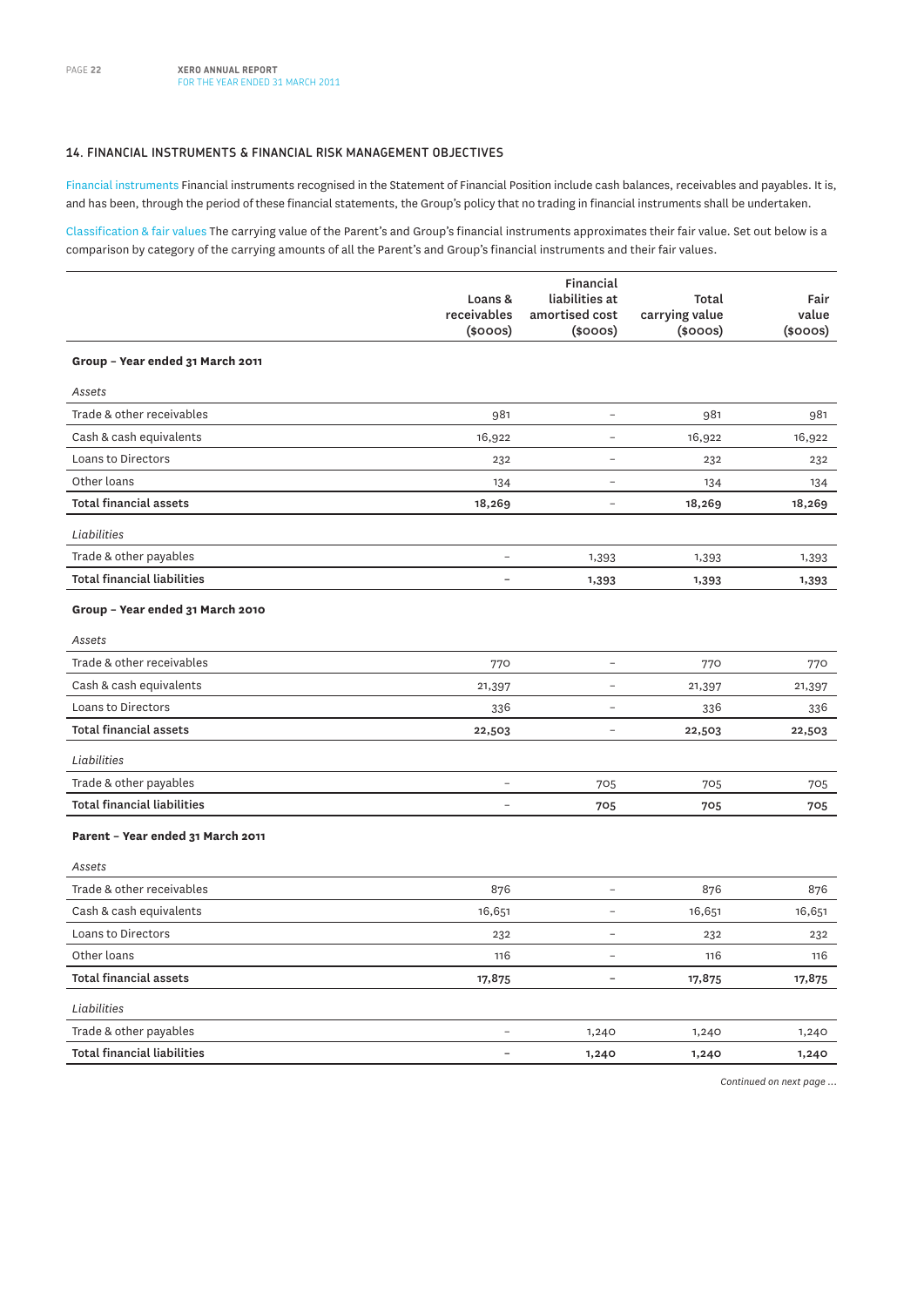|                                    | Loans &<br>receivables<br>$(s$ ooos $)$ | Financial<br>liabilities at<br>amortised cost<br>$(s$ ooos $)$ | Total<br>carrying value<br>$(s$ ooos $)$ | Fair<br>value<br>$(s$ ooos $)$ |
|------------------------------------|-----------------------------------------|----------------------------------------------------------------|------------------------------------------|--------------------------------|
| Parent - Year ended 31 March 2010  |                                         |                                                                |                                          |                                |
| Assets                             |                                         |                                                                |                                          |                                |
| Trade & other receivables          | 618                                     | $\overline{\phantom{0}}$                                       | 618                                      | 618                            |
| Cash & cash equivalents            | 21,236                                  |                                                                | 21,236                                   | 21,236                         |
| Loans to Directors                 | 336                                     | $\overline{\phantom{0}}$                                       | 336                                      | 336                            |
| <b>Total financial assets</b>      | 22,190                                  |                                                                | 22,190                                   | 22,190                         |
| Liabilities                        |                                         |                                                                |                                          |                                |
| Trade & other payables             | -                                       | 825                                                            | 825                                      | 825                            |
| <b>Total financial liabilities</b> |                                         | 825                                                            | 825                                      | 825                            |

The main risks arising from the Group's financial instruments are interest rate risk, liquidity risk, credit risk and foreign currency risk.

Interest rate risk The Group's interest rate risk arises from its cash balances. These are placed on deposit at variable rates which expose the Group to cash flow interest rate risk. The Group does not enter into forward rate agreements or any interest rate hedges.

The Company's management regularly reviews its banking arrangements to ensure that it achieves the best returns on its funds while maintaining access to necessary cash levels to service the Company's day–to–day activities.

The interest rate re–pricing profiles of the Group's financial assets and liabilities subject to interest rate risk are:

|                                   | Interest<br>rate | <b>Balance sheet</b><br>$(s$ ooos $)$ | 12 months<br>$(s$ ooos $)$ | 24 months<br>$(s$ ooos $)$ | >24 months<br>$(s$ ooos $)$ |
|-----------------------------------|------------------|---------------------------------------|----------------------------|----------------------------|-----------------------------|
| Group - Year ended 31 March 2011  |                  |                                       |                            |                            |                             |
| <b>Financial assets</b>           |                  |                                       |                            |                            |                             |
| Cash at bank                      | 4.9%             | 16,922                                | 16,922                     | $\qquad \qquad -$          |                             |
| Loans to Directors                | 4.0%             | 232                                   | $\overline{\phantom{0}}$   | 232                        |                             |
| Other loans                       | 4.0%             | 116                                   | $\overline{\phantom{0}}$   | 116                        | -                           |
| Other assets                      | $5.5\%$          | 18                                    |                            | 18                         |                             |
| Total                             |                  | 17,288                                | 16,922                     | 366                        |                             |
| Parent - Year ended 31 March 2011 |                  |                                       |                            |                            |                             |
| <b>Financial assets</b>           |                  |                                       |                            |                            |                             |
| Cash at bank                      | 4.9%             | 16,651                                | 16,651                     | $\overline{\phantom{0}}$   |                             |
| Loans to Directors                | 4.0%             | 232                                   | $\overline{\phantom{0}}$   | 232                        |                             |
| Other loans                       | 4.0%             | 116                                   | $\overline{\phantom{a}}$   | 116                        | $\overline{\phantom{0}}$    |
| Total                             |                  | 16,999                                | 16,651                     | 348                        | -                           |
| Group - Year ended 31 March 2010  |                  |                                       |                            |                            |                             |
| <b>Financial assets</b>           |                  |                                       |                            |                            |                             |
| Cash at bank                      | 4.5%             | 21,397                                | 21,397                     | $\overline{\phantom{0}}$   |                             |
| Loans to Directors                | 4.0%             | 336                                   | $\overline{\phantom{a}}$   | $\overline{\phantom{0}}$   | 336                         |
| Total                             |                  | 21,733                                | 21,397                     | -                          | 336                         |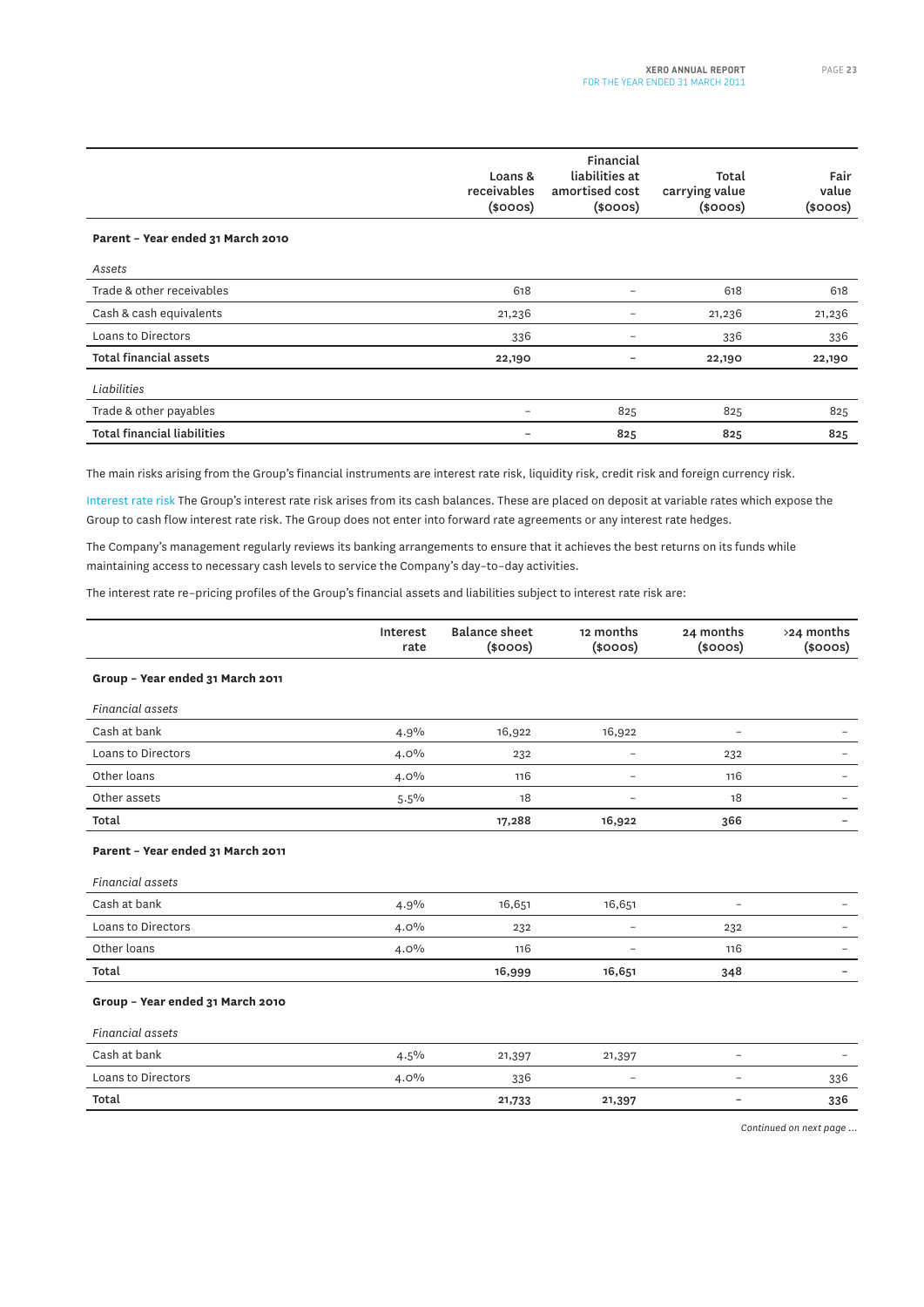#### **14. FINANCIAL INSTRUMENTS & FINANCIAL RISK MANAGEMENT OBJECTIVES (CONTINUED)**

|                                   | Interest<br>rate | <b>Balance sheet</b><br>$(s$ ooos $)$ | 12 months<br>$(s$ ooos $)$ | 24 months<br>$(s$ ooos $)$ | >24 months<br>$(s$ ooos $)$ |
|-----------------------------------|------------------|---------------------------------------|----------------------------|----------------------------|-----------------------------|
| Parent - Year ended 31 March 2010 |                  |                                       |                            |                            |                             |
| Financial assets                  |                  |                                       |                            |                            |                             |
| Cash at bank                      | 5.9%             | 21,236                                | 21,236                     | -                          |                             |
| Loans to Directors                | $4.0\%$          | 336                                   |                            | -                          | 336                         |
| Total                             |                  | 21,572                                | 21,236                     |                            | 336                         |

Of the financial assets and liabilities above, only the Cash at bank is subject to floating interest rate risk. Loans to Directors and other loans are subject to fixed rate interest. All other financial assets and liabilities of the Group are not subject to interest rate risk.

As at 31 March 2011 if interest rates had been 2.0% higher/lower with all other variables held constant, interest income, net loss and retained earnings for the Company and the Group would have decreased/increased by \$371,000 (2010: \$496,000).

Liquidity risk Liquidity risk is the risk that the Company or Group cannot pay contractual liabilities as they fall due. During the year, the Company raised \$4.0 million by way of private placement. Following the receipt of the private placement funds, the Company has sufficient cash to meet its requirements in the foreseeable future. The Group has no debt and therefore management remains focused on generating sufficient revenue from sales to cover the ongoing costs of operation.

The following table sets out the undiscounted contractual cash flows for all financial liabilities of the Company and Group:

|                                   | Balance<br>sheet<br>$(s$ ooos $)$ | Contractual<br>cash flows<br>$(s$ ooos $)$ | 6 months<br>or less<br>$(s$ ooos $)$ | $6 - 12$<br>months<br>$($ sooos $)$ | $1 - 2$<br>years<br>$(s$ ooos $)$ | More than<br>2 years<br>$(s$ ooos $)$ |
|-----------------------------------|-----------------------------------|--------------------------------------------|--------------------------------------|-------------------------------------|-----------------------------------|---------------------------------------|
| Group - Year ended 31 March 2011  |                                   |                                            |                                      |                                     |                                   |                                       |
| Trade payables                    | 1,393                             | 1,393                                      | 1,393                                | -                                   |                                   |                                       |
| Total non-derivative liabilities  | 1,393                             | 1,393                                      | 1,393                                | -                                   |                                   |                                       |
| Parent - Year ended 31 March 2011 |                                   |                                            |                                      |                                     |                                   |                                       |
| Trade payables                    | 1,240                             | 1,240                                      | 1,240                                | -                                   |                                   |                                       |
| Total non-derivative liabilities  | 1,240                             | 1,240                                      | 1,240                                | -                                   |                                   |                                       |
| Group - Year ended 31 March 2010  |                                   |                                            |                                      |                                     |                                   |                                       |
| Trade payables                    | 705                               | 705                                        | 705                                  | $\overline{\phantom{0}}$            | $\overline{\phantom{m}}$          |                                       |
| Total non-derivative liabilities  | 705                               | 705                                        | 705                                  | -                                   | $\overline{\phantom{a}}$          |                                       |
| Parent - Year ended 31 March 2010 |                                   |                                            |                                      |                                     |                                   |                                       |
| Trade payables                    | 825                               | 825                                        | 825                                  | -                                   | $\overline{\phantom{0}}$          |                                       |
| Total non-derivative liabilities  | 825                               | 825                                        | 825                                  | -                                   |                                   |                                       |

Credit risk Where the Group has a receivable from another party, there is a credit risk in the event of non–performance by that other party. Financial instruments that potentially subject the Group to credit risk principally consist of bank balances and receivables.

The Group manages its exposure to credit risk by monitoring the credit quality of the financial institutions that hold its cash balances. The credit risk associated with trade receivables is small because of the inherently low individual transaction value and the spread over many customers.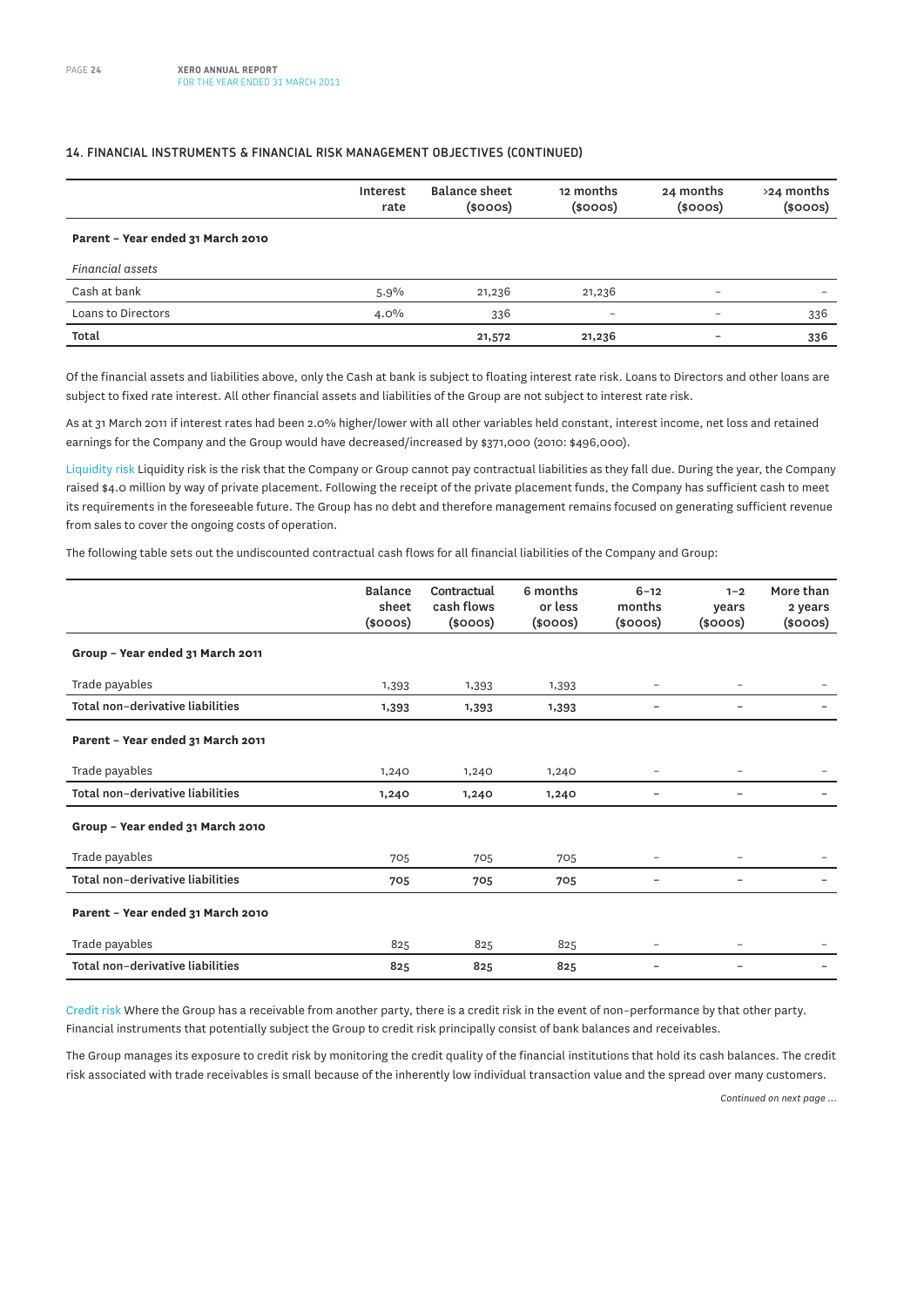#### Maximum exposure to credit risk at balance date

|                         | Group<br>2011<br>$(s$ ooos $)$ | Group<br>2010<br>$(s$ ooos $)$ | Parent<br>2011<br>$(s$ ooos $)$ | Parent<br>2010<br>(\$000S) |
|-------------------------|--------------------------------|--------------------------------|---------------------------------|----------------------------|
| Cash & cash equivalents | 16,922                         | 21,397                         | 16,651                          | 21,236                     |
| Receivables             | 981                            | 770                            | 876                             | 618                        |
| Non-current receivables | 366                            | 336                            | 348                             | 336                        |
| Total                   | 18,269                         | 22,503                         | 17,875                          | 22,190                     |

Foreign currency risk The Group faces the risk of movements in foreign currency exchange rates against the New Zealand dollar. The Group operates in three other currencies, being UK pounds, Australian dollars and US dollars. As a result the Group's Income Statement and Statements of Financial Position can be affected by movements in exchange rates.

Both the UK and Australian operations are now self funding. The US operation is funded directly from New Zealand and will continue to require funding support for at least the next year. During this time the foreign currency risk will increasingly be mitigated by the generation of revenues in the US.

The potential effect on the Company's and Group's results if the New Zealand dollar weakens by 10% against the other operating currencies, with all other variables remaining constant, is an increase in the net loss and retained earnings for the Group by \$122,000 (2010: \$296,000).

#### **15. RECONCILIATION OF OPERATING CASH FLOWS**

|                                                                                        | Group<br>2011<br>$(s$ ooos $)$ | Group<br>2010<br>$(s$ ooos $)$ | Parent<br>2011<br>$(s$ ooos $)$ | Parent<br>2010<br>$(s$ ooos $)$ |
|----------------------------------------------------------------------------------------|--------------------------------|--------------------------------|---------------------------------|---------------------------------|
| Reconciliation from the net (loss) after tax to the net cash from operating activities |                                |                                |                                 |                                 |
| Net loss after tax                                                                     | (7, 487)                       | (8,450)                        | (7,594)                         | (8, 410)                        |
| Adjustments                                                                            |                                |                                |                                 |                                 |
| Depreciation                                                                           | 207                            | 198                            | 186                             | 186                             |
| Amortisation                                                                           | 946                            | 1,210                          | 937                             | 1,210                           |
| Deferred tax                                                                           | (35)                           | $\overline{\phantom{a}}$       | $\overline{a}$                  |                                 |
| Associated company profit                                                              | (7)                            | $\qquad \qquad -$              | $\overline{a}$                  |                                 |
| Translation of foreign operations                                                      | (53)                           | 59                             | $\overline{\phantom{0}}$        |                                 |
| Employee entitlements                                                                  | 814                            | $\qquad \qquad -$              | 805                             |                                 |
| Interest on loans to directors                                                         | (8)                            | (12)                           | (8)                             | (12)                            |
| Interest on loans to others                                                            | (4)                            | $\qquad \qquad -$              | (4)                             |                                 |
| Changes in working capital items                                                       |                                |                                |                                 |                                 |
| (Increase)/decrease in trade receivables & prepayments                                 | (545)                          | (680)                          | (407)                           | (547)                           |
| (Decrease)/increase in trade payables & accruals                                       | 688                            | 359                            | 415                             | 356                             |
| (Decrease)/increase in GST                                                             | 126                            | 10                             | 33                              | (5)                             |
| (Decrease)/increase in current tax                                                     | 61                             | $\overline{a}$                 | $\overline{\phantom{0}}$        |                                 |
| (Decrease)/increase in employee entitlements                                           | 175                            | 498                            | 312                             | 282                             |
| (Decrease)/increase in income in advance                                               | (98)                           | 13                             | (41)                            | (17)                            |
| Net cash flows from operating activities                                               | (5, 220)                       | (6,795)                        | (5,366)                         | (6, 957)                        |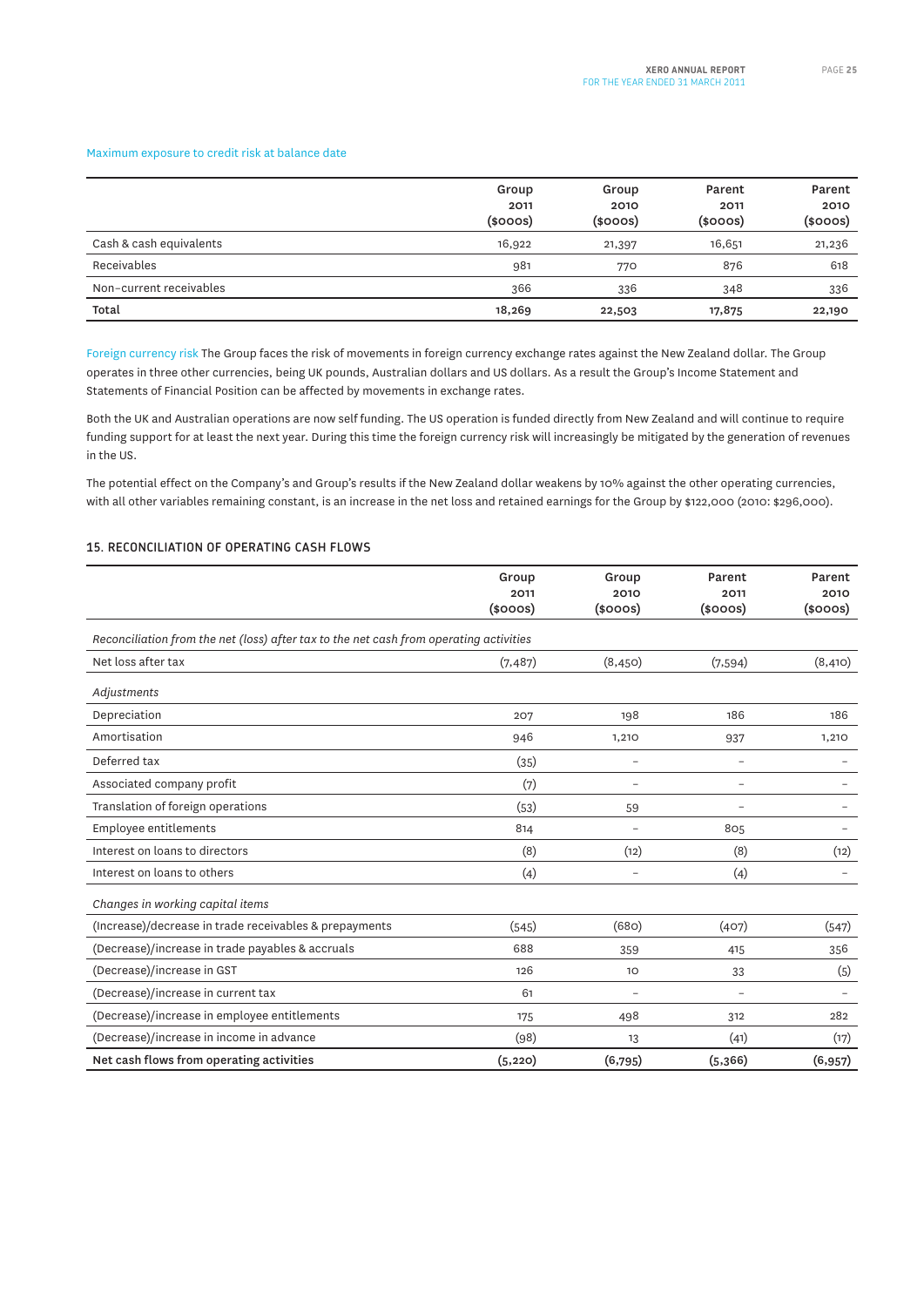#### **16. SEGMENT INFORMATION**

The Group has three reporting segments based on the geographical locations of the operations and revenue streams.

These segments have been determined based on the reports reviewed by the Chief Operating Decision Maker to make strategic decisions.

The Group currently operates in one business segment, providing an online accounting solution for small businesses.

Sales between segments are carried out at arm's length. The revenue from external parties reported to the Board is measured in a manner consistent with that in the Income Statement. Entities are domiciled in New Zealand, the United Kingdom and Australia. Revenue from external customers is generated in their domiciliation countries, except for New Zealand where the total of revenue from other countries is \$616,000 (2010: \$195,000).

The total of non–current assets, other than financial instruments, located in New Zealand is \$5,748,000 (2010: \$3,645,000) and the total of non–current assets located in other countries is \$139,000 (2010: \$60,000).

|                                              | New Zealand<br>$(s$ ooos $)$ | United<br>Kingdom<br>$(s$ ooos $)$ | Australia<br>$(s$ ooos $)$ | Inter-segment<br>eliminations<br>$(s$ ooos $)$ | Total<br>$(s$ ooos $)$ |
|----------------------------------------------|------------------------------|------------------------------------|----------------------------|------------------------------------------------|------------------------|
| Group - Year ended 31 March 2011             |                              |                                    |                            |                                                |                        |
| Total segment revenue                        | 8,858                        | 2,715                              | 3,717                      | $\overline{\phantom{0}}$                       | 15,290                 |
| Inter-segment revenue                        | (2,305)                      | (1, 421)                           | (2, 223)                   | $\overline{\phantom{a}}$                       | (5,949)                |
| Revenue from external customers              | 6,553                        | 1,294                              | 1,494                      | $\qquad \qquad -$                              | 9,341                  |
| Depreciation & amortisation                  | (1, 123)                     | (9)                                | (21)                       | $\overline{\phantom{0}}$                       | (1, 153)               |
| Interest revenue                             | 878                          | $\qquad \qquad -$                  | $\overline{2}$             | $\qquad \qquad -$                              | 880                    |
| Segment net (loss)/profit before tax         | (7,594)                      | 30                                 | 38                         | 65                                             | (7,461)                |
| Segment net (loss)/profit after tax          | (7,594)                      | 23                                 | 19                         | 65                                             | (7, 487)               |
| Non-current asset additions                  | 3,271                        | 16                                 | 86                         | (58)                                           | 3,315                  |
| Segment assets                               | 23,848                       | 860                                | 916                        | (1, 277)                                       | 24,347                 |
| Segment liabilities                          | 2,196                        | 706                                | 875                        | (1, 118)                                       | 2,659                  |
| Group - Year ended 31 March 2010             |                              |                                    |                            |                                                |                        |
| Total segment revenue                        | 3,868                        | 2,645                              | 1,493                      |                                                | 8,006                  |
| Inter-segment revenue                        | (1, 346)                     | (2, 292)                           | (1, 210)                   | $\qquad \qquad -$                              | (4, 848)               |
| Revenue from external customers              | 2,522                        | 353                                | 283                        | $\qquad \qquad -$                              | 3,158                  |
| Depreciation & amortisation                  | (1, 396)                     | (6)                                | (6)                        | $\overline{a}$                                 | (1,408)                |
| Interest revenue                             | 1,028                        | $\overline{a}$                     | $\mathbf{1}$               |                                                | 1,029                  |
| Segment net (loss)/profit before & after tax | (8,410)                      | 8                                  | 8                          | (56)                                           | (8, 450)               |
| Non-current asset additions                  | 2,264                        | 15                                 | 49                         | $\overline{a}$                                 | 2,328                  |
| Segment assets                               | 25,878                       | 1,153                              | 1,107                      | (2,057)                                        | 26,081                 |
| Segment liabilities                          | 1,477                        | 1,040                              | 1,034                      | (1, 844)                                       | 1,707                  |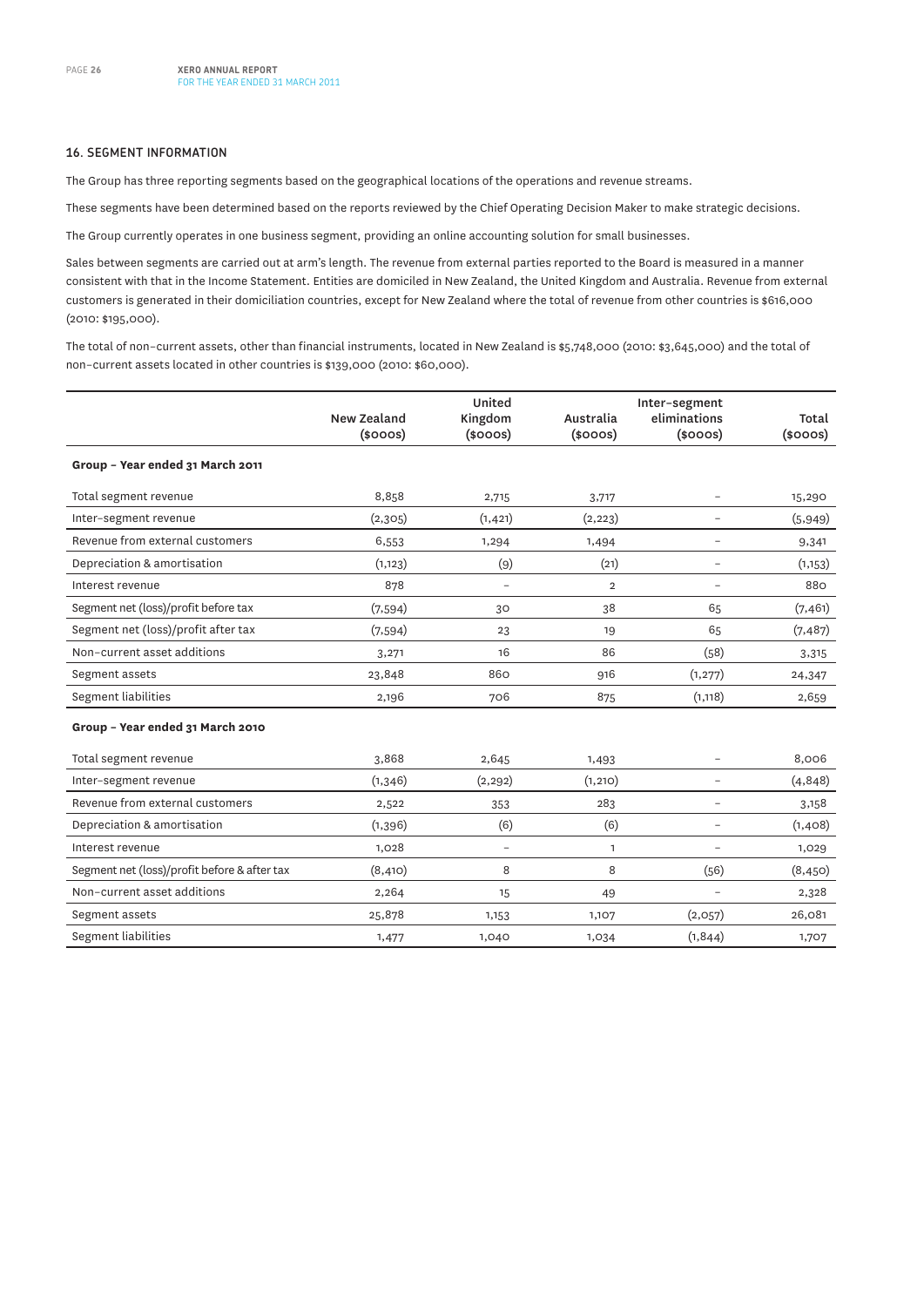#### **17. RELATED PARTIES**

The Company entered into the following transactions and had balances payable/receivable with the following related parties:

#### Xero (UK) Limited (United Kingdom)

|                                       | Group                    | Group                    | Parent        | Parent        |
|---------------------------------------|--------------------------|--------------------------|---------------|---------------|
|                                       | 2011                     | 2010                     | 2011          | 2010          |
|                                       | $(s$ ooos $)$            | $(s$ ooos $)$            | $(s$ ooos $)$ | $(s$ ooos $)$ |
| Market support payments to subsidiary | $\overline{\phantom{0}}$ | $\overline{\phantom{a}}$ | 1,421         | 2,292         |
| Distribution charge to subsidiary     | $\overline{\phantom{a}}$ |                          | 985           | 1,018         |
| Due to subsidiary                     | $\overline{\phantom{a}}$ |                          | (140)         | (218)         |
|                                       |                          |                          |               |               |

#### Xero Pty Limited (Australia)

| Market support payments to subsidiary |  | 2,223 | 1,210 |
|---------------------------------------|--|-------|-------|
| Distribution charge to subsidiary     |  | 1,319 |       |
| Due from/(to) subsidiary              |  |       | (95)  |

#### Xero Inc (United States)

| Operating revenue |  | $\overline{\phantom{a}}$ |                          |
|-------------------|--|--------------------------|--------------------------|
| Operating expense |  | $\overline{\phantom{a}}$ | $\overline{\phantom{a}}$ |
| Due to subsidiary |  | (67                      | $\overline{\phantom{a}}$ |

Xero Inc was incorporated on 24 February 2011 but did not trade for the period.

All transactions and outstanding balances with these related parties are priced on an arm's length basis and are to be settled in cash and under normal commercial terms. None of the balances are secured.

Operating revenue/(expense) includes management fees, distributor costs and market support payments between the Company and its subsidiaries.

#### Xero Trustee Limited

| . .<br>shares issued during the vear د<br>Due<br>! from subsidiary in relation to |  |  |  |  |
|-----------------------------------------------------------------------------------|--|--|--|--|
|-----------------------------------------------------------------------------------|--|--|--|--|

Xero Trustee Limited was incorporated on 1 May 2008 to act as Trustee for the Xero Limited Employee Restricted Share Plan (Note 19). These balances represent forfeited shares held for future allocation.

The Group and Company entered into the following transactions and had balances payable/receivable with the following related parties:

#### Loans to Directors

|                                                         | Loan<br>2011<br>$(s$ ooos $)$ | Accumulated<br>interest 2011<br>$(s$ ooos $)$ | <b>Balance</b><br>outstanding<br>2011 (\$000S) | <b>Balance</b><br>outstanding<br>2010 (\$000S) |
|---------------------------------------------------------|-------------------------------|-----------------------------------------------|------------------------------------------------|------------------------------------------------|
| Guy Haddleton (Ceased to be a Director during the year) | $\overline{\phantom{0}}$      |                                               | $\overline{\phantom{a}}$                       | 112                                            |
| Phil Norman                                             | 100                           | 16                                            | 116                                            | 112                                            |
| Graham Shaw                                             | 100                           | 16                                            | 116                                            | 112                                            |
|                                                         | 200                           | 32                                            | 232                                            | 336                                            |

Unsecured loans were issued to Directors during the year ended 31 March 2008 to purchase shares in the Company at \$1.00 per share. Simple interest is accrued at a rate of 4%, with the loans and interest being repayable five years after the date of issue.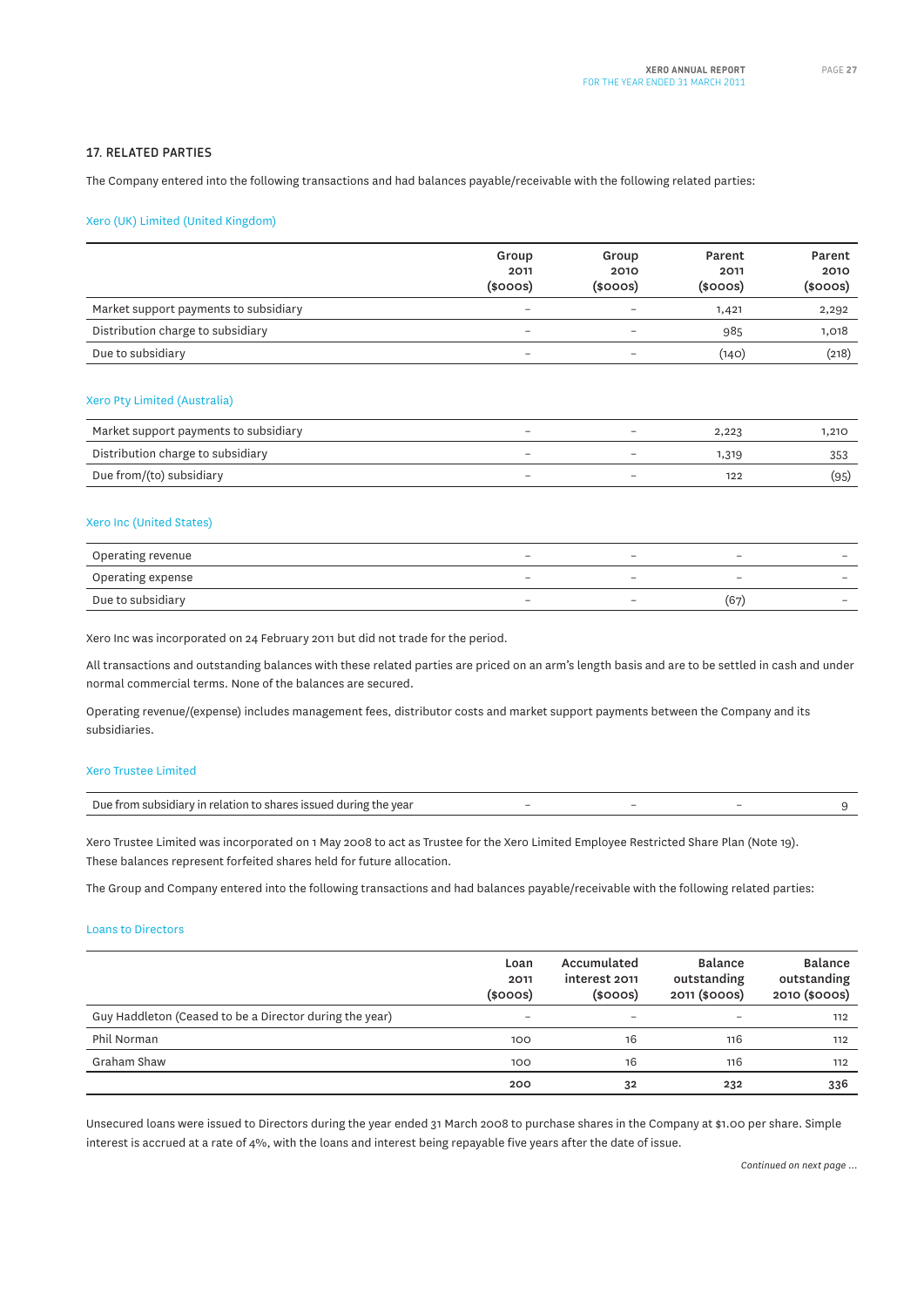#### **17. RELATED PARTIES (CONTINUED)**

#### Other related parties – key management & Directors

|                                      | Transaction<br>value for year<br>2011 (\$000S) | Transaction<br>value for year<br>2010 (\$000S) | Balance<br>outstanding<br>2011 (\$000S) | <b>Balance</b><br>outstanding<br>2010 (\$000S) |
|--------------------------------------|------------------------------------------------|------------------------------------------------|-----------------------------------------|------------------------------------------------|
| Trade payables to related parties:   |                                                |                                                |                                         |                                                |
| Hamish Edwards - Openside CA Limited | 21                                             | 6                                              | $\overline{\phantom{0}}$                |                                                |
| Sam Morgan - Sonar 6                 | $\mathbf{A}$                                   |                                                |                                         |                                                |
|                                      | 26                                             | 13                                             |                                         |                                                |

All transactions and outstanding balances with these related parties are priced on an arm's length basis and are to be settled in cash and under normal commercial terms. Transactions relate to the provision of consultancy services by Openside and Sonar 6. None of the balances are secured.

Some members of key management and Directors subscribe to the Xero services provided by the Group. None of these related party transactions were significant to either the Company or the Directors.

Some members of key management participate in the Employee Restricted Share Plan (Note 19).

No amounts with any related parties have been written off or foregone during the year (2010: Nil).

Key management personnel remuneration Key management personnel are defined as those persons having authority and responsibility for planning, directing and controlling the activities of the Group, directly or indirectly, and include the Chief Executive, his direct reports and Directors. The following table summarises remuneration paid to key management personnel.

|                                                                 | 2011<br>$(s$ ooos $)$ | 2010<br>(\$000S) |
|-----------------------------------------------------------------|-----------------------|------------------|
| Short-term employee benefits                                    | 1.878                 | 1,315            |
| Share based payments (under the Employee Restricted Share Plan) | 243                   | 114              |

Key management personnel within 2011 include the country managers who now report to the Chief Executive.

#### **18. COMMITMENTS & CONTINGENCIES**

There are no capital commitments or contingent liabilities as at 31 March 2011 (2010: Nil).

#### **19. EMPLOYEE RESTRICTED SHARE PLAN**

In May 2008 the Xero Limited Employee Restricted Share Plan ('RSP') was introduced for selected executives and employees of the Group. Under the RSP, ordinary shares in Xero Limited are issued to Xero Trustee Limited, a wholly–owned subsidiary, and allocated to participants, on grant date, using funds lent to them by the Company.

Under the RSP, the shares are beneficially owned by the participants. The length of retention period before the shares vest is between one and three years. The price for each share issued during the year under the RSP is the higher of the volume–weighted average end–of–day market price reported on the New Zealand Exchange for the 20 business days immediately preceding the date on which the share is allocated or the invitation price.

If the individual is still employed by the Group at the end of this specific period, the employee is given a cash bonus that must be used to repay the loan and the shares are then transferred to the individual. The number of shares awarded is determined by the Remuneration Committee of the Board of Directors. The weighted average grant date fair value of restricted shares issued during the year was \$1.44 (2010: \$1.65). Shares with a grant date fair value of \$483,000 vested during the year (2010: \$268,000). The Group has no legal or constructive obligation to repurchase the shares or settle the RSP for cash.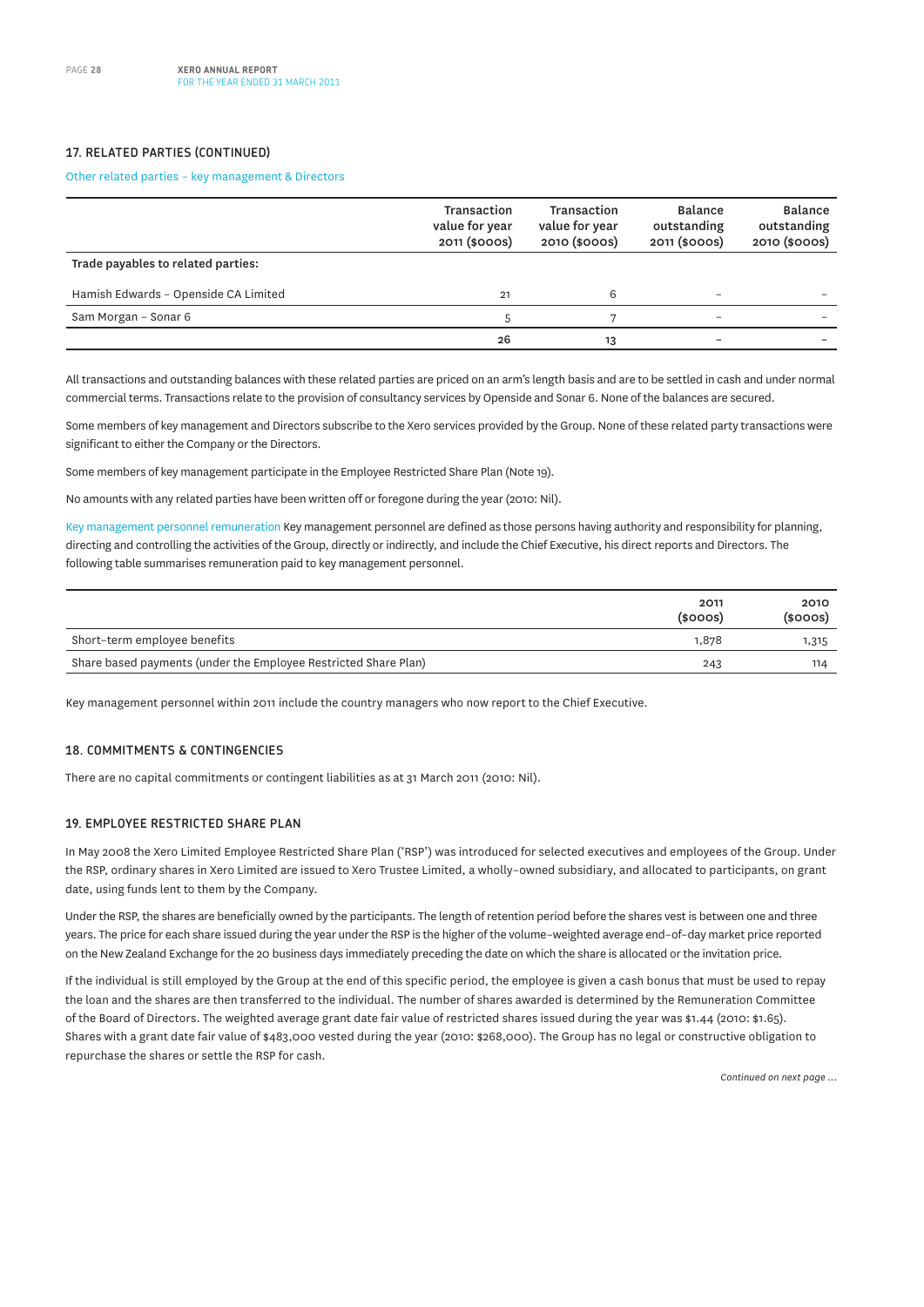#### **19. EMPLOYEE RESTRICTED SHARE PLAN (CONTINUED)**

|                                            | Number of<br>shares 2011<br>(000s) | Number of<br>shares 2010<br>(000s) |
|--------------------------------------------|------------------------------------|------------------------------------|
| Unvested shares as at 1 April              | 420                                | 227                                |
| Awarded pursuant to RSP                    | 721                                | 476                                |
| Forfeited                                  | (118)                              | (78)                               |
| Vested                                     | (344)                              | (205)                              |
| Unvested shares as at 31 March             | 679                                | 420                                |
| Forfeited shares not yet reallocated       | 84                                 | 102                                |
|                                            | 763                                | 522                                |
| Percentage of total ordinary shares        | 0.8%                               | 0.6%                               |
| Ageing of unvested shares                  |                                    |                                    |
| Balance of shares to vest on 31 March 2012 | 358                                | 205                                |
| Balance of shares to vest on 31 March 2013 | 321                                | 215                                |
|                                            | 679                                | 420                                |

#### **20. OPERATING LEASE COMMITMENTS FOR THE GROUP'S PREMISES**

|                                             | Group<br>2011<br>$(s$ ooos $)$ | Group<br>2010<br>$(s$ ooos $)$ | Parent<br>2011<br>$(s$ ooos $)$ | Parent<br>2010<br>$(s$ ooos $)$ |
|---------------------------------------------|--------------------------------|--------------------------------|---------------------------------|---------------------------------|
| Within one year                             | 403                            | 314                            | 339                             | 314                             |
| After one year but not more than five years | 245                            | 422                            | 144                             | 422                             |
|                                             | 648                            | 736                            | 483                             | 736                             |

#### **21. INVESTMENT IN SUBSIDIARIES**

#### Subsidiaries

|                                                | Country of<br>incorporation | <b>Balance</b><br>date | Interest<br>2011<br>(0/0) | Interest<br>2010<br>$(\%)$ |
|------------------------------------------------|-----------------------------|------------------------|---------------------------|----------------------------|
| Xero Inc                                       | <b>United States</b>        | 31 December            | $100\%$                   | n/a                        |
| Xero Pty Limited                               | Australia                   | 30 June                | 100%                      | 100%                       |
| Xero Trustee Limited                           | New Zealand                 | 31 March               | 100%                      | 100%                       |
| Xero (UK) Limited (formerly Xero Live Limited) | United Kingdom              | 31 March               | 100%                      | 100%                       |

Xero Inc was incorporated on 24 February 2011 but did not trade for the period.

Xero Trustee Limited was incorporated on 1 May 2008 and is the Trustee for the Xero Limited Employee Restricted Share Plan.

#### **22. INVESTMENT IN ASSOCIATE**

|                          | 2011<br>$(s$ ooos $)$    | 2010<br>$(s$ ooos $)$ |
|--------------------------|--------------------------|-----------------------|
| At 1 April               | $\overline{\phantom{a}}$ | -                     |
| Acquisition of associate | 200                      | -                     |
| Share of profit          | 10                       | -                     |
| Income tax expense       | (3)                      | -                     |
| At 31 March              | 207                      |                       |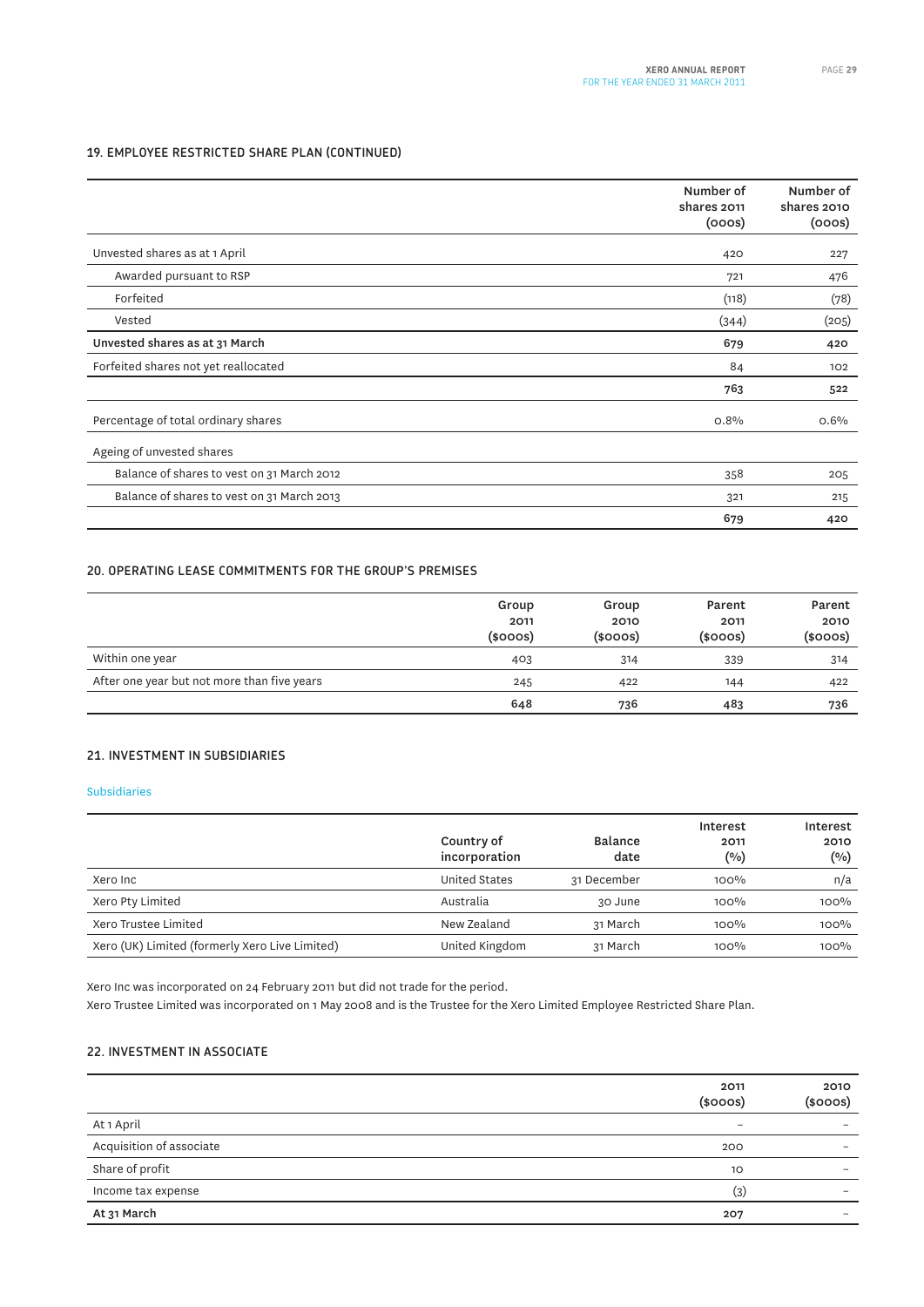#### **22. INVESTMENT IN ASSOCIATE (CONTINUED)**

Xero Limited purchased 189 shares of Max Solutions Holdings Limited, an unlisted company, on 24 December 2010.

The Group's share of the results of its associate and its aggregated assets and liabilities is as follows:

| Name                           | Country of<br>incorporation | Assets<br>(sooos) | Liabilities<br>$(s$ ooos $)$ | Revenues<br>$(s$ ooos $)$ | Profit<br>$(s$ ooos $)$ | Interest held |
|--------------------------------|-----------------------------|-------------------|------------------------------|---------------------------|-------------------------|---------------|
| Max Solutions Holdings Limited | <b>N<sub>Z</sub></b>        | 212               |                              | 221                       |                         | 15.90%        |

Xero Limited has provided Max Solutions Holdings Limited with an unsecured debt facility of up to \$100,000 that can be drawn down at any time until 31 March 2012. Interest is payable at OCR+5%. At 31 March 2011 no amounts had been drawn down.

#### **23. PRIOR PERIOD RESTATEMENT OF EMPLOYEE RESTRICTED SHARE PLAN**

In the prior year the Company treated the non–recourse loan to employees and the unvested cost of the Employee Restricted Share Plan as a receivable and accrual within the Statement of Financial Position. For the 2011 year the Company has determined that it is more appropriate to record these transactions as equity transactions. This classification is compliant with NZ IFRS. Comparative balances have been restated to reflect this change.

|                                                   | 31 March<br>2009<br>(as previously<br>reported)<br>$(s$ ooos $)$ | Adjustment<br>$(s$ ooos $)$ | 31 March<br>2009<br>(restated)<br>$(s$ ooos $)$ | 31 March<br>2010<br>$(s$ ooos $)$ | Adjustment<br>$(s$ ooos $)$ | 31 March<br>2010<br>(restated)<br>$(s$ ooos $)$ |
|---------------------------------------------------|------------------------------------------------------------------|-----------------------------|-------------------------------------------------|-----------------------------------|-----------------------------|-------------------------------------------------|
| Group                                             |                                                                  |                             |                                                 |                                   |                             |                                                 |
| Assets                                            |                                                                  |                             |                                                 |                                   |                             |                                                 |
| Trade & other receivables - loans to<br>employees | 122                                                              | (122)                       | $\overline{a}$                                  | 277                               | (277)                       |                                                 |
| Non-current assets - loans to employees           | 106                                                              | (106)                       | $\overline{a}$                                  | 314                               | (314)                       |                                                 |
| Liabilities                                       |                                                                  |                             |                                                 |                                   |                             |                                                 |
| Trade & other payables - employee<br>entitlements | (692)                                                            | 190                         | (502)                                           | (1, 256)                          | 371                         | (885)                                           |
| Equity                                            |                                                                  |                             |                                                 |                                   |                             |                                                 |
| Treasury stock                                    | $\overline{\phantom{0}}$                                         | 228                         | 228                                             | 147                               | 591                         | 738                                             |
| Share based payments reserve                      | $\overline{a}$                                                   | (190)                       | (190)                                           | $\qquad \qquad -$                 | (371)                       | (371)                                           |
| <b>Parent</b>                                     |                                                                  |                             |                                                 |                                   |                             |                                                 |
| Assets                                            |                                                                  |                             |                                                 |                                   |                             |                                                 |
| Trade & other receivables - loans to<br>employees | 122                                                              | (122)                       |                                                 | 277                               | (277)                       |                                                 |
| Non-current assets - loans to employees           | 106                                                              | (106)                       | $\qquad \qquad -$                               | 314                               | (314)                       | $\overline{\phantom{0}}$                        |
| Liabilities                                       |                                                                  |                             |                                                 |                                   |                             |                                                 |
| Trade & other payables - employee<br>entitlements | (634)                                                            | 190                         | (444)                                           | (982)                             | 371                         | (611)                                           |
| Equity                                            |                                                                  |                             |                                                 |                                   |                             |                                                 |
| Treasury stock                                    | $\overline{\phantom{0}}$                                         | 228                         | 228                                             | 138                               | 591                         | 729                                             |
| Share based payments reserve                      | $\overline{\phantom{0}}$                                         | (190)                       | (190)                                           |                                   | (371)                       | (371)                                           |

#### **24. EVENTS AFTER THE BALANCE SHEET DATE**

On 6 May 2011 the Company entered into a long term agreement to lease new premises in Wellington. The lease will commence in March 2012.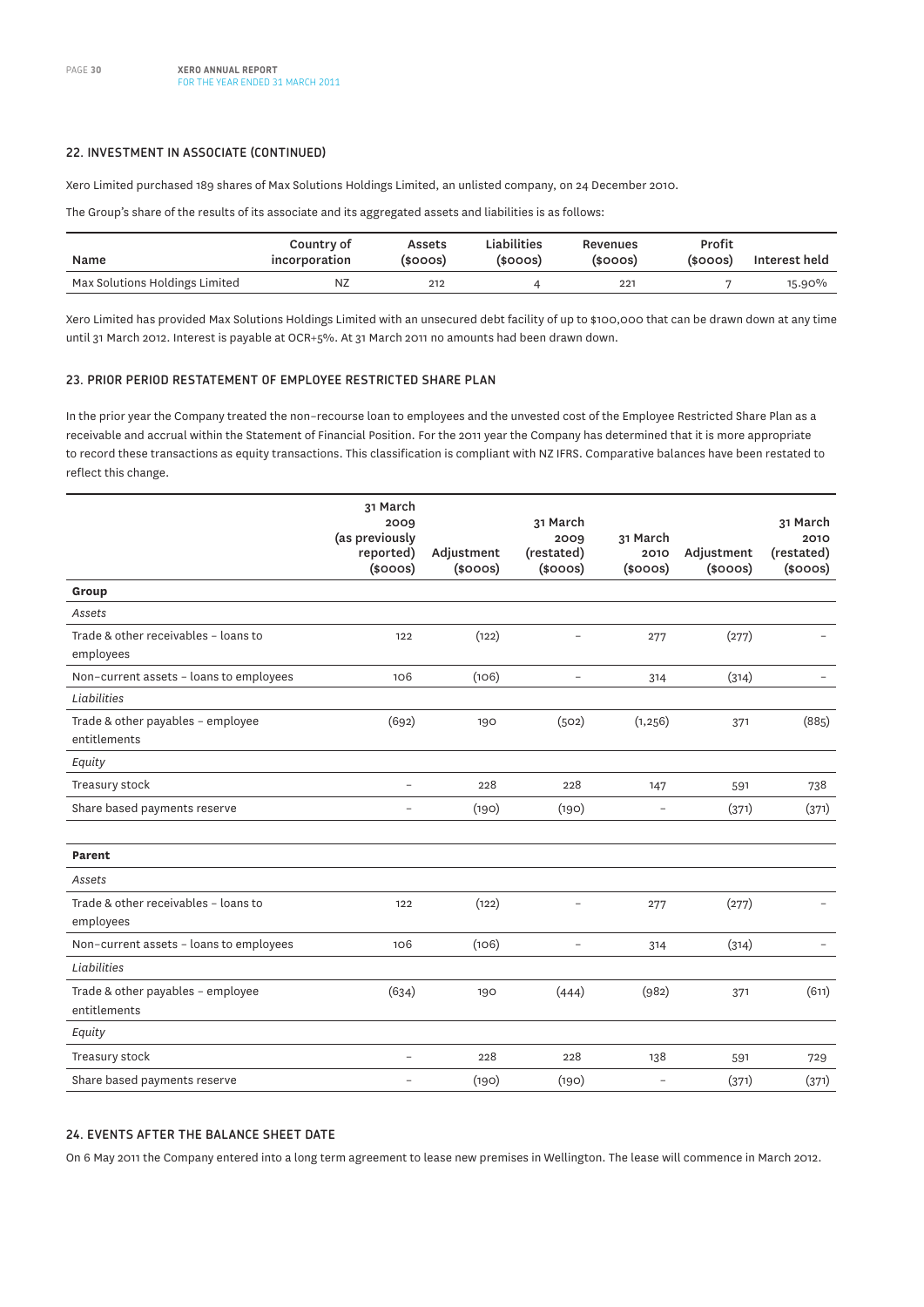We have audited the financial statements of Xero Limited on pages 4 to 30, which comprise the statements of financial position as at 31 March 2011, the income statements, statements of comprehensive income, statements of changes in equity and cash flow statements for the year then ended, and the notes to the financial statements that include a summary of significant accounting policies and other explanatory information for both the Company and the Group. The Group comprises the Company and the entities it controlled at 31 March 2011 or from time to time during the financial year.

Directors' Responsibility for the Financial Statements The Directors are responsible for the preparation of these financial statements in accordance with generally accepted accounting practice in New Zealand and that give a true and fair view of the matters to which they relate and for such internal controls as the Directors determine are necessary to enable the preparation of financial statements that are free from material misstatement, whether due to fraud or error.

Auditors' Responsibility Our responsibility is to express an opinion on these financial statements based on our audit. We conducted our audit in accordance with International Standards on Auditing (New Zealand) and International Standards on Auditing. These standards require that we comply with relevant ethical requirements and plan and perform the audit to obtain reasonable assurance about whether the financial statements are free from material misstatement.

An audit involves performing procedures to obtain audit evidence about the amounts and disclosures in the financial statements. The procedures selected depend on the auditors' judgement, including the assessment of the risks of material misstatement of the financial statements, whether due to fraud or error. In making those risk assessments, the auditor considers the internal controls relevant to the Company's and Group's preparation of financial statements that give a true and fair view of the matters to which they relate in order to design audit procedures that are appropriate in the circumstances, but not for the purpose of expressing an opinion on the effectiveness of the Company's and Group's internal control. An audit also includes evaluating the appropriateness of accounting policies used and the reasonableness of accounting estimates, as well as evaluating the overall presentation of the financial statements.

We believe that the audit evidence we have obtained is sufficient and appropriate to provide a basis for our audit opinion.

Other than in our capacity as auditors and providers of other assurance and taxation services, we have no relationship with, or interests in, Xero Limited or any of its subsidiaries. These services have not impaired our independence as auditors of the Company and Group.

Opinion In our opinion, the financial statements on pages 4 to 30:

- (i) comply with generally accepted accounting practice in New Zealand;
- (ii) comply with International Financial Reporting Standards; and
- (ii) give a true and fair view of the financial position of the Company and Group as at 31 March 2011, and their financial performance and cash flows for the year then ended.

Report on Other Legal and Regulatory Requirements We also report in accordance with Sections 16(1)(d) and 16(1)(e) of the Financial Reporting Act 1993. In relation to our audit of the financial statements for the year ended 31 March 2011:

- (i) we have obtained all the information and explanations that we have required; and
- (ii) in our opinion, proper accounting records have been kept by the Company as far as appears from an examination of those records.

Restriction on Distribution or Use This report is made solely to the Company's shareholders, as a body, in accordance with Section 205(1) of the Companies Act 1993. Our audit work has been undertaken so that we might state to the Company's shareholders those matters which we are required to state to them in an auditors' report and for no other purpose. To the fullest extent permitted by law, we do not accept or assume responsibility to anyone other than the Company and the Company's shareholders, as a body, for our audit work, for this report or for the opinions we have formed.

Presidente Cooper

**PricewaterhouseCoopers** Chartered Accountants Wellington, New Zealand 19 May 2011

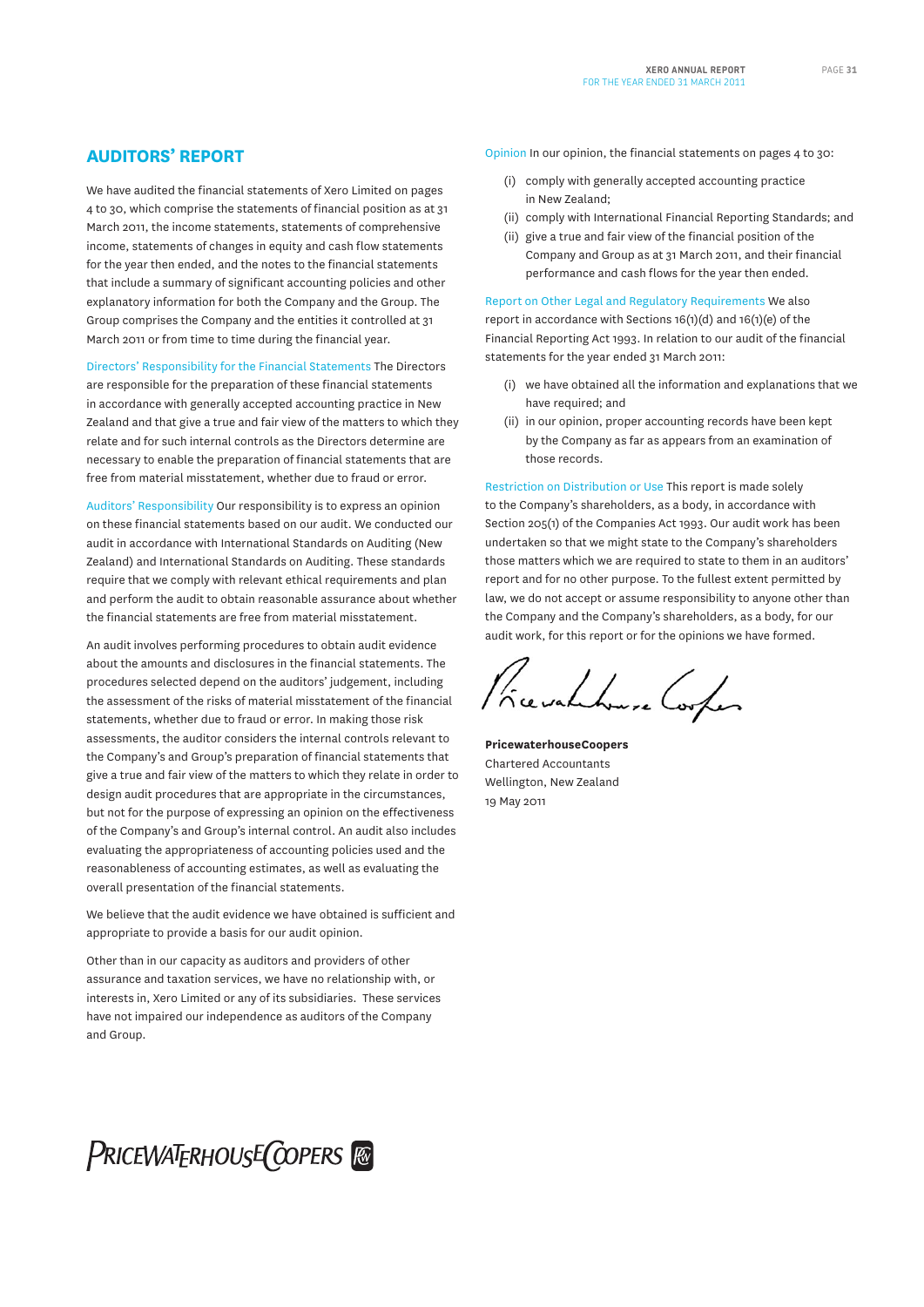#### **CORPORATE GOVERNANCE**

The role of the Board The Board of Directors is elected by shareholders to govern Xero in their interests. The Board is the overall and final body responsible for all decision–making within the Company. The Board Charter describes the Board's role and responsibilities and regulates internal Board procedures.

The Board has the responsibility to work to enhance the value of the Company in the interests of the Company and its shareholders.

Delegation of authority framework To enhance efficiency, the Board has delegated some of its powers to Board Committees and other powers to the Chief Executive. The terms of the delegation by the Board to the Chief Executive are clearly documented. The Chief Executive has, in some cases, formally delegated certain authorities to his direct reports and has established a formal process for his direct reports to sub–delegate certain authorities.

Membership size and composition The Board comprises seven Directors, being a non–executive Chairman, two Executive Directors and four non– executive Directors. The Board has a broad range of IT, financial, sales, business and other skills and expertise necessary to meet its objectives.

Selection and role of Chairman The Chairman is elected by the Board from the non–executive Directors. The Board supports the separation of the role of Chairman and Chief Executive. The Chairman's role is to manage the Board effectively, to provide leadership to the Board and to facilitate the Board's interface with the Chief Executive.

Director independence The Board Charter requires that a majority of Directors be "independent".

As required by the NZSX listing rules, Xero's approach to Director independence is to have regard to relationships that could (or could be perceived to) materially interfere with the exercise of the unfettered and independent judgement of a Director. The NZSX listing rules provide guidance as to the types of relationship that constitute "material relationships", affecting independence or the perception of independence.

The Board will review any determination it makes as to a Director's independence on becoming aware of any information that indicates the Director may have a relevant material relationship with Xero. For this purpose, Directors are required to ensure that they immediately advise of any new or changed relationships to enable the Board to consider and determine the materiality of the relationships.

The Board considers that Phil Norman, Graham Shaw, Sam Knowles and Sam Morgan are independent. The Board determined that Rod Drury and Hamish Edwards are not independent by virtue of their executive responsibilities. Further the Board considers that Craig Winkler is not independent.

Conflicts of interest The Board Charter outlines the Board's policy on conflicts of interest. Where conflicts of interest do exist at law, Directors excuse themselves from discussions and do not receive the relevant paper in respect of those interests, and in accordance with the relevant stock exchange listing rules do not exercise their right to vote in respect of such matters.

Nominations and appointment The procedures for the appointment and removal of Directors are ultimately governed by the Company's Constitution. The suitability of candidates for appointment is based on pre–established criteria. When recommending a candidate to act as Director, the Board takes into account such factors as it deems appropriate, including the experience, qualifications, availability and judgement of the candidate and the candidate's ability to work with other Directors.

Directors receive formal letters of appointment setting out the arrangements relating to their appointments.

Board Committees The Board operated three Committees during the year: the Audit and Risk Management Committee, the Remuneration Committee and the Nominations Committee. The Charters of each Committee are on the Xero website. The membership of each Committee is as follows:

- 1. Audit and Risk Management Committee
	- Graham Shaw (Chair), Sam Knowles, Sam Morgan, Phil Norman
- 2. Remuneration Committee
	- Phil Norman (Chair), Graham Shaw, Craig Winkler
- 3. Nominations Committee
	- Graham Shaw (Chair), Sam Knowles, Sam Morgan, Phil Norman, Craig Winkler

Retirement and re–election The Constitution provides that a Director is required to stand for re–election at the third Annual Meeting following the Director's appointment or three years, whichever is the longer.

Director remuneration Directors' fees have been previously set at \$250,000 for the non–executive Directors. The fees paid for the past year were \$221,989.

Board access to information and advice The Directors generally receive materials for Board meetings five days in advance, except in the case of special meetings for which the time period may be shorter owing to the urgency of the matter to be considered. Xero's Company Secretary is responsible for supporting the effectiveness of the Board by ensuring that policies and procedures are followed and co–ordinating the completion and dispatch of the Board agenda and papers.

All Directors have access to executives, including the Company Secretary, to discuss issues or obtain information on specific areas in relation to items to be considered at Board meetings or other areas as they consider appropriate. Further, Directors have unrestricted access to company records and information.

The Board, the Board Committees and each Director have the right, subject to the approval of the Chairman, to seek independent professional advice at Xero's expense to assist them to carry out their responsibilities. Further, the Board and Board Committees have the authority to secure the attendance at meetings of outsiders with relevant experience and expertise.

Director education All Directors are responsible for ensuring they remain current in understanding their duties as Directors.

Directors' share ownership All Directors and employees are required to comply with Xero's Insider Trading Policy and Guidelines, in undertaking any trading in Xero shares. The table of Directors' shareholdings is included in the Disclosures section of this Annual Report.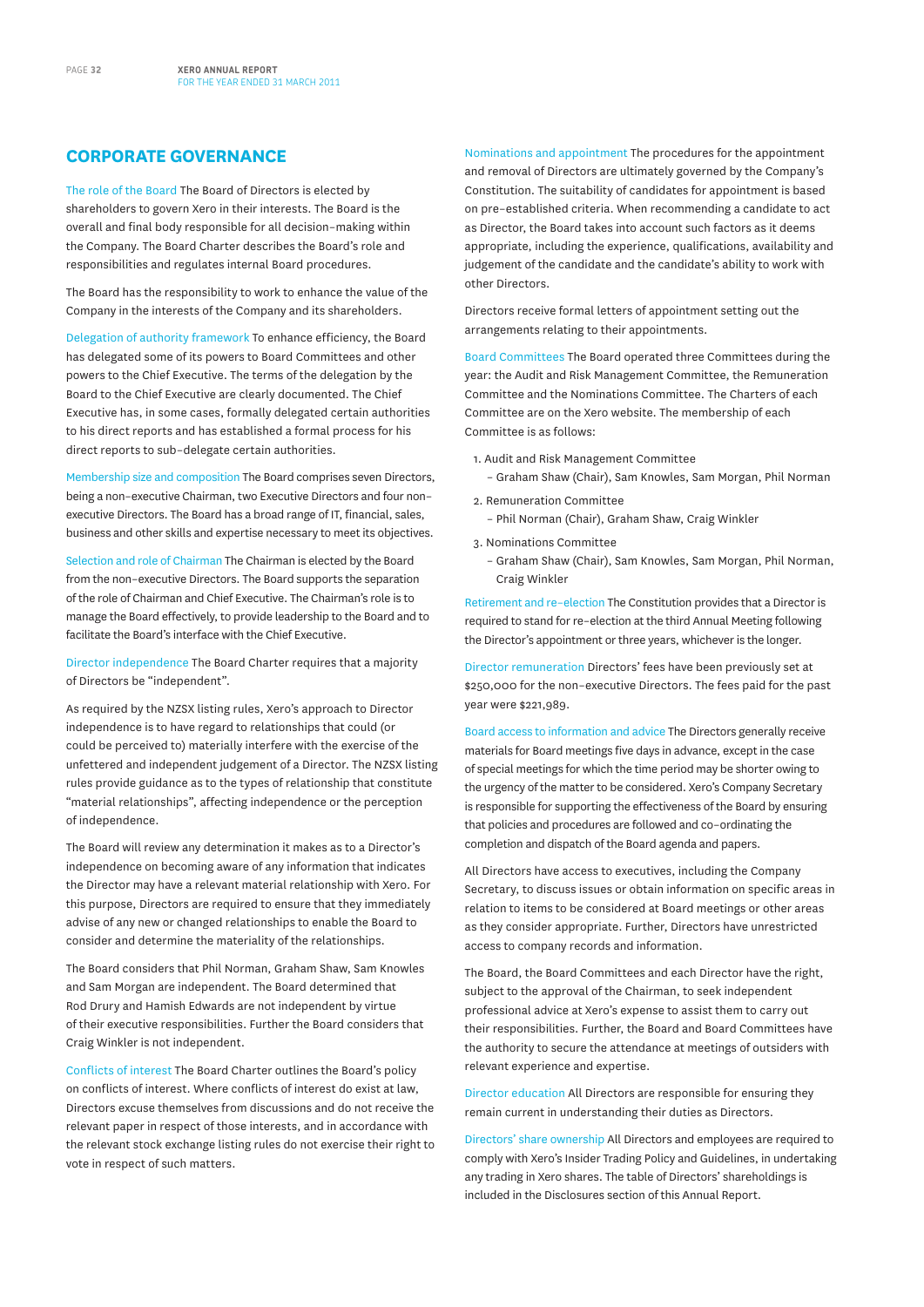Indemnities and insurance Deeds of Indemnity have been given to Directors in relation to potential liabilities and costs they may incur for acts or omissions in their capacity as Directors.

The Directors' and Officers' Liability insurance covers risks normally covered by such policies arising out of acts or omissions of Directors and employees in their capacity as such. Insurance is not provided for dishonest, fraudulent, malicious or wilful acts or omissions.

Board meetings The Board met formally eight times in the year ended 31 March 2011 and there were also separate meetings of the Board Committees. At each meeting the Board considers items of key financial and operational information as well as matters of strategic importance.

Executives regularly attend Board meetings and are also available to be contacted by Directors between meetings.

Directors who are not members of the Committees may attend the Committee meetings.

Board performance Board and Committee performance is subject to regular discussion at meetings of the Board and Committees.

Audit independence One of the main purposes of the Audit and Risk Management Committee is to ensure the quality and independence of the audit process. The Chairman of the Committee and General Manager Finance work with the external auditors to plan the audit approach. All aspects of the audit are reported back to the Committee and the auditors are given the opportunity at Committee meetings to meet in executive session with the Board.

Ethics The Board maintains high standards of ethical conduct and the Chief Executive is responsible for ensuring that high standards of conduct are maintained by all Xero staff, although no formal code of ethics is documented at this time.

#### **DISCLOSURES**

#### **ENTRIES RECORDED IN THE INTERESTS REGISTER**

The following are particulars of entries made in the Interests Register for the period 1 April 2010 – 31 March 2011.

Directors' interests Directors disclosed interests, or cessations of interest, in the following entities pursuant to section 140 of the Companies Act 1993 during the year ended 31 March 2011.

| Entity                              | Relationship                                 |
|-------------------------------------|----------------------------------------------|
| <b>Sam Knowles</b>                  |                                              |
| Localist Limited                    | Chairman                                     |
| <b>Trustpower Limited</b>           | Director                                     |
| <b>Unlimited Realities Limited</b>  | Chairman                                     |
| Government ICT Council              | Chairman                                     |
| Te Omanga Hospice                   | Trustee                                      |
| Wellington Venues Limited           | Director                                     |
| Angel HQ Inc                        | Board member                                 |
| United World College NZ             | Trustee                                      |
| Phil Norman                         |                                              |
| KlickEx Corporation Limited         | Became a director and shareholder            |
| VoucherMob Limited                  | Became a director and shareholder            |
| <b>VIFX Systems</b>                 | Became a director                            |
| <b>VIFX General Partner Limited</b> | Became a director                            |
| CloudFX Limited                     | Became a director                            |
| <b>Graham Shaw</b>                  |                                              |
| Anaplan Inc                         | Became a shareholder                         |
| Craig Winkler                       |                                              |
| <b>BLD Group Pty Limited</b>        | Became a director                            |
| Anaplan Inc                         | Became an associated person of a shareholder |
| Pacific Fibre Limited               | Became an associated person of a shareholder |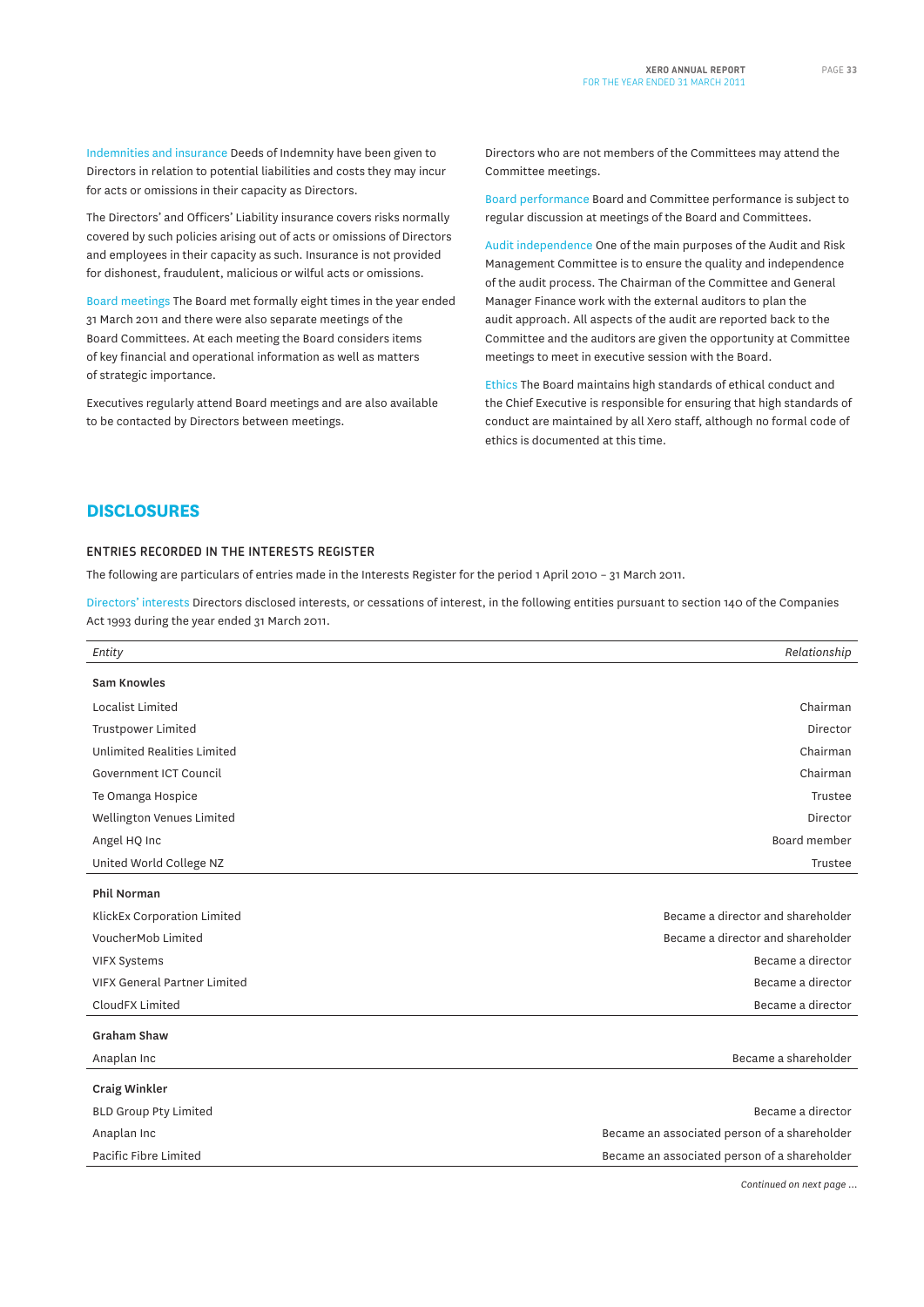## **DISCLOSURES (CONTINUED)**

| Sam Morgan                           |                                              |
|--------------------------------------|----------------------------------------------|
| SMX Limited                          | Became an associated person of a shareholder |
| Anaplan Inc                          | Became an associated person of a shareholder |
| VendHO                               | Became an associated person of a shareholder |
| Willis Bond Capital Partners Limited | Became an associated person of a shareholder |

Share dealings of Directors Directors disclosed, pursuant to section 148 of the Companies Act 1993, the following acquisitions and disposals of relevant interest in Xero shares during the year ended 31 March 2011

|                | Date of acquisition/<br>disposal | Consideration<br>per share | Number of<br>shares acquired/<br>(disposed) |
|----------------|----------------------------------|----------------------------|---------------------------------------------|
| Rod Drury      | 22 July 2010                     | \$1.45                     | (1,023,980)                                 |
| Hamish Edwards | 22 July 2010                     | \$1.45                     | (288, 913)                                  |
| Sam Morgan     | 22 July 2010                     | \$1.45                     | 1,379,710                                   |

#### Shareholdings of Directors as at 31 March 2011

|                | Number of shares |
|----------------|------------------|
| Rod Drury      | 23,644,022       |
| Hamish Edwards | 6,671,087        |
| Sam Knowles    | 205,555          |
| Sam Morgan     | 4,290,427        |
| Phil Norman    | 505,546          |
| Graham Shaw    | 1,330,555        |
| Craig Winkler  | 19,500,000       |

*Unsecured loans were provided to Mr Norman and Mr Shaw during the year ended 31 March 2008 to purchase shares in Xero at \$1.00 per share. Simple interest is repayable at a rate of 4% per annum, with the loans being repayable five years after the date of issue.*

Remuneration of Directors Details of the total remuneration and the value of other benefits received by each Director of Xero during the financial year ended 31 March 2011 are as follows:

|                 | Fees<br>$(s$ ooos $)$    | Salary<br>$(s$ ooos $)$ |
|-----------------|--------------------------|-------------------------|
| Rod Drury*      | $\overline{\phantom{m}}$ | 256                     |
| Hamish Edwards* |                          | 169                     |
| Guy Haddleton** | 30                       |                         |
| Sam Knowles***  | 12                       |                         |
| Sam Morgan      | 40                       |                         |
| Phil Norman     | 60                       |                         |
| Graham Shaw     | 40                       |                         |
| Craig Winkler   | 40                       |                         |
|                 | 222                      | 425                     |

*\*Mr Drury and Mr Edwards are Executive Directors and receive remuneration from Xero in the form of salaries. They do not participate in the Xero Employee Restricted Share Plan.*

*\*\*Mr Haddleton ceased to be a Director on 17 December 2010.*

*\*\*\*Mr Knowles was appointed as a Director on 17 December 2010.*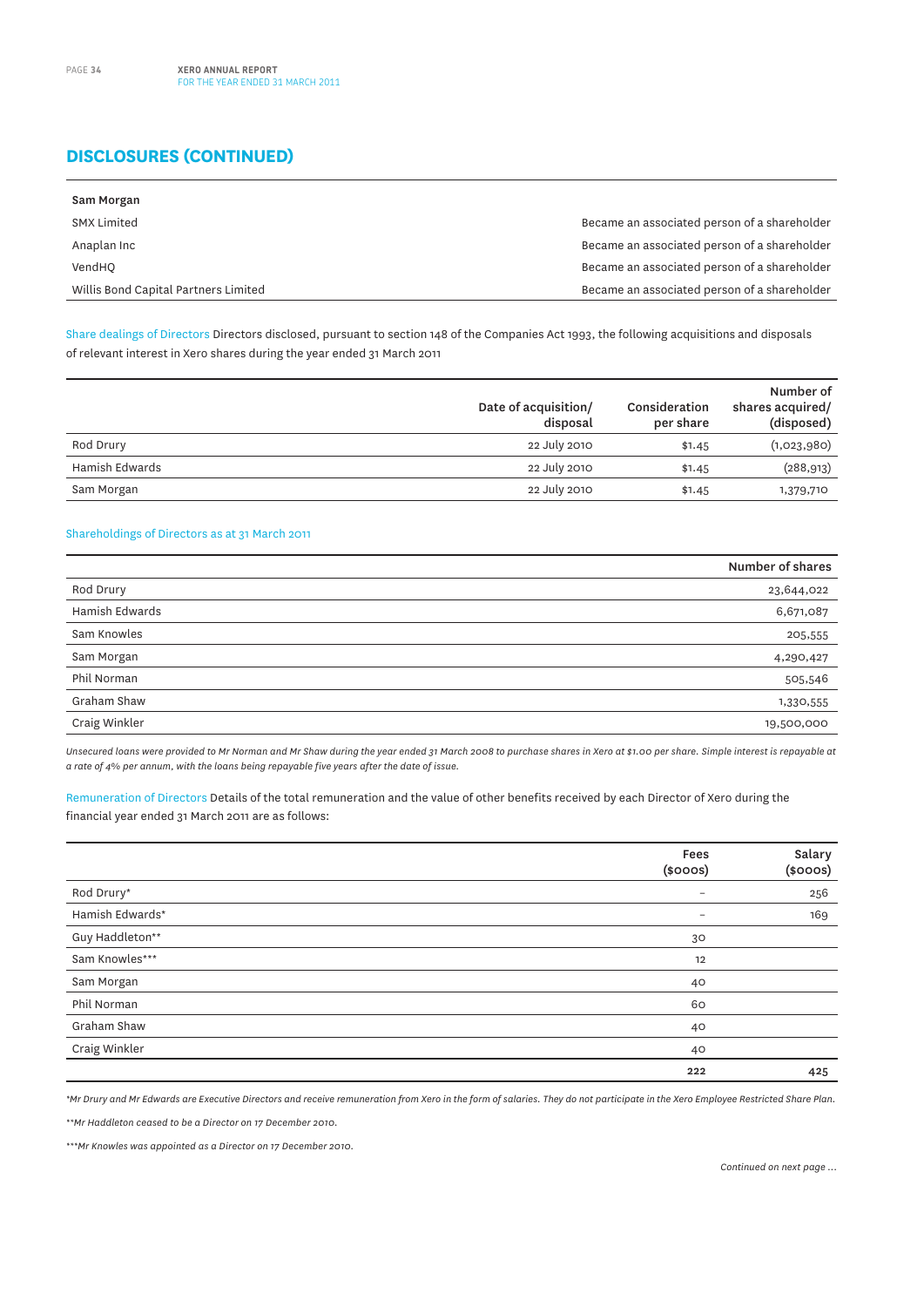Employee remuneration The following table shows the number of employees (including employees holding office as Directors of subsidiaries) whose remuneration and benefits for the year ended 31 March 2011 are within the specified bands above \$100,000. The remuneration figures shown in the table include all monetary payments actually paid during the course of the year ended 31 March 2011. It also includes the value of all restricted shares provided to individuals during the same period. The table does not include amounts paid post 31 March 2011 that related to the year ended 31 March 2011, such as the short–term incentive scheme bonus. The table below includes the remuneration of Mr Drury and Mr Edwards. No director of a subsidiary receives or retains any remuneration or other benefits from Xero for acting as such.

|                      | Number of<br>employees | Number of<br>employees acting<br>as directors of<br>subsidiaries |
|----------------------|------------------------|------------------------------------------------------------------|
| $$100,000 - 109,999$ | 9                      |                                                                  |
| $$110,000 - 119,999$ | 4                      |                                                                  |
| $$120,000 - 129,999$ | $\overline{2}$         |                                                                  |
| \$130,000 - 139,999  | 5                      |                                                                  |
| $$140,000 - 149,999$ | 5                      |                                                                  |
| $$150,000 - 159,999$ | $\mathbf{1}$           |                                                                  |
| $$160,000 - 169,999$ | $\mathbf{1}$           |                                                                  |
| \$170,000 - 179,999  | $\overline{2}$         |                                                                  |
| $$220,000 - 229,000$ | $\mathbf{1}$           |                                                                  |
| \$230,000 - 239,999  | $\overline{2}$         |                                                                  |
| $$240,000 - 249,999$ | 1                      |                                                                  |
| \$250,000 - 259,999  |                        | 1                                                                |
| $$270,000 - 279,999$ | $\mathbf{1}$           |                                                                  |
| \$330,000 - 339,999  | 1                      |                                                                  |
| $$340,000 - 349,000$ |                        | 1                                                                |
|                      | 35                     | $\overline{2}$                                                   |

#### Analysis of shareholding as at 27 May 2011

|                  | Number<br>of holders | <b>Number</b><br>of shares | % of issued<br>capital |
|------------------|----------------------|----------------------------|------------------------|
| $1 - 1,000$      | 514                  | 341,481                    | 0.38                   |
| $1,001 - 5,000$  | 859                  | 2,459,203                  | 2.70                   |
| $5,001 - 10,000$ | 444                  | 3,251,991                  | 3.57                   |
| 10,001 - 100,000 | 497                  | 10,619,524                 | 11.67                  |
| 100,001 and over | 43                   | 74,340,082                 | 81.68                  |
| Total            | 2,357                | 91,012,281                 | 100.00                 |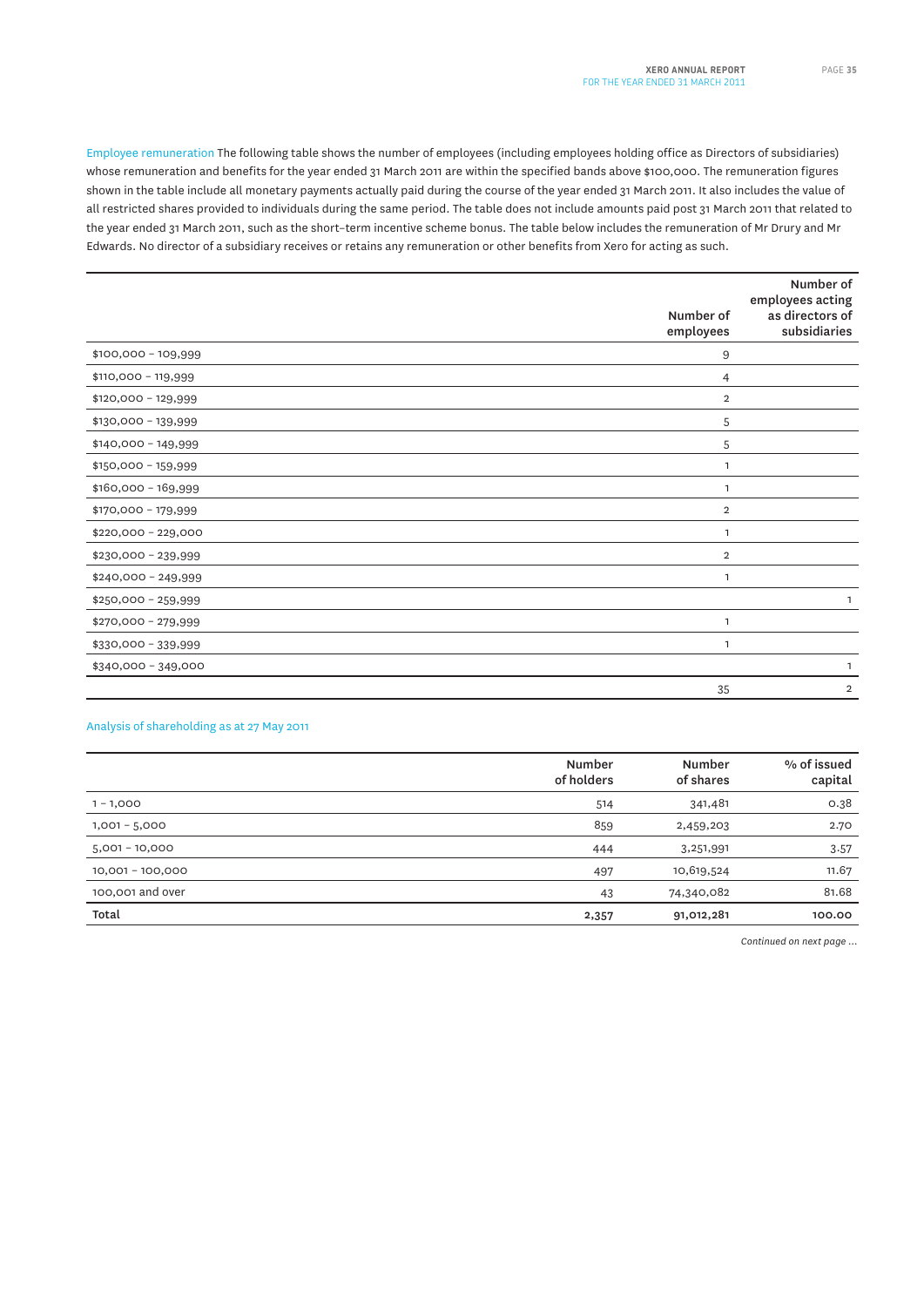## **DISCLOSURES (CONTINUED)**

Twenty largest shareholders as at 27 May 2011

| Shareholder rank and name                                                   |                | Percentage of<br>total shares |
|-----------------------------------------------------------------------------|----------------|-------------------------------|
|                                                                             | <b>Holding</b> | on issue                      |
| 1. Anna Stuck & Kenneth Drury (Rod Drury)                                   | 23,644,022     | 25.98                         |
| 2. Givia Pty Limited (Craig Winkler)                                        | 19,500,000     | 21.43                         |
| 3. Hamish Edwards & Tineke Edwards & Andrew Finch (Hamish Edwards)          | 6,671,087      | 7.33                          |
| 4. Jasmine Investment Holdings Limited (Sam Morgan)                         | 4,290,427      | 4.71                          |
| 5. Valar Ventures LP                                                        | 2,681,325      | 2.95                          |
| 6. Bank of New Zealand                                                      | 2,177,778      | 2.39                          |
| 7. Anna Grigg & Alastair Grigg & Claymore Trustees Limited (Alastair Grigg) | 1,533,594      | 1.69                          |
| 8. Nicola Wilson & David Wilson & Christoper Ritchie                        | 1,503,488      | 1.65                          |
| 9. Graham Shaw & Delwyn Shaw                                                | 1,330,555      | 1.46                          |
| 10. FNZ Custodians Limited                                                  | 1,292,961      | 1.42                          |
| 11. W5 Limited                                                              | 995,561        | 1.09                          |
| 12. Xero Limited (Employee Restricted Share Plan)                           | 759,004        | 0.83                          |
| 13. Craig Walker & Catherine Walker                                         | 715,757        | 0.79                          |
| 14. New Zealand Central Securities Depository Limited                       | 571,921        | 0.63                          |
| 15. Andrew Finch & Raymond Bishop & Elaine Bishop                           | 525,000        | 0.58                          |
| 16. Philip Norman                                                           | 505,546        | 0.56                          |
| 17. Fletcher Brown & Karen Harness                                          | 464,000        | O.51                          |
| 18. ASB Nominees Limited                                                    | 409,886        | 0.45                          |
| 19. Philip Fierlinger & Hadley Fierlinger & Murray Harden                   | 377,000        | 0.41                          |
| 20. Binalong Rural Pty Limited                                              | 333,333        | 0.37                          |

Substantial Security Holders According to notices given under the Securities Markets Act 1988 the following persons were Substantial Security Holders in Xero Limited as at 27 May 2011 in respect of the number of voting securities set opposite their names:

| 1. Anna Stuck & Kenneth Drury (Rod Drury)                          | 23,644,022 |  |
|--------------------------------------------------------------------|------------|--|
| 2. Givia Pty Limited (Craig Winkler)                               | 19,500,000 |  |
| 3. Hamish Edwards & Tineke Edwards & Andrew Finch (Hamish Edwards) | 6,671,087  |  |

The total number of issued voting securities of Xero Limited as at 27 May 2011 was 91,012,281.

NZX Waivers Xero Limited has had no NZX waivers granted or published by NZX within or relied upon it in the 12 months immediately preceding 27 May 2011.

Subsidiary Company Directors The following people held office as Directors of subsidiary companies as at 31 March 2011:

Xero (UK) Limited – Rod Drury, Gary Turner

Xero Pty Limited – Rod Drury, Chris Ridd (appointed), Karen Gambles (resigned)

Xero Inc – Rod Drury

Xero Trustee Limited – Rod Drury, Graham Shaw

Annual Meeting Xero's Annual Meeting of shareholders will be held at the NZ Academy of Fine Arts, 1 Queens Wharf, Wellington on Thursday 21 July 2011 at 4pm. A notice of Annual Meeting and Proxy Form has been circulated to shareholders.